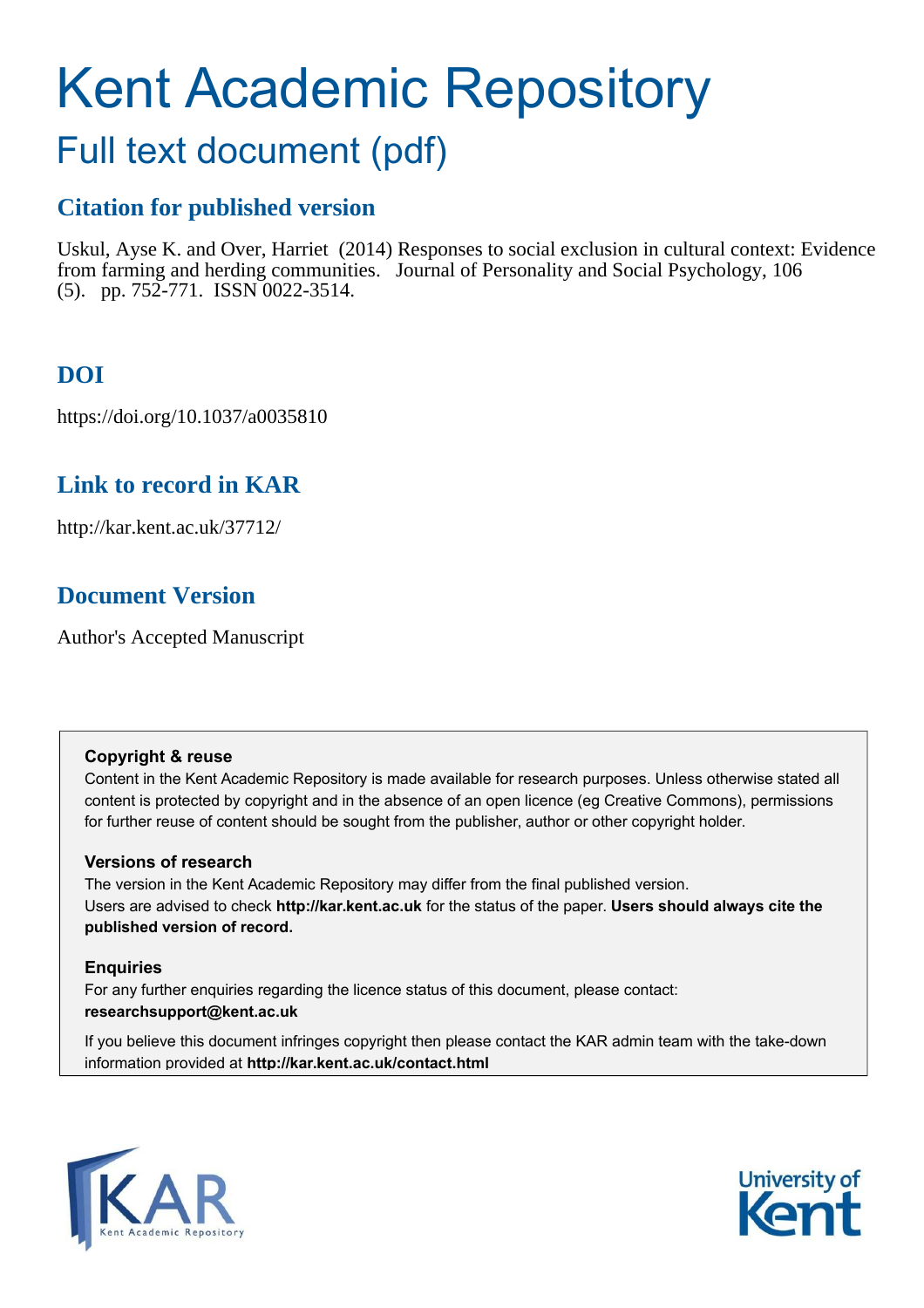RUNNING HEAD: Responses To Social Exclusion In Cultural Context

## Responses to Social Exclusion in Cultural Context: Evidence from Farming and Herding Communities

Ayse K. Uskul\*

University of Kent

#### Harriet Over

University of York

In press in the *Journal of Personality and Social Psychology*

\*Corresponding Author:

University of Kent School of Psychology Keynes College Canterbury, CT2 7NP United Kingdom Email: a.k.uskul@kent.ac.uk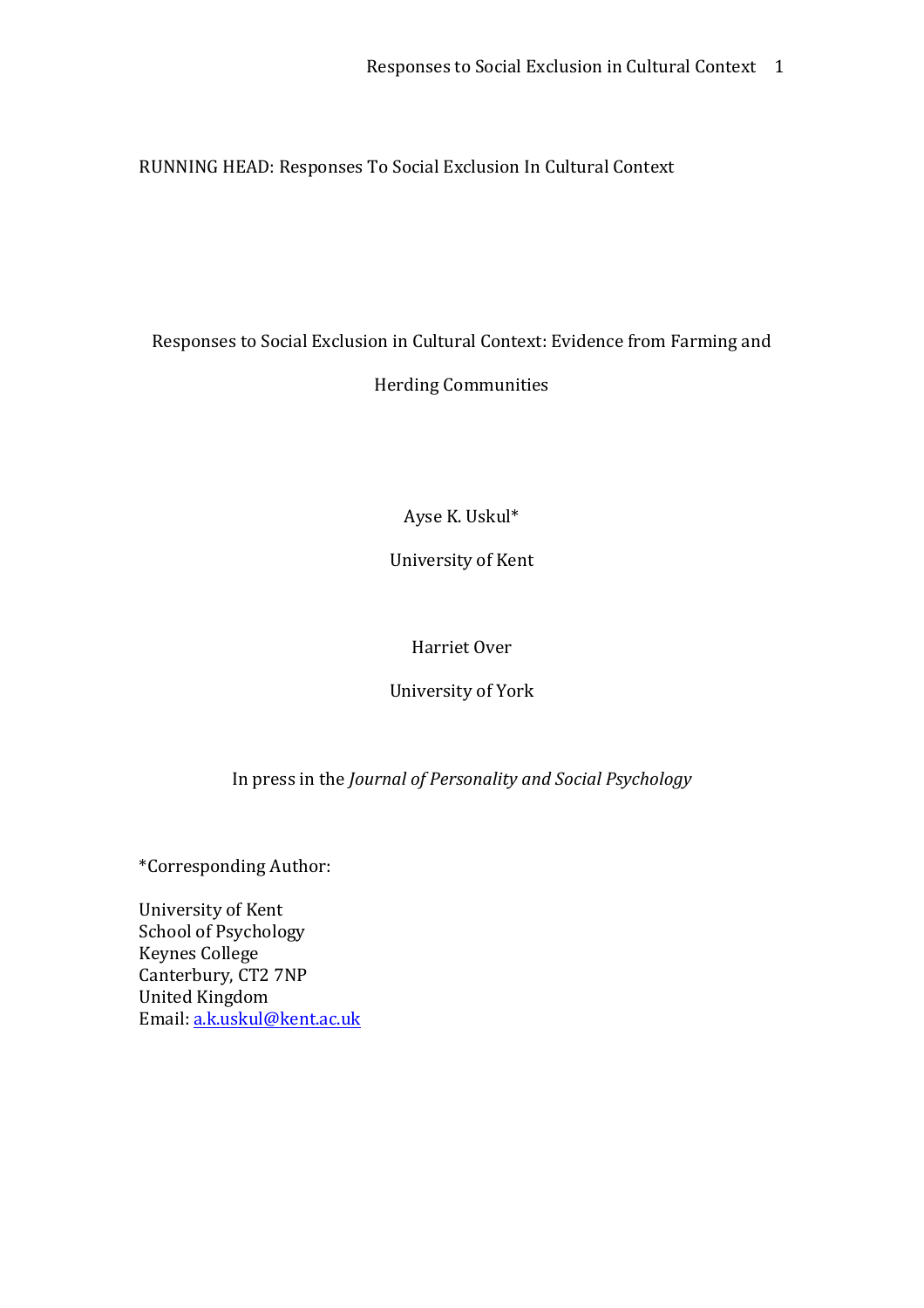#### **Abstract**

In a series of studies, we investigated the role of economic structures (farming vs. herding) and source of ostracism (close other vs. stranger) in social exclusion experiences. We first confirmed that herders rely on strangers to a greater extent than do farmers for economic success (validation study). Next, we verified that farmers and herders understand the concept of ostracism, and its emotional consequences, in similar ways (Study 1). The studies that followed provided converging evidence that cultural group membership shapes sensitivity and responses to social exclusion. Using different methodologies, in Studies 2 and 3, we showed that, whereas the psychological consequences of ostracism by close others are similar for farmers and herders; herders are more strongly affected by ostracism from strangers. The last two studies demonstrated that herders recommend more affiliative responses to ostracism by strangers than do farmers both to those involved in the ostracism event (Study 4) and to naïve individuals (Study 5). Moreover, Study 5 revealed that the amount of time spent with strangers mediated cultural group differences in the extent to which affiliative and aggressive actions are recommended following social exclusion by strangers. Taken together, these results demonstrate that the economic systems on which communities are based shape how their members interact with others and that this, in turn, can shape individuals' responses to social exclusion.

#### Word count: 220

*Key words*: social exclusion, culture, farmers and herders, belonging, economic

activity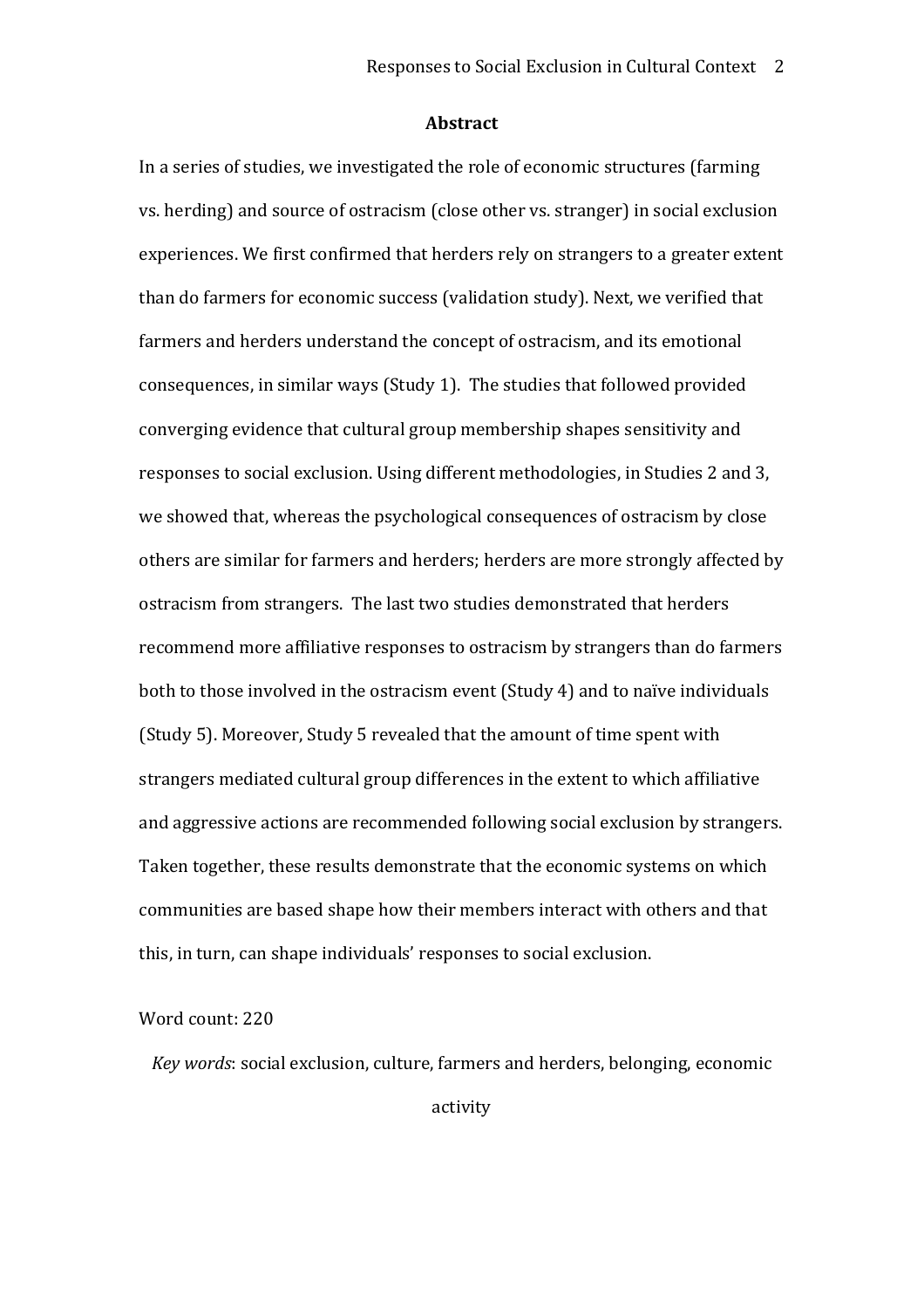*Mahmut* makes his living from herding. His livelihood depends on his interactions with strangers. He engages in negotiations with them and closes financial deals to sell the cattle and dairy products that he processes in collaboration with members of his family. Mahmut is motivated to ensure that these people recognize him as a reputable, cooperative, and agreeable person so that he can sell his produce for competitive prices and receive payment as promised. *Kahraman* makes his living from farming. He relies far less on strangers ‐ he interacts primarily with his immediate and extended family members, neighbors, and other residents of his village, from whom he receives help in harvesting tea. He sells his tea to a major state‐owned company, so he does not need to search for a good buyer and engage in negotiations or competition for work‐related reasons.

Mahmut and Kahraman pursue economic activities that afford different lifestyles. These different lifestyles, we will argue, have important consequences for their interpersonal relationships. Whereas positive interactions with strangers are very important to Mahmut, they are of little economic consequence to Kahraman. In this paper, we investigate the psychological impact of these relations on individuals' reactions to social exclusion. In particular, we investigate the impact of being ostracized by close others versus strangers for members of farming and herding communities, as well as how individuals from these two groups respond to such ostracism.

#### **Belonging and exclusion**

Group living is essential to human survival. We learn the skills necessary to survive from our group members and cooperate with them in order to deal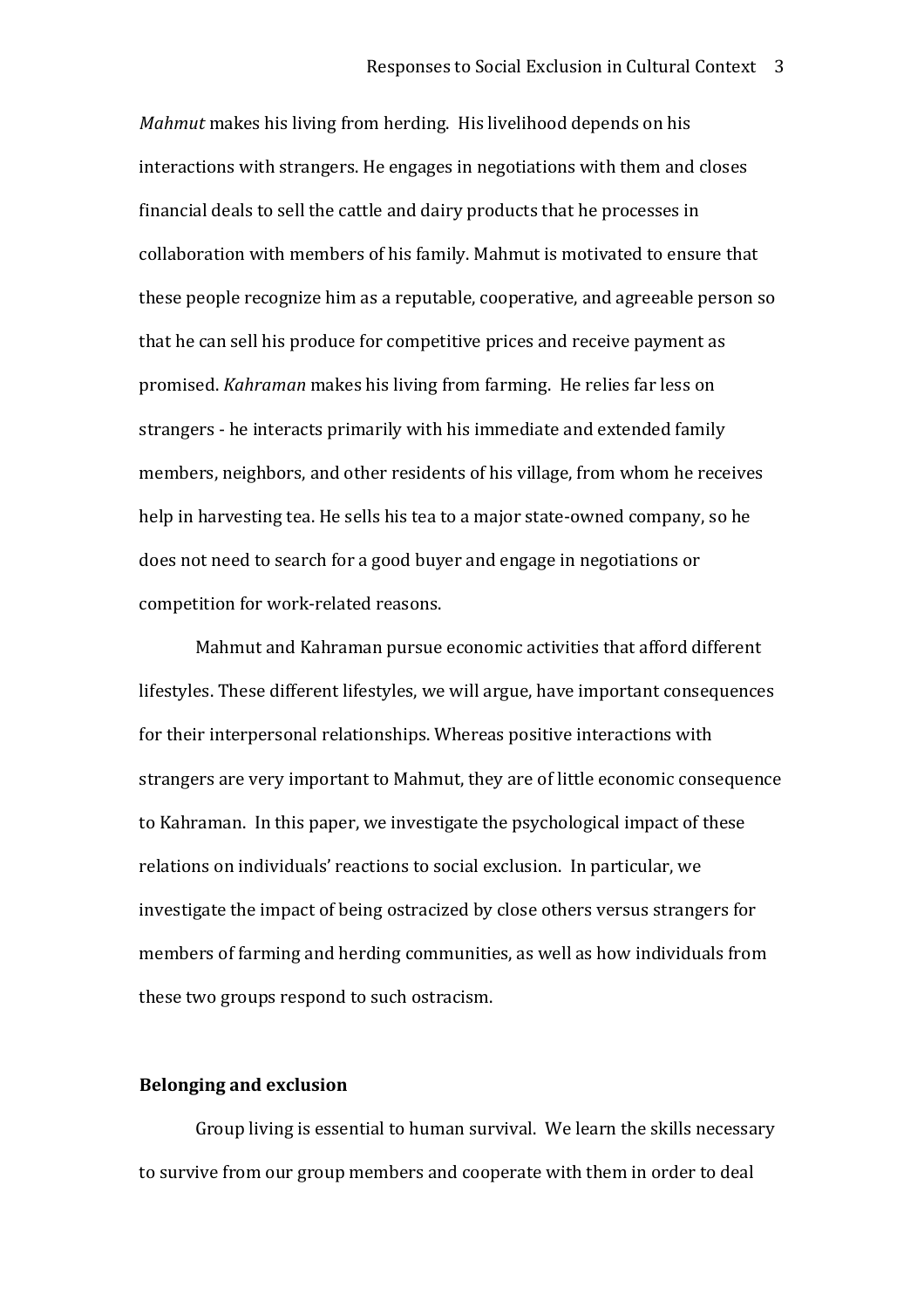with the physical world (to build shelter, to hunt, to grow crops and so on). Although the structure of human groups is very variable, almost without exception humans live in the company of others. One result of this is that we have a fundamental and pervasive need to belong (Baumeister & Leary, 1995). That is, we seek to engage in affiliative interactions with those around us and to form long lasting bonds with our group members.

The importance we attach to belonging means that exclusion from the group is very painful for us (Eisenberger, Lieberman, & Williams, 2003; Williams, 2007). Indeed, being briefly excluded from an online ball game is sufficient to threaten participants' basic psychological needs – reducing their sense of belonging, self‐esteem, control and even the extent to which they judge their existence to be meaningful (Williams, Cheung, & Choi, 2000). Ostracism<sup>1</sup> is so painful that it hurts even when being excluded is financially beneficial (van Beest & Williams, 2006) and when participants are told that their exclusion is merely the result of a computer error (Zadro, Wiliams, & Richardson, 2004). Findings such as these have led some researchers to postulate that we have an evolved mechanism to detect and react against ostracism (Williams, 2007).

It follows that ostracism by those who are critical to our survival ought to be more painful than ostracism by those who are less important to us. Rather surprisingly, however, lab-based studies have not typically found support for this hypothesis. For example, ostracism is painful to us when those who exclude us are members of an outgroup (Smith & Williams, 2004; Williams, Cheung, & Choi, 2000), even a despised outgroup (Gonsolkorale & Williams, 2007). However, a recent diary study focusing on real life social exclusion experiences showed that participants report feeling worse, and experience greater need threat, following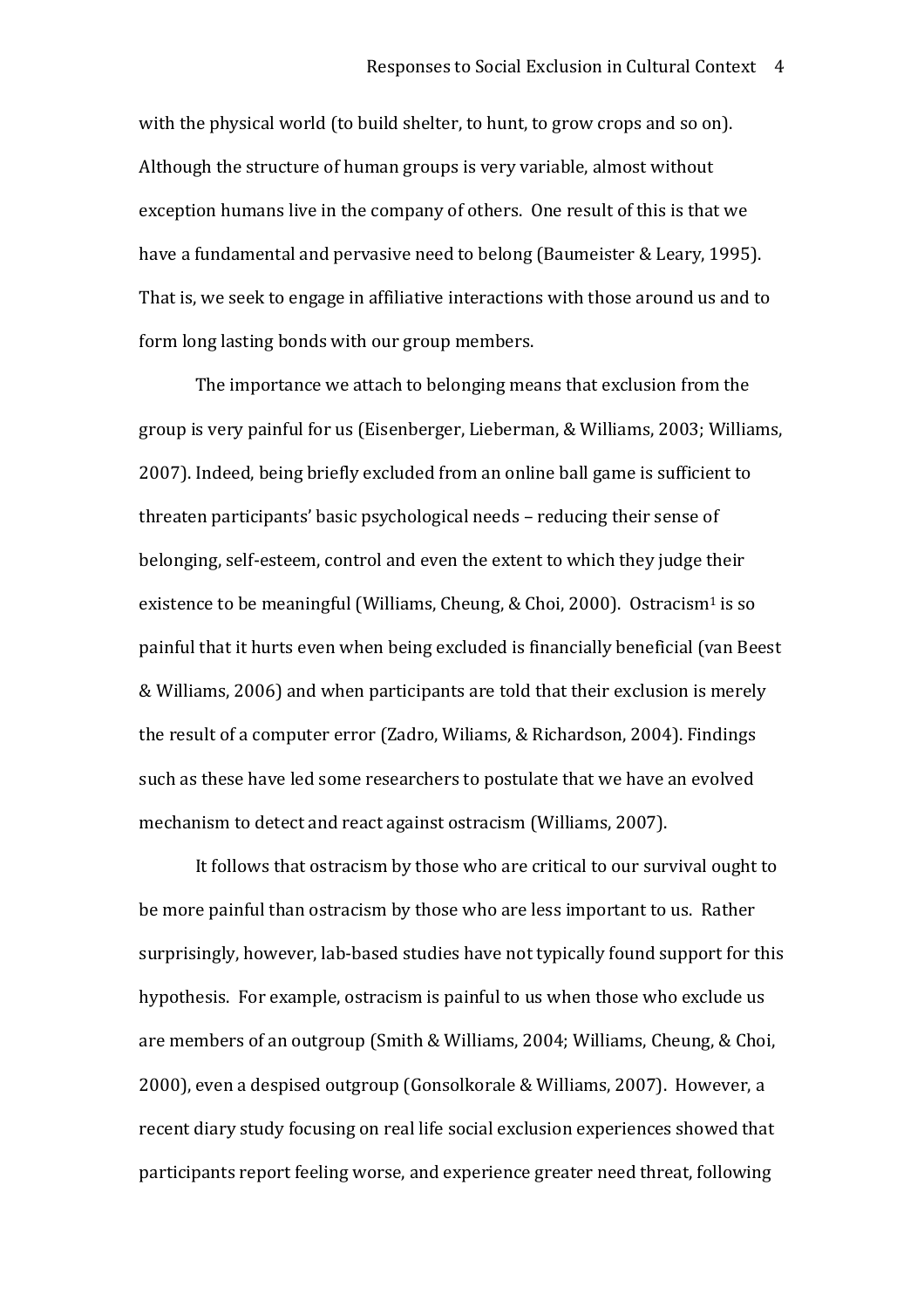ostracism by close others such as family members and close friends than following ostracism by acquaintances and strangers (Nezlek, Wesselmann, Wheeler, & Williams, 2012). This finding is meaningful given the evolutionary importance of close others (e.g., Roberts, & Dunbar, 2011; Sutcliffe, Dunbar, Binder, & Arrow, 2012).

Our relationship with those who ostracise us might affect not only our sensitivity to ostracism but also the types of reactions it provokes in us. In their model proposed to account for the diverse range of responses to rejection, Smart Richman and Leary (2009) suggest that if the relationship with the rejecting individual or group is perceived to be of high value, and the cost of the rejection is high, then the rejected individual will be motivated to repair the broken relationship by engaging in affiliative and/or prosocial behaviors. However, if the relationship with the rejecting individual is perceived to be of low value, and the cost of rejection is low, then the rejected individual will be more likely to respond by aggressing or withdrawing.

In this research, we argue that which people matter to individuals' survival is powerfully shaped by affordances of cultural contexts to which those individuals belong. This in turn influences how individuals react and respond to ostracism by different groups. The vast majority of research on social exclusion has been conducted within WEIRD cultures (Western, Educated, Industrialized, Rich and Democratic [Henrich, Heine, & Norenzayan, 2010], although see Fiske and Yamamoto, 2005, for an exception). Through looking at different cultural groups, we will extend research on ostracism to novel populations and, in doing so, test key theoretical questions about cultural influences on social interdependencies and responses to ostracism.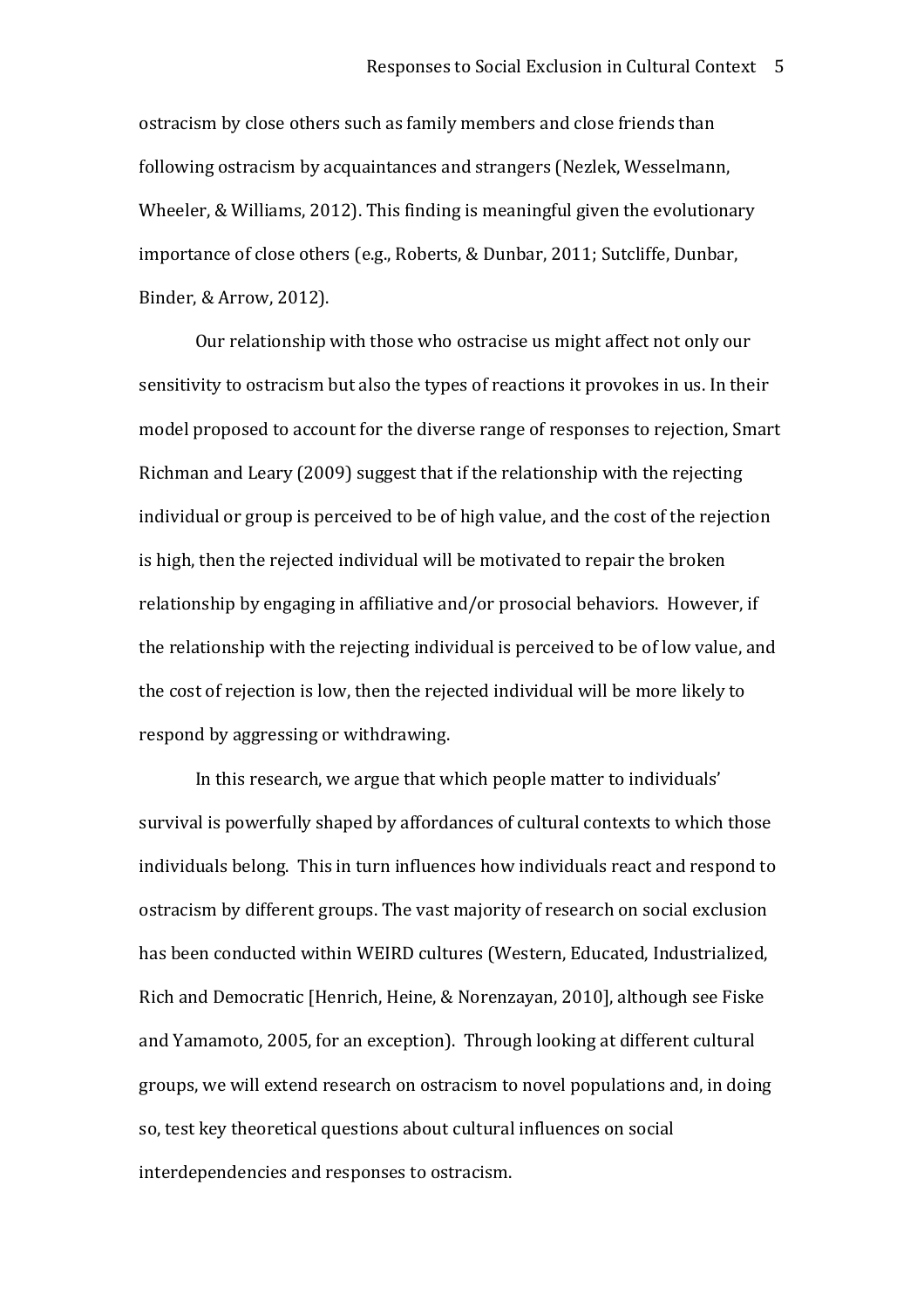#### **Cultural Affordances of Social Interdependence**

Different sets of cultural affordances have been shown to shape people's interdependencies with other individuals and groups (for reviews see Markus & Hamedani, 2007; Kitayama & Uskul, 2011). Some of these affordances have been linked to the economic circumstances in a given society. Much of this work has focused on how socio‐economic status (e.g., Lachman & Weaver, 1998; Snibbe & Markus, 2005; Stephens, Markus, & Townsend, 2007) and the level of economic development (Greenfield, Maynard, & Childs, 2003; Inglehart & Baker, 2000; Loucky, 1976; Kağıtçıbaşı & Ataca, 2005) or material abundance (Adams, Bruckmüller, & Decker, 2012) within a culture shape social interdependence among its members.

Economic differences between groups can arise not only from variations in the amount of accumulated wealth or patterns of resource distribution, but also from engagement in different types of economic activities that afford different kinds of interpersonal relationships and interdependencies. In this paper, we investigate how the economic structure of different groups influences the nature of social relations within those groups and how this, in turn, influences responses to ostracism. In order to do this, we work with two economic groups: farmers and herders. We adopt a definition of culture that focuses on how psychological processes may be shaped by the sociocultural worlds that people occupy (e.g., Adams, 2005; Adams & Markus, 2001, 2004; Kroeber & Kluckhohn, 1952; Markus & Hamedani, 2007). Using this perspective, we conceptualize economic communities as cultural groups in that they prescribe certain meanings, institutional practices, and ways of being (see also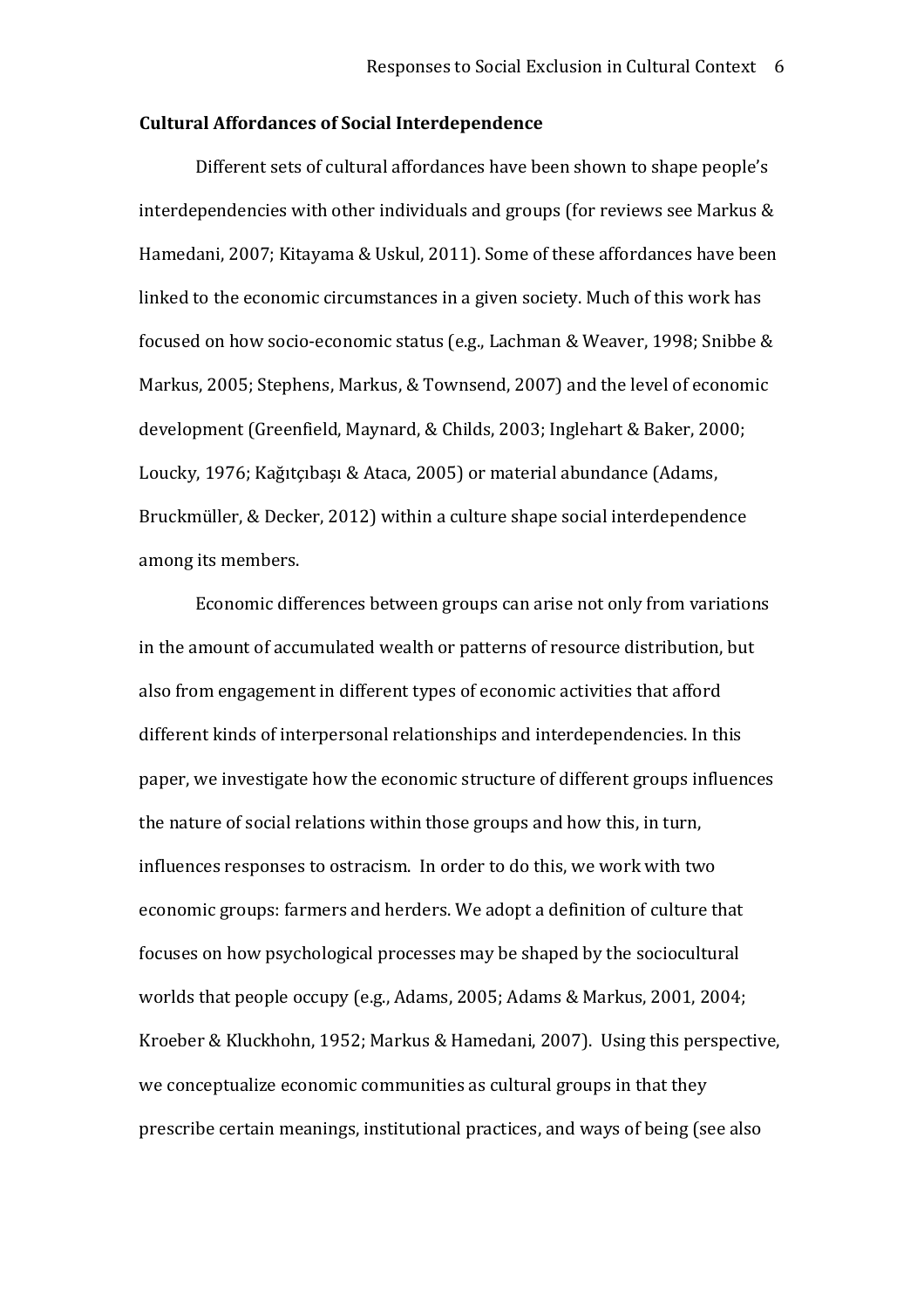Berry, 1979; Berry, van de Koppel, Sénéchal, Annis, Bahuchet, Cavalli‐Sforza, & Witkin, 1986).

Previous research with farming and herding communities has concentrated on how making a living from farming vs. herding influences the level of social interdependence within a culture. Farming typically requires harmonious group collaboration. Moreover, farmers are tied to the land they cultivate and, thus, to fixed communities. In contrast, herding activities do not require much cooperation, but rely on individual decision‐making and autonomy. Furthermore, herders are typically not so strongly tied to particular plots of land; their capital can be moved to any location with enough nutrition for their animals.

These characteristics of the lifestyles afforded by the requirements of the economic activity pursued by each group have been suggested to breed interdependence among farmers and independence among herders. Research has indeed shown that farmers tend to show a high degree of social interdependence resulting in stronger emphasis on conformity (Berry, 1967; Barry, Child, & Bacon, 1959), consultation among members and acting collectivistically (Edgerton, 1965), higher degrees of compliance, conscientiousness, and conservatism in child rearing practices (Barry et al., 1959), and a greater tendency to perceive objects as embedded within their surrounding fields (Berry, 1966; Uskul, Kitayama, & Nisbett, 2008). Herders, in contrast, tend to show a lesser degree of social interdependence resulting in individualistic social orientations (Edgerton, 1971; Witkin & Berry, 1975), independent decision‐making (Berry, 1967; Barry et al., 1959), individualism and assertiveness in child rearing practices (Barry et al., 1959), and greater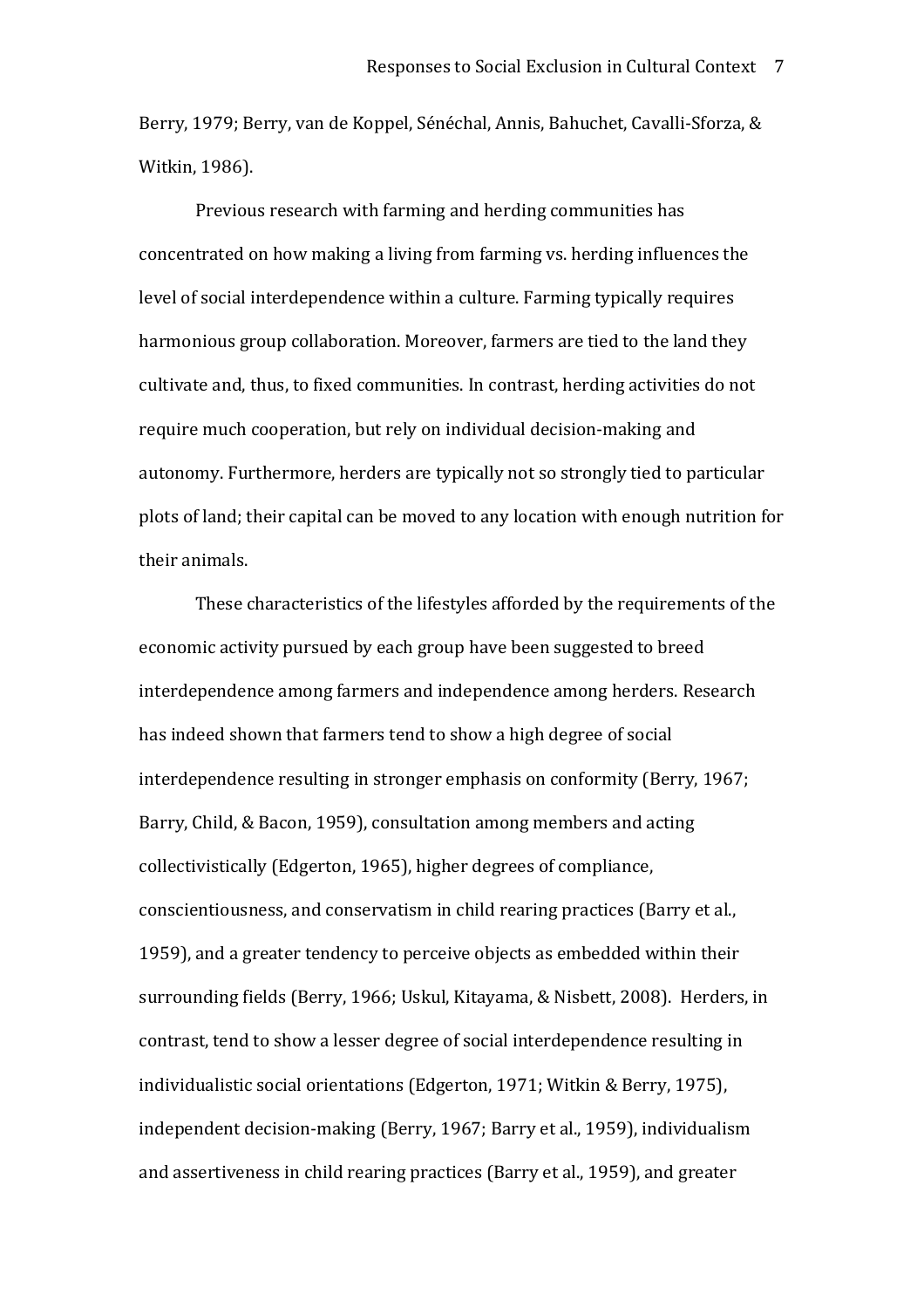tendency to perceive objects as separate from their surrounding fields (Berry, 1966; Uskul et al., 2008).

#### **Cultural Differences in Economic Reliance on Strangers**

In the present research, we focus for the first time on another striking difference between farming and herding communities; the extent to which the pursued economic activity requires reliance on strangers (individuals outside of one's immediate social circle). We have chosen to work with tea farmers and herders in the Eastern Black Sea region in Turkey where clear differences exist in the extent to which members of the respective communities have to rely on competition, negotiation, and interaction with individuals they hardly know. <sup>2</sup>

Working in this region allows the implementation of a powerful natural experiment because the farming and herding groups share the same national identity, ethnicity, language, religion and geographic area but differ in the nature of their social relationships shaped by economic demands. These features of the region were exploited in previous research conducted with farmers and herders who were matched on a variety of factors but differed in the type of economic activity pursued for survival, which showed that farmers exhibited a stronger holistic style compared to herders in tasks assessing attention, categorization, and reasoning (Uskul et al., 2008).

In the Eastern Black Sea region of Turkey, tea farming is the most common agricultural practice and it leads to the harvest of three to four crops a year. Production typically takes place in small to medium sized fields owned by families. Reliance on members of the immediate and extended families and on neighbors is common during the harvest seasons. Tea is a consumer staple in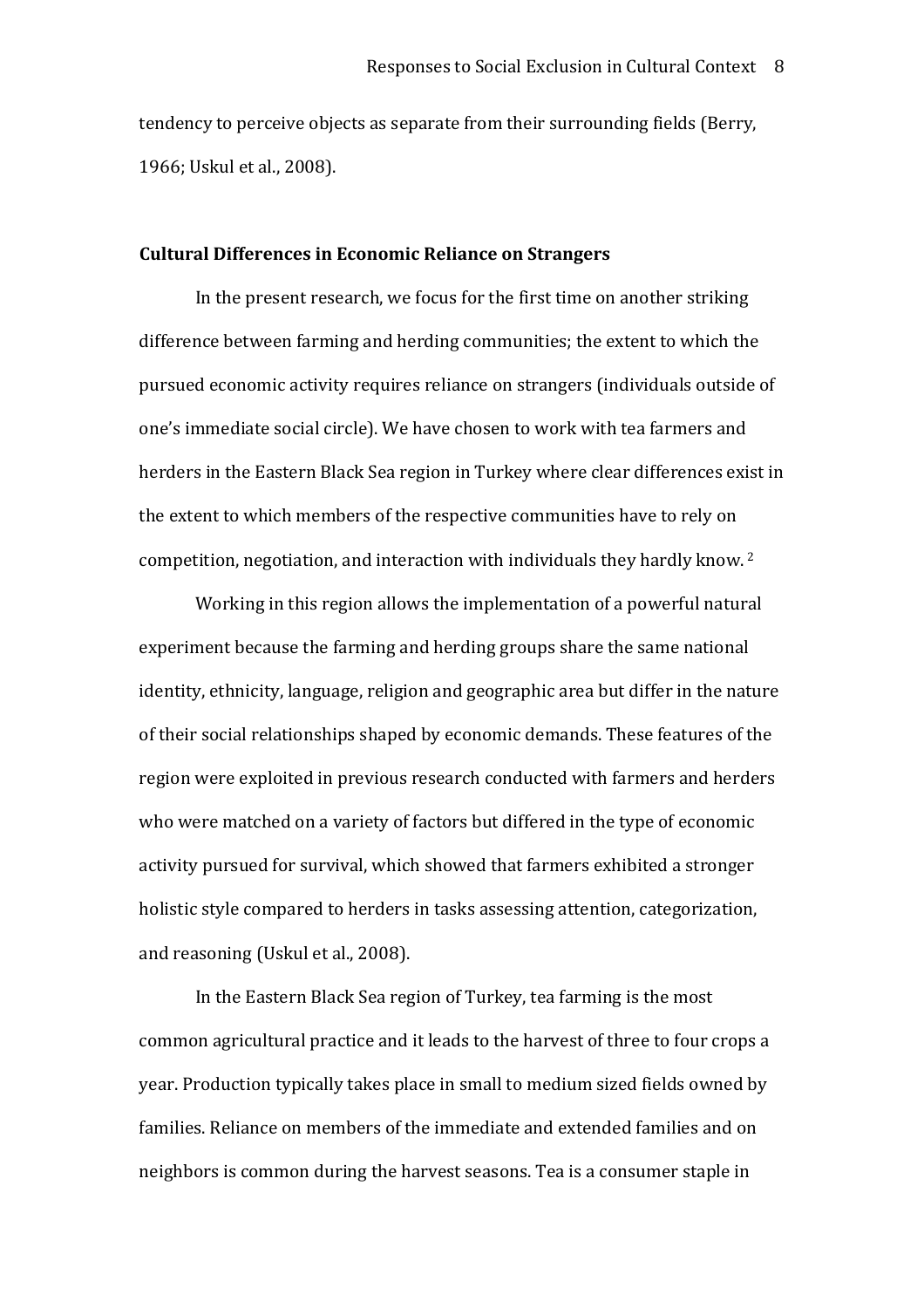Turkey; hence the government is heavily involved in the regulation of the tea industry. Although competitive transactions have become more common due to the establishment of private tea companies in recent years, most tea is still purchased and handled by a state‐owned company (and some transactions are overseen by local cooperatives rather than by individuals). As a result, farmers in this region tend to be producers only and do not typically engage in competitive, commercial activity with individuals outside of their immediate social circle.

In contrast, herders are both producers and commercialists; they sell cattle and dairy products to factories and commercial enterprises, as well as to local people at weekly markets in neighboring towns. Consequently, they regularly interact with individuals outside of their immediate social circle (who they do not know at all or know only superficially). Given the importance of these interactions for their livelihood, we expected herders to feel motivated to pursue positive relationships with strangers in order to ensure that they are respected, recognized, and valued by them, including after experiencing social problems with them.

In the current research, we thus suggest that living in different economic settings that afford different types of realities would foster different types of interdependencies. For farmers, social interdependencies are likely to be stronger with close others than with distant others, whereas for herders, the boundaries between close and distant others are likely to be less clear‐cut. Using Smart Richman and Leary's (2009) terms, given their interdependence with strangers, herders, when compared to farmers, should value relationships with strangers more and perceive the costs of being rejected by them to be higher.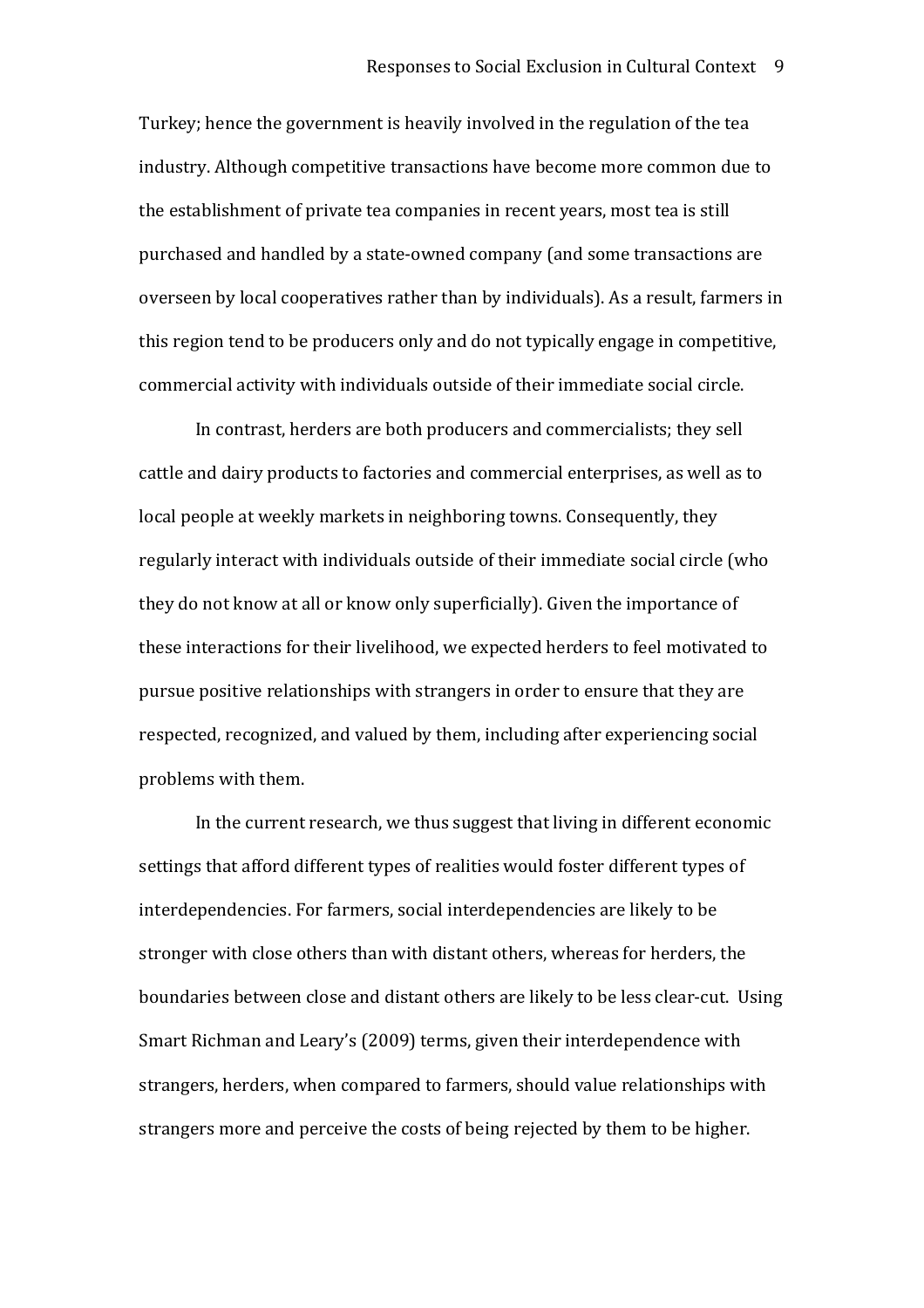Given these group differences in the nature of social interdependencies grounded in economic activity, we predicted differences in how members of farming and herding communities would be affected by, and respond to, social exclusion by close others and strangers. We hypothesized differential sensitivity to the source of ostracism such that, in this region, herders would be more negatively affected by ostracism from strangers than would farmers. Moreover, we predicted that herders would be more likely to engage in reparative actions such as endorsing affiliative responses (and less likely to engage in actions that would further harm the relationship such as endorsing aggressive responses) to ostracisers and naïve others following exclusion by strangers. Here, we define strangers in broad terms. Although our predictions are rooted within economic differences between farmers and herders, they are not limited to ostracism‐ related responses to strangers on whom individuals rely directly for economic reasons. Rather we expect a generalized tendency in responses to ostracism by all strangers as any stranger might (or not) have the potential to become an economic partner or a customer at any point in the future.

Some support for the hypothesis that strangers matter more in some cultures more than others has been provided by Fiske and Yamamoto (2005) who showed that Japanese participants are less strongly influenced by stranger induced ostracism than are American participants. One interpretation of these results is that relationships with strangers matter less to Japanese people, thus leading them to be less strongly affected by ostracism from them. However, these results are difficult to interpret as the authors did not have a close other comparison condition.

We predicted no differences between herders and farmers' reactions to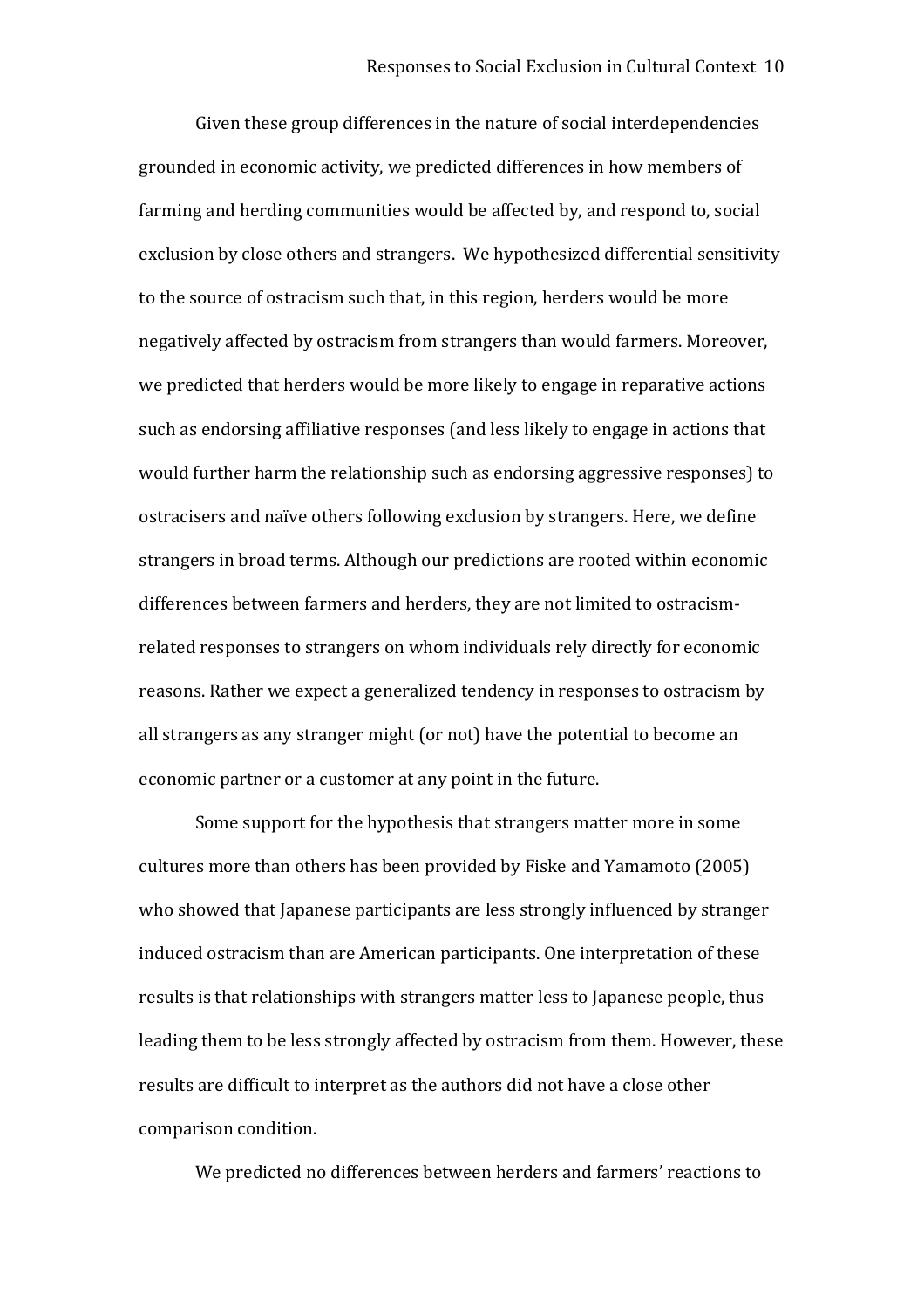ostracism induced by close others. This prediction is based on previous research highlighting the universal importance of close others (e.g., kin and close friends, see, Roberts, & Dunbar, 2011; Sutcliffe, et al., 2012) and our own field observations which indicate that members of both communities have very close social ties with members of their families, neighbors and other residents in their village (also see early ethnographic work in the same region by Bellér‐Hann & Hann, 2001; Hann, 1990). Individuals in both groups spend extensive social time with each other in their homes as well as in public places such as coffee houses. Furthermore, they attend community events such as weddings and funerals and support each other during difficult times. We thus predicted that members of both communities would be equally negatively affected by being ostracized by close others and would not differ in the types of responses they endorse in the face of social exclusion by close others.

One outstanding question was whether we would find sex differences in the two cultural groups. Our field observations revealed that the female members of the herding communities tended to be responsible for the production of the diary products such as butter and cheese and other animal products such as animal skin and pelts. Male members, on the other hand, were more likely to engage with strangers for trade purposes. That said, it was not uncommon to see female members of these communities selling diary products at markets and hence interacting with strangers. The division of labor in the farming communities seemed more equal in relation to the main economic activity; both men and women engaged in harvesting the tea, drying it and selling it to the tea companies for further processing. It is thus possible that we would find a gender by culture interaction. However, our field observations also made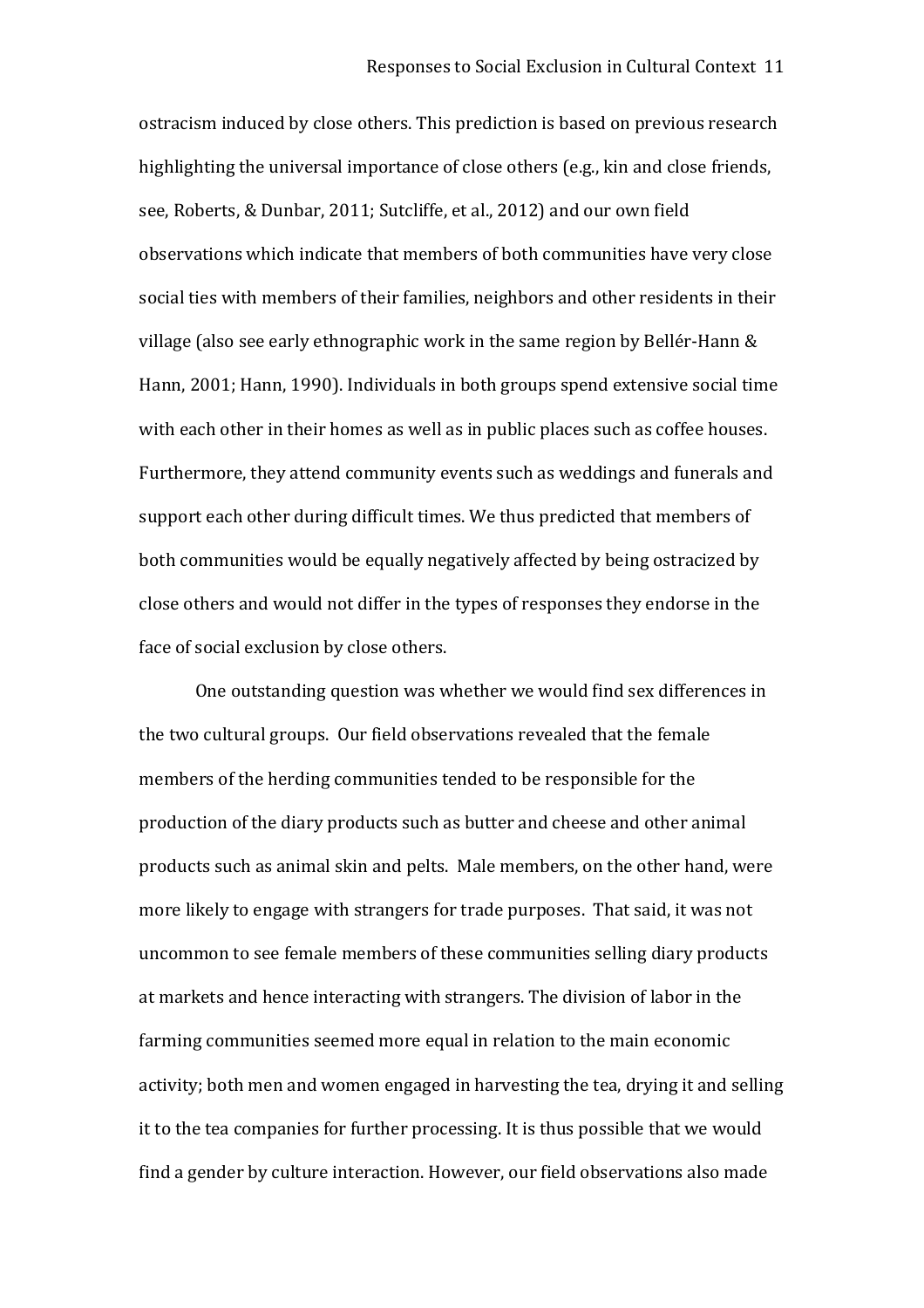us aware that that attitudes of female members of the herding communities are likely to be shaped by the experiences of the male members of these communities who regularly share their daily experiences (inside and outside of their villages) with members of their families. Based on these observations, we suspect that it may not be only engaging in particular economic activities that produces cultural differences, but also that these economic activities require people to develop different habits, skills and attitudes and these habits, skills and attitudes pervade the culture more generally. This intuition is supported by a recent developmental study conducted within these communities which revealed that young children from the two groups (who do not typically engage in economic activities) differ in their responses to ostracism (Over & Uskul, 2013). Thus, overall, we did not predict sex differences in the sensitivity and responses to exclusion by strangers in the two communities.

#### **Overview of the Present Research**

We report four studies designed to investigate cultural group similarities and differences in reactions to social exclusion induced by close others versus strangers. Before describing these studies, we report the findings from a validation study in which we aimed to confirm expert views and field observations concerning the number of strangers with whom farmers and herders interact and spend time for work‐related purposes. Next we report findings from a study that employed an open‐ended interview method to explore understandings of the concept of ostracism among farmers and herders (Study 1). This enabled us to ensure that ostracism was understood similarly among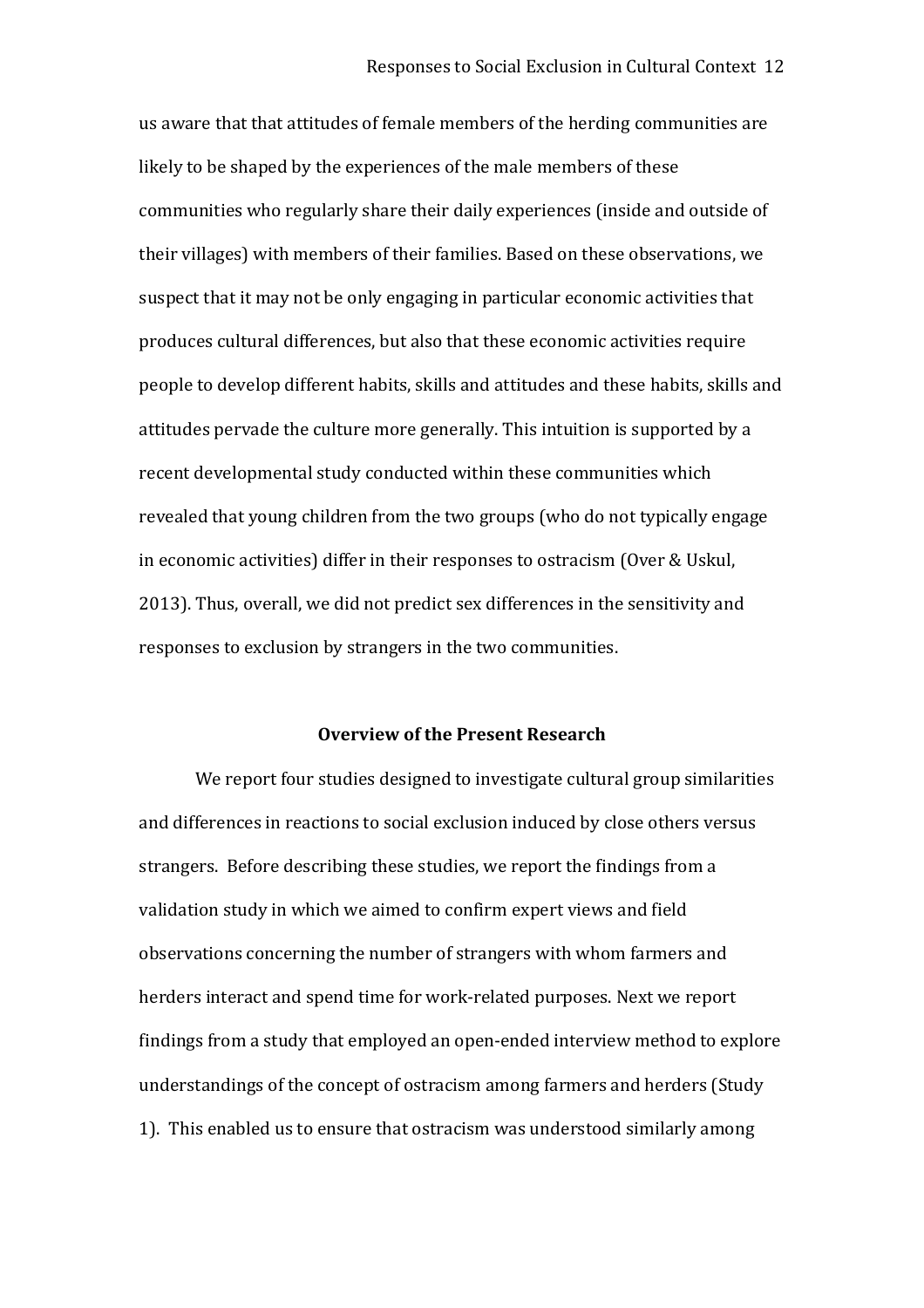the members of these two cultural groups, and that the findings resulting from the remaining studies could not be attributed to a lack of conceptual equivalence.

We examine psychological reactions to ostracism incidents induced by close others or strangers using a reliving task in Study 2 and a vignette approach in Study 3. In Studies 4 and 5, we investigate responses to ostracism by close others or strangers using scenarios depicting incidents of social exclusion by close others versus strangers. Study 4 investigates how individuals from the two communities recommend responding to ostracisers and Study 5 investigates how they recommend responding to new individuals following ostracism by others.<sup>3</sup>

#### **The Field**

The field site for this project consisted of several villages located in the districts of *Rize*, *Erzurum*, and *Artvin*. Artvin, located in northeastern Turkey at the Georgian border, is a northern neighbor of Erzurum. Rize is located on the eastern Black Sea coast, surrounded by the sea in the North and sharply rising mountains in the South. One of the leading sources of income for the inhabitants of the villages in Artvin and Erzurum is animal husbandry, mostly cattle and sheep breeding. Tea farming is the main source of income for the inhabitants of most villages in Rize. Both farming and herding communities in this region are non‐nomadic. The region where Rize, Artvin, and Erzurum are located is occupied primarily by ethnic Turks. Islam is the predominant religion. The principal language spoken is Turkish.

The first author and the field coordinator carefully trained interviewers before the start of the project and piloting was conducted on each study to test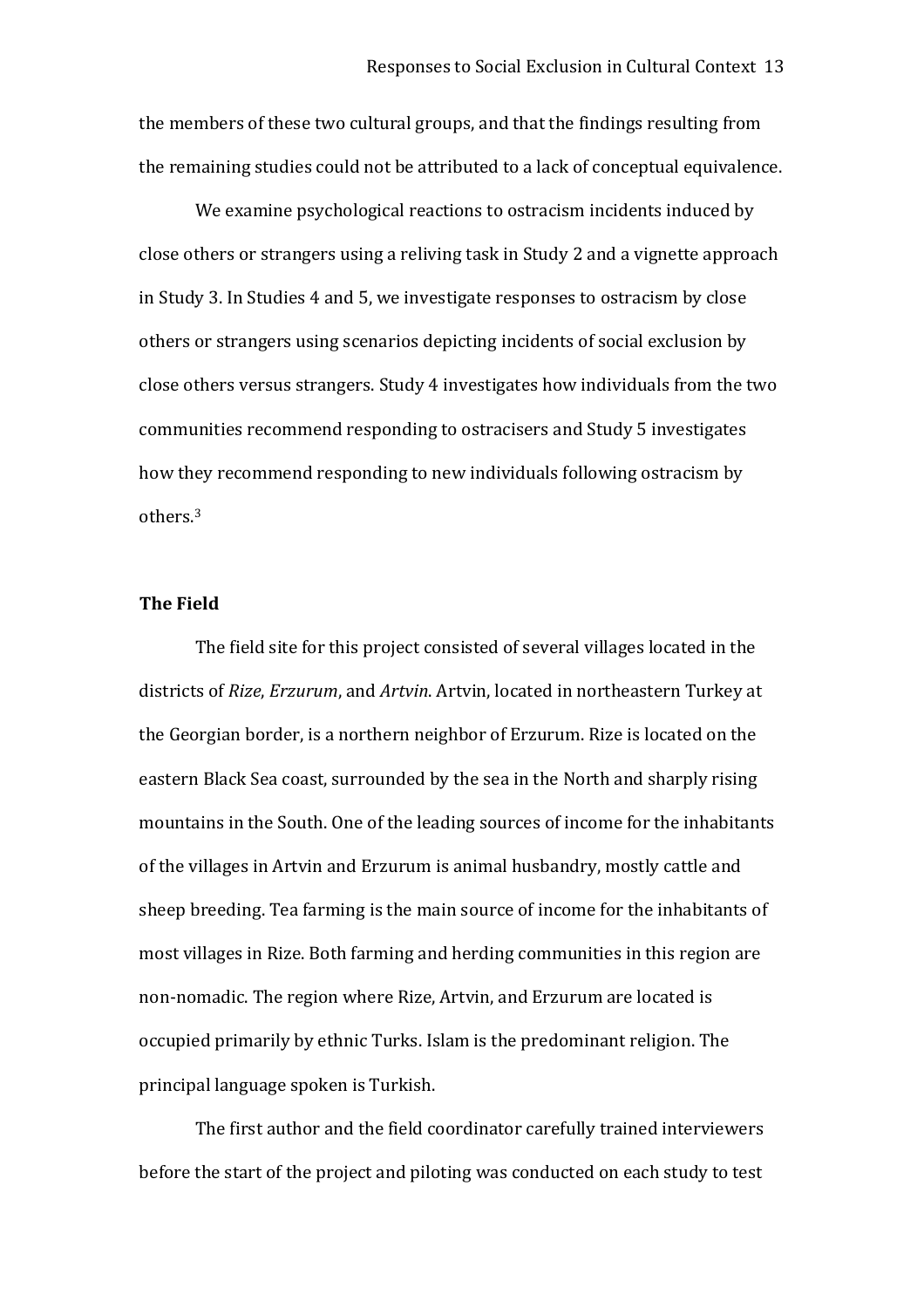the content and format of the questions. Participants were approached at home, in public spaces (e.g., coffee houses, streets) or on tea or grazing fields during work. The sex of the interviewer and the sex of the participant were always matched. After interviewers introduced themselves and the general goals of the project, they asked individuals for their consent to take part in the study. Individuals who agreed were then introduced the tasks verbally and read out the study questions. <sup>4</sup> Participants always responded to questions verbally. When answers contained reliving tasks or lengthy descriptions, responses were tape‐ recorded and later transcribed for analysis. When questions contained Likert‐ type response options, interviewers noted participants' responses on the questionnaire. When participants needed assistance with the use of Likert scales, interviewers provided clarification on the meaning of available response options. Interviewers always clarified any issues raised by participants and checked with them to make sure that the scenarios or questions were correctly understood. Upon completion of each study, participants were given a detailed overview of the goals of the project and handed a small gift for their participation (male participants received a torch and female participants received a small purse). These general methods were pilot-tested in the region and their utility confirmed in prior work (Over & Uskul, 2013; Uskul et al., 2008).

#### **Participants**

Each reported study employed an independent group of participants. Participants in all studies completed a demographics questionnaire that included questions on age, sex, time spent living in the community, annual income, and most relevant to the present research, the main occupation/source of income. In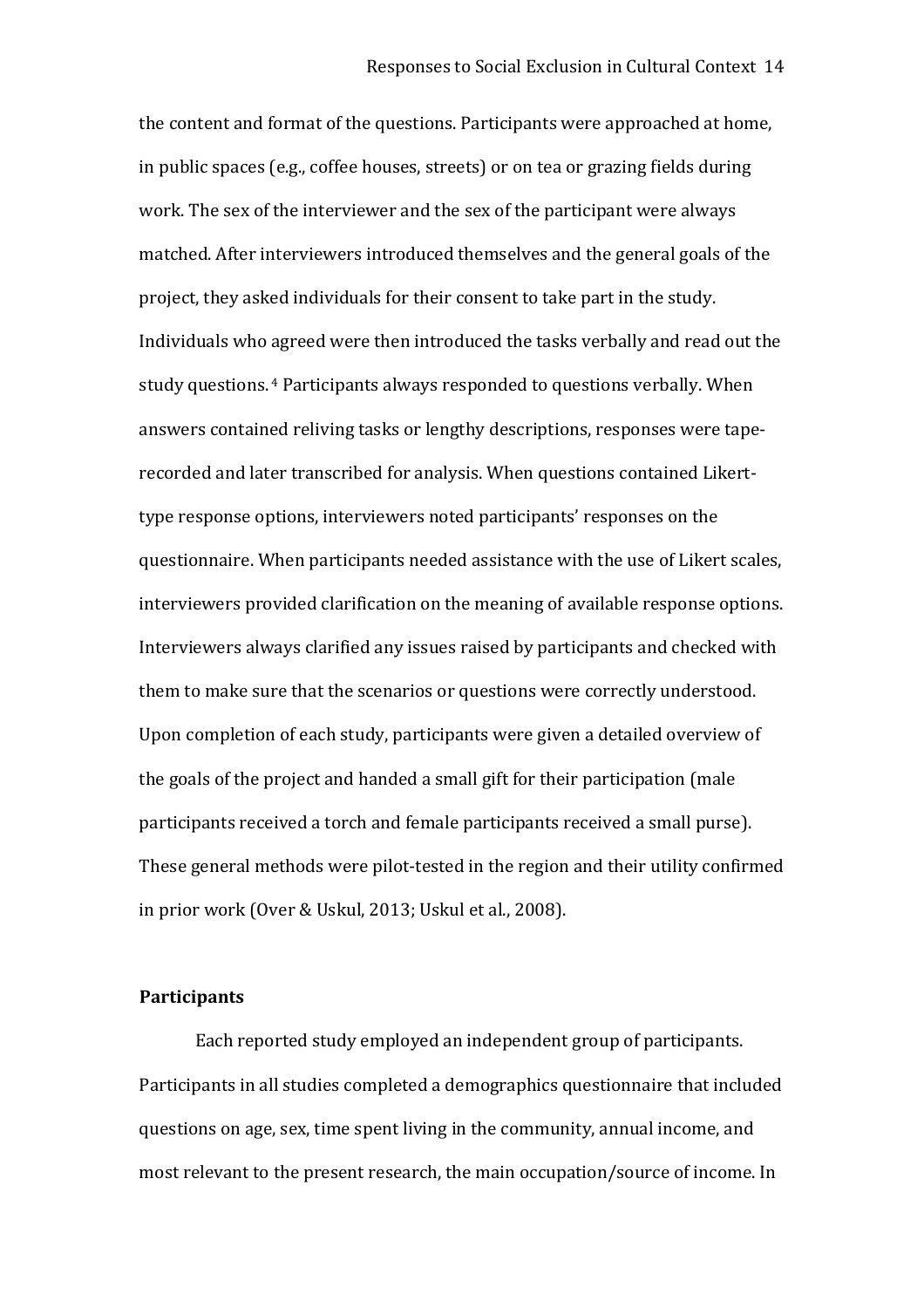most cases, participants reported spending the majority of their lives in the tested regions. Most participants reported having at least an elementary school degree, with younger people having higher levels of education on average than the elderly. Participants recruited in both communities were comparable to each other in terms of most demographic characteristics; one notable difference emerged in annual income with herders reporting less annual income than did farmers. As in previous work conducted with these groups (see Uskul et al., 2008), income differences did not affect the reported findings in this article. In none of the Studies 1‐5 did we find evidence for sex differences in the outcome variables. We therefore do not discuss this variable further after the validation study. Unless noted‐otherwise, we tested and confirmed homogeneity of variance for each of the reported ordinary least squares analyses.

#### **Validation Study**

Expert views and our own observations in the field suggested that herders are more likely to interact with strangers (individuals they do not know at all or hardly know) than are farmers. In order to verify this empirically, we asked members of the farming and herding communities to indicate the number of unfamiliar individuals with whom they interact.

#### **Method**

**Participants and procedure.** Ninety-three farmers (46 female;  $M_{\text{age}} =$ 39.41, *SD* = 10.69) and 93 herders (47 female; *M*age = 38.14, *SD* = 16.28) were approached and asked to respond to three questions concerning their relationships with strangers. All those who were approached responded to all questions. The first question inquired about the number of people with whom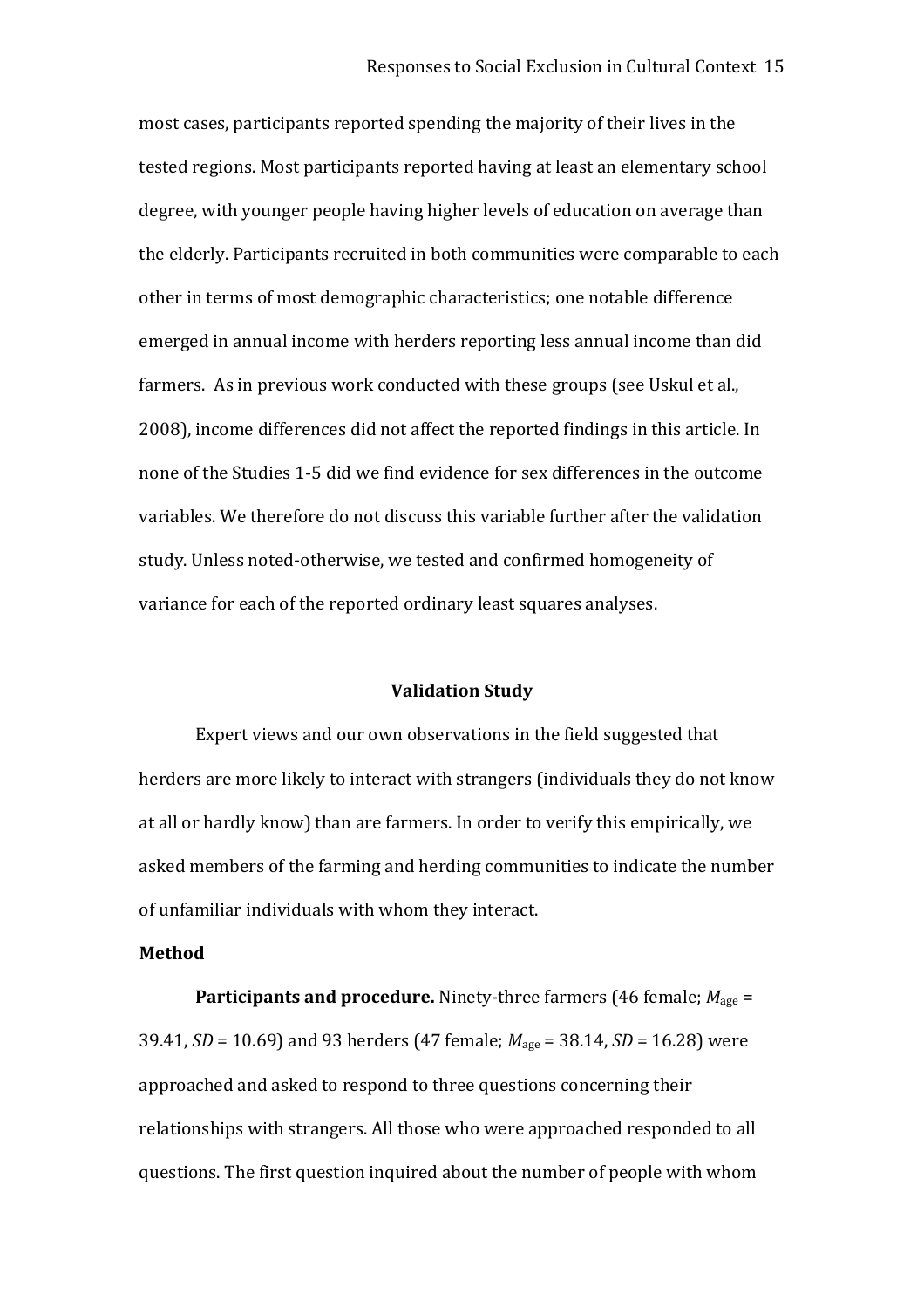participants interacted since the beginning of the year *whom they had not known before* (Q1). <sup>5</sup> The second question inquired about the number of people with whom they interacted since the beginning of the year *whom they had met before but did not know closely* (Q2). We defined interaction as involving being introduced to or having conversations, engaged in trade or negotiation with anyone in a business context. Participants answered both questions by indicating a number in an open‐ended response format. If they had difficulty responding to either of these questions, they were encouraged to provide an approximate number. The third question inquired about the amount of time they spent with strangers, by selecting one of the 5 options presented in a Likert-type format  $(1 =$ *I don't spend any time with people I don't know (I hardly know)* to 5 = *I spend a lot of time with people I don't know (I hardly know)*).

#### **Results and Discussion**

Given that participants were encouraged to give an approximate response to the open‐ended questions if they had difficulty identifying a response relying on their memory concerning the number of strangers they had met since the beginning of the year, it is possible that some participants gave extreme or random responses. We therefore first checked for outliers in the data set and ran the analyses after excluding seven participants whose responses fell 3 *SD*s above the mean in either Q1 or Q2 leaving  $N = 179$ .

Since the beginning of the year, participants reported having interacted on average with 7.87 (*SD* = 19.14, range = 0 to 100) individuals whom they had not met before and  $10.44$  ( $SD = 30.14$ , range  $= 0$  to 200) individuals whom they had met before but did not know closely. The responses to these open‐ended questions provided count data with positively skewed distributions (skewness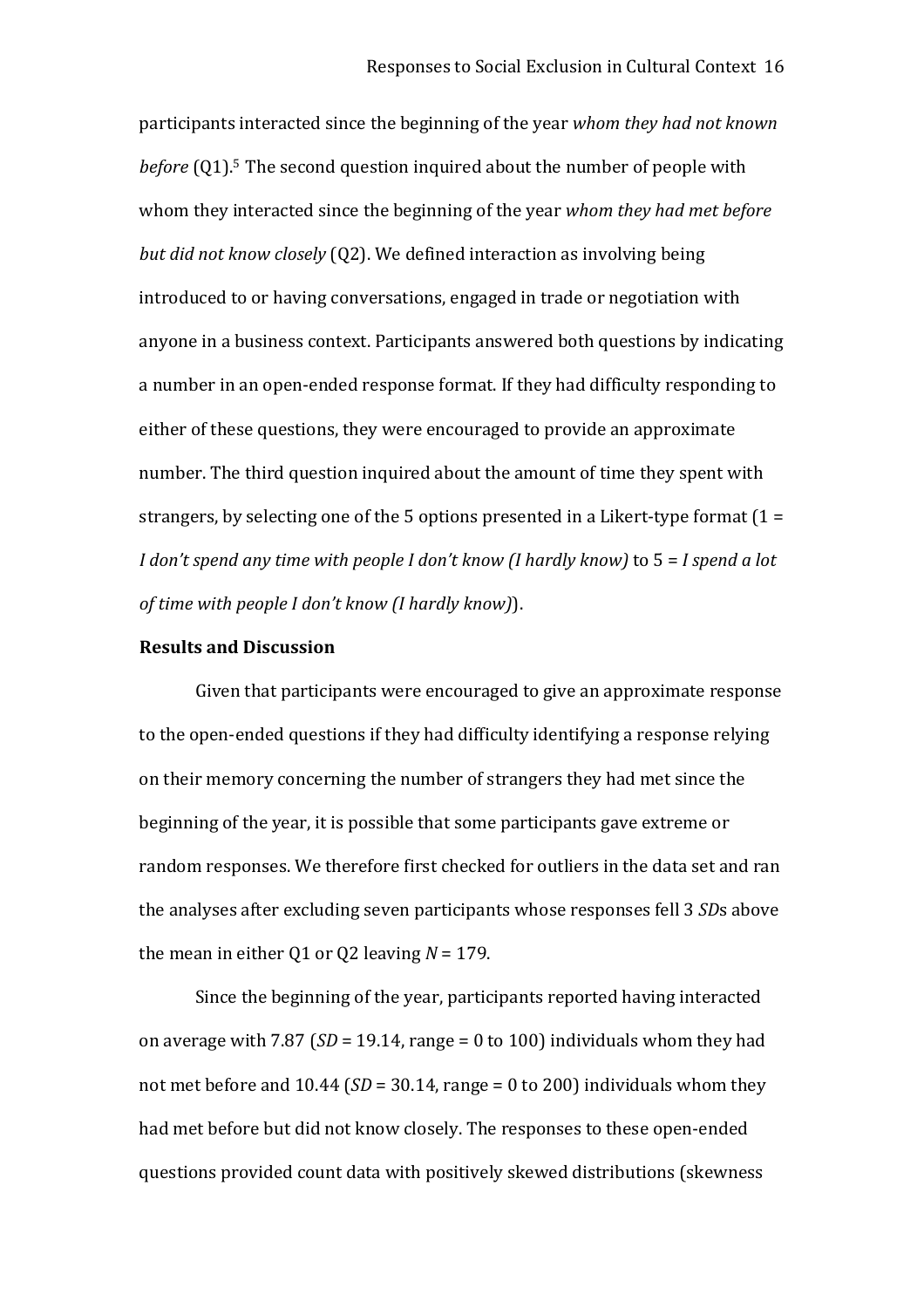statistic for Q1: 3.60 and Q2: 4.81). Although a Poisson regression model is often used to analyze count data, when the variance of the dependent variable is greater than the mean (as was the case here for both questions), a negative binomial regression (NBR) is more appropriate (Coxe, West, & Aiken, 2009). Thus, we used NBR to analyse the count data associated with each of the open‐ ended questions separately, using cultural group and participant sex as independent variables.

The analyses with both questions (see Table 1 for mean frequency counts by cultural group X participant sex) revealed a significant main effect of cultural group, such that, compared to farmers, herders reported having interacted with more individuals that they had not met before, *B* = .71, *SE* = .25, *χ <sup>2</sup>*= 7.97, *p* = .005 [95% CI = .22, 1.21] or did not know closely, *B* = .1.12, *SE* = .24, *χ <sup>2</sup>*= 21.13, *p* < .001 [95% CI = .64, 1.60]. There was also a significant main effect of sex, such that, compared to women, men reported having interacted with more people that they had not known before, *B* = .69, *SE* = .26, *χ <sup>2</sup>*= 7.25, *p* = .007 [95% CI = .19, 1.19], or did not know closely, *B* = .84, *SE* = .25, *χ <sup>2</sup>*= 11.25, *p* = .001 [95% CI = .35, 1.33]. These two main effects were qualified by a cultural group X sex interaction in both questions (Q1: *B* = 1.33, *SE* = .34, *χ <sup>2</sup>*= 14.96, *p* < .001 [95% CI = .66, 2.00]; Q2: *B* = .91, *SE* = .33, *χ <sup>2</sup>*= 7.44, *p* = .006 [95% CI = .26, 1.57]).

Unfolding these interactions using simple slope analysis (Aiken & West, 1991) revealed a significant sex difference for herders, with men, compared to women, reporting to have interacted with more people they had not known before (simple slope:  $-21.11$ ,  $t = 42.22$ ,  $p < .001$ ); for farmers this difference was marginally significant (simple slope: -1.57,  $t = 1.88$ ,  $p = .061$ ). In response to Q2, there was a significant sex difference within each cultural group in the same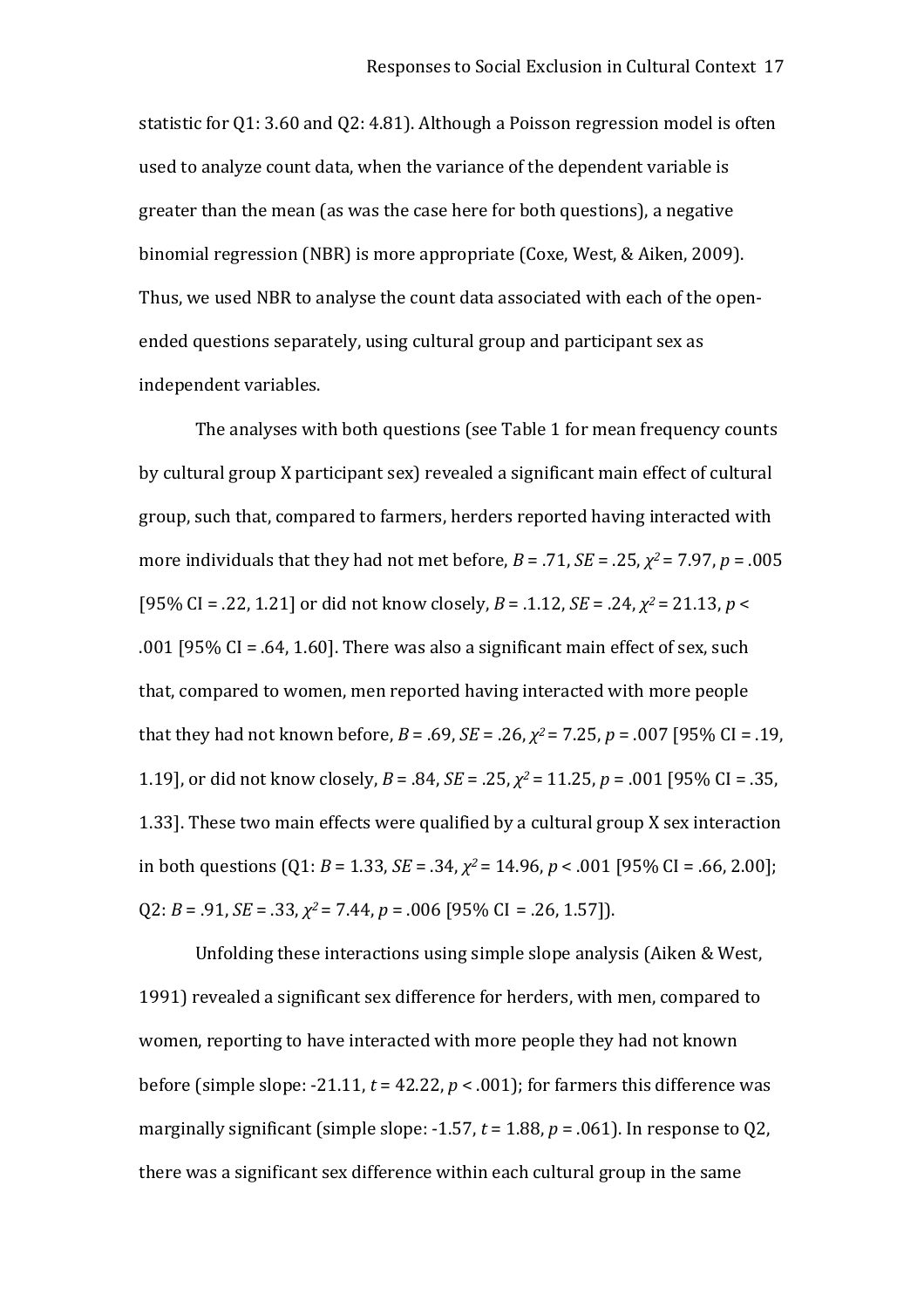direction, with a bigger sex difference among herders (simple slope: ‐27.38, *t* = 54.76, *p* < .001) than farmers (simple slope: ‐3.7, *t* = 4.42, *p* = .02). Furthermore, both male herders and female herders reported having interacted with more people they had not known before or did not know closely than did male farmers and female farmers, respectively (Q1: male herders vs. male farmers: simple slope: ‐1.65, *t* = ‐1.98, *p* = .049, female herders vs. female farmers: simple slope: 17.89, *t* = 14.54, *p* < .001, Q2: male herders vs. male farmers: simple slope: ‐3.70,  $t = -4.45$ ,  $p < .001$ , female herders vs. female farmers: simple slope: 19.98,  $t =$ 16.23,  $p < .001$ ).

Finally, an ANOVA conducted using the entire sample with the question inquiring about the amount of time spent with strangers in general as the dependent variable revealed a similar pattern: herders (*M* = 2.34, *SD* = .95) reported spending more time with people they did not know or hardly knew than did farmers (*M* = 2.06, *SD* = .73), *F* (1, 182) = 6.23, *p* < .05, *d* = .33. Consistent with the previous findings, men (*M* = 2.53, *SD* = .92) reported spending more time with people they did not know or hardly knew than did women (*M* = 1.88, *SD* = .66), *F* (1, 182) = 31.86, *p* < .001, *d* = .81. Although the cultural group X sex interaction did not reach conventional levels of significance,  $F(1, 182) = 2.36$ ,  $p = .13$ , we still examined sex differences within each cultural group for exploratory purposes. The pattern was similar to the one observed in the open‐ended questions; the sex difference was bigger among herders than farmers (herders: *M*men = 2.77, *SD* = .97, *M*women = 1.93, *SD* = .77, *F* (1, 182) = 25.78, *p* < .001, *d* = .96; farmers: *M*men = 2.30, *SD* = .85, *M*women = 1.83, *SD* = .53, *F*   $(1, 182) = 8.44, p = .004, d = .66$ .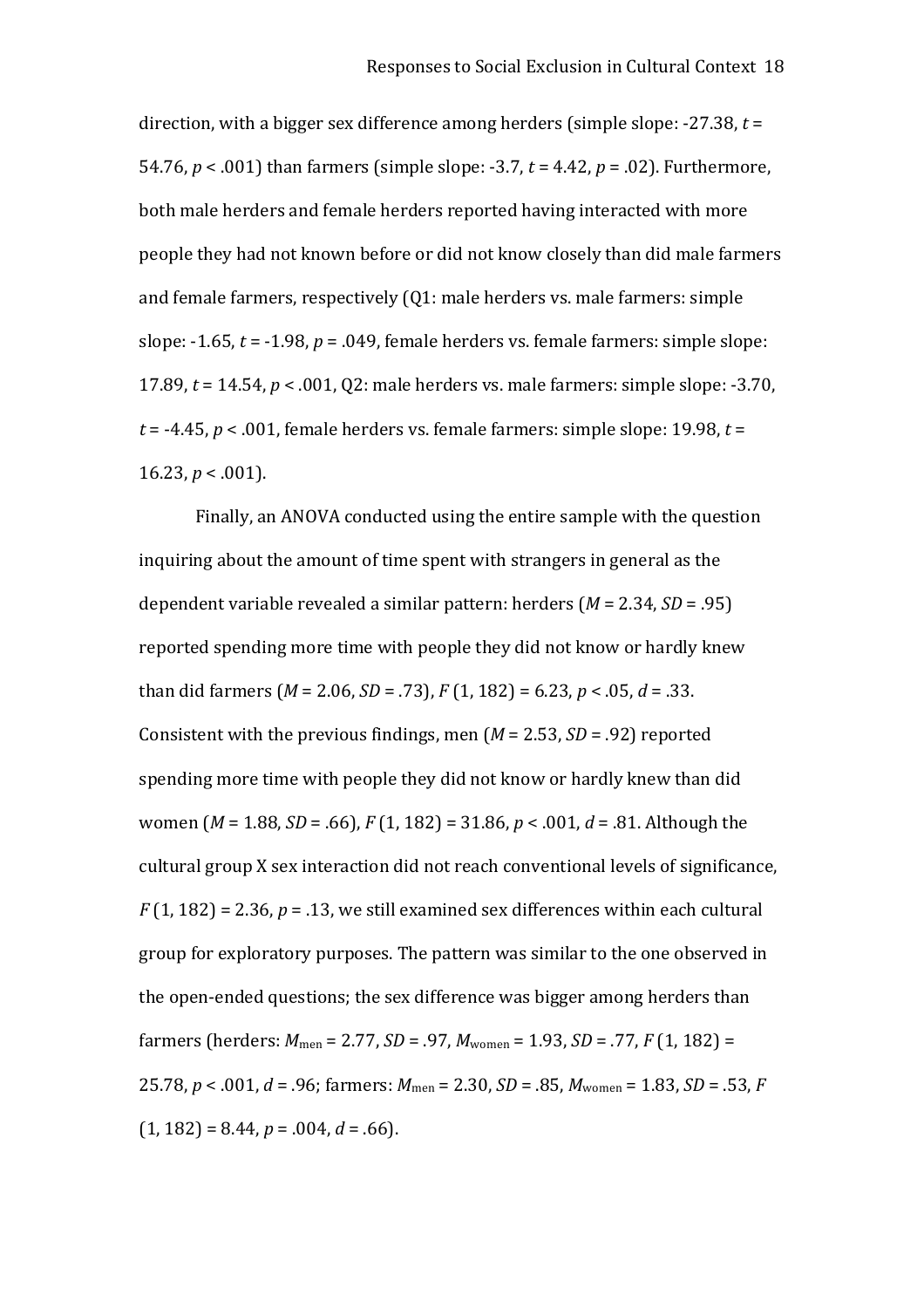This study thus provides empirical evidence supporting expert views and our own field observations that members of the herding communities interact with more individuals that they do not know or know very little, and they spend more time with these individuals. The cultural group by sex interaction showed that it was primarily the men in the herding community that reported interacting with strangers. This finding is not surprising given that men tend to take the lead in business interactions.

#### **Study 1**

With no existing work on ostracism within farming and herding communities, we first wanted to ensure that both groups had similar conceptions of ostracism. Thus, to establish conceptual equivalence before proceeding with studies designed to examine differences in reactions to ostracism, we asked members of both farming and herding communities to define ostracism and to describe the emotional consequences of being ostracised.

#### **Method**

**Participants and procedure.** Fifteen farmers (8 female;  $M_{\text{age}} = 41.67$ , *SD* = 11.57) and 15 herders (8 female; *M*age = 41.93, *SD* = 17.17) were asked to verbally respond to three questions: 1) What do you think 'being ostracized' <sup>6</sup> by others' means? 2) In your view, what is the most effective way of ostracizing someone? In other words, if you wanted to ostracize someone, how could you do this best? and 3) How do you think an ostracized person would feel? Participants' responses were tape‐recorded and later transcribed for coding.

#### **Results and Discussion**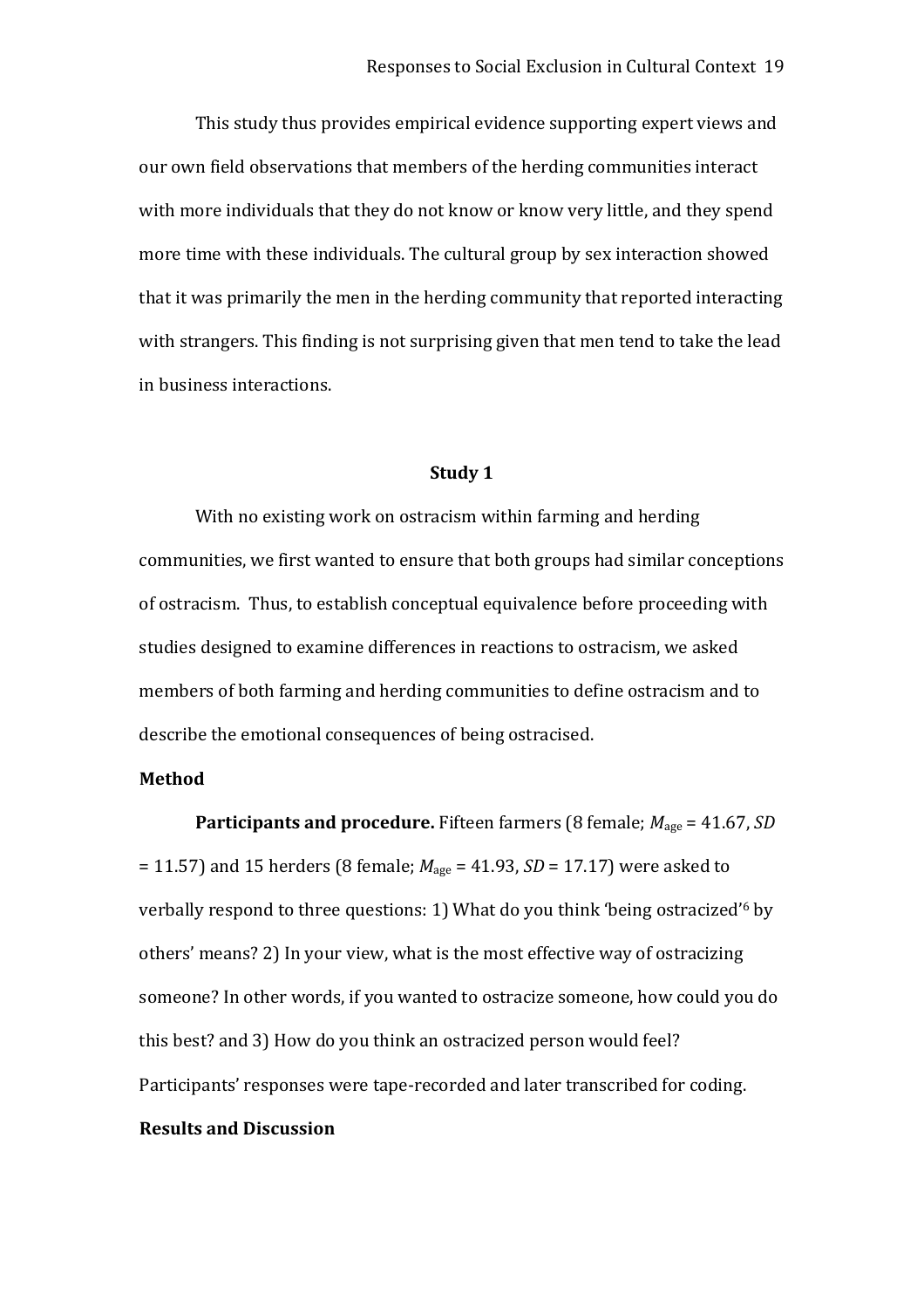*Question 1: What is ostracism*? Participants' responses to this question included a variety of responses focused on the following actions: being left alone, excluded, looked down upon, disliked, belittled, denigrated and not being taken seriously or cared for. With the exception of six participants (three in each cultural group), who gave responses that were irrelevant or too vague to be coded (e.g., ostracism originates from ignorance; ostracism is a bad thing), all participants' responses referenced one or more of the aspects of ostracism listed above. These definitions overlap with definitions of social exclusion cited elsewhere (e.g., Twenge, Baumeister, Tice, & Stucke, 2001; Williams, 2007) and, importantly, show that both farmers and herders share a similar understanding of what ostracism is.

*Question 2: What is the most effective way of ostracizing someone*? An initial inspection of participants' responses to this question revealed two major categories: refusal to interact with someone else (e.g., not talking to them, not including them in one's group, ignoring them) and engaging in actions designed to make them look bad (e.g., slandering a person, confronting them with their weaknesses or faults, offending them in some way).<sup>7</sup> When participants' responses were coded using one of these two categories, Fisher's exact test did not yield significant differences between the groups: The number of participants giving responses that fell in the 'refusal to interact' category (*n*farmers = 5, *n*herders = 6) and the 'making someone look bad' category  $(n_{\text{farmers}} = 8, n_{\text{herders}} = 4)$  did not differ between the two cultural groups,  $p = .41$  (two-sided).

*Question 3: How do you think an ostracized person would feel*? All responses to this question focused on the following emotions or states: being sad, broken, humiliated, bad, a sense of being treated unfairly, or bruised. These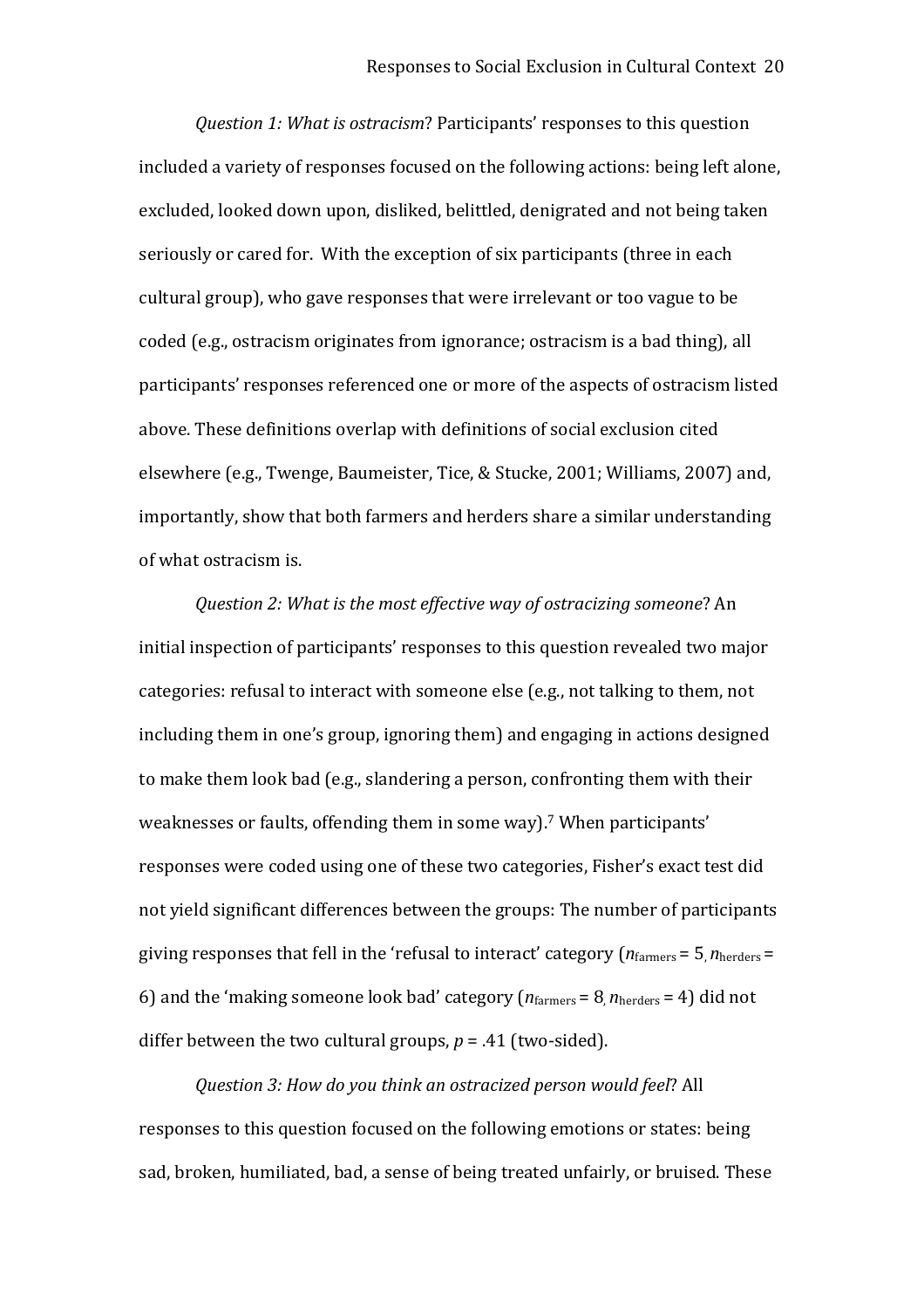responses overlap with emotions typically observed in studies designed to examine the emotional consequences of ostracism (for a review see Williams, 2007). With the exception of one participant who failed to provide a relevant response, all participants' responses mentioned one or more of the above emotional consequences, thus yielding no group difference.

We can thus conclude that members of the farming and herding communities understand the concept of ostracism, and the behaviours that are associated with it, in similar ways. Furthermore, members of the two communities predict that ostracism will have similar emotional consequences. These findings provided support for conceptual equivalence which addresses whether the examined concept makes similar sense in the studied groups (Fontaine, 2011) and gave us confidence that we could go on to examine cultural similarities and differences in sensitivity to ostracism and responses to it in these two groups.

#### **Study 2**

In Study 2, we investigated cultural differences in the effects of ostracism by close others and strangers on basic needs and mood. We predicted no cultural group differences in how negatively members of herding and farming communities would be affected following ostracism by close others. However, we predicted that members of herding communities would be more negatively affected by ostracism from strangers compared to members of farming communities. In order to test these predictions, we asked participants to recall and relive an occasion on which they had been ostracised by a close other (or close others) and a stranger (or strangers) and then assessed the effects of these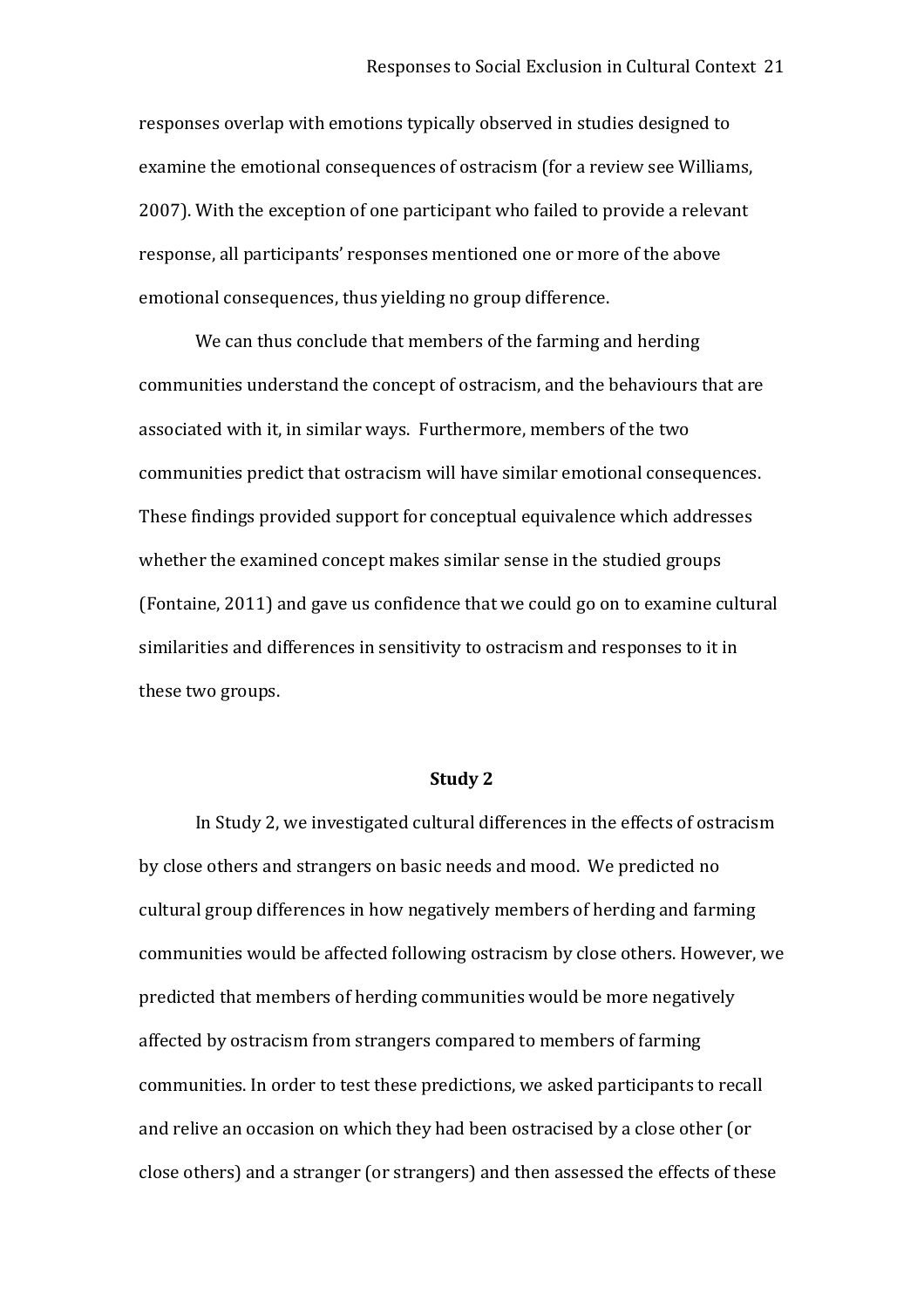experiences on their belonging, self‐esteem, perceived control, meaningful existence and mood following the commonly assessed indicators of ostracism related distress (see review by Williams & Zadro, 2005).

We chose to employ a recall task in this study because a) social exclusion has been shown to be easily relived (Chen, Williams, Fitness, & Newton, 2008), b) past findings have shown that the exclusion recall task evokes responses comparable to those observed in social rejection experiences created in the lab (see Gardner, Pickett, & Brewer, 2000; Pickett, Gardner, & Knowles, 2004), and c) it was more practical given the different ages and diverse educational background of the participants and the constraints on testing (e.g., during a break on a tea field).

#### **Method**

**Participants and design.** Thirty-five farmers (18 women;  $M_{\text{age}} = 42.49$ , *SD* = 13.85) and 34 herders (16 women; *M*age = 42.50, *SD* = 17.84) were recruited to complete a study on social experiences. The study adopted a within‐subjects design where all participants completed two recall tasks (close‐other induced exclusion, stranger‐induced exclusion). The study ended with participants recalling an inclusion event that was not intended for analysis but designed to undo any negative feelings that might have been induced by recalling two social exclusion events.

**Procedure.** All participants were asked to recall two exclusion events from their own life. In one exclusion task, participants were asked to recall a time when they were excluded by someone they knew well (close other exclusion condition); in the other exclusion task, they were asked to recall a time when they were excluded by someone they did not know well (stranger exclusion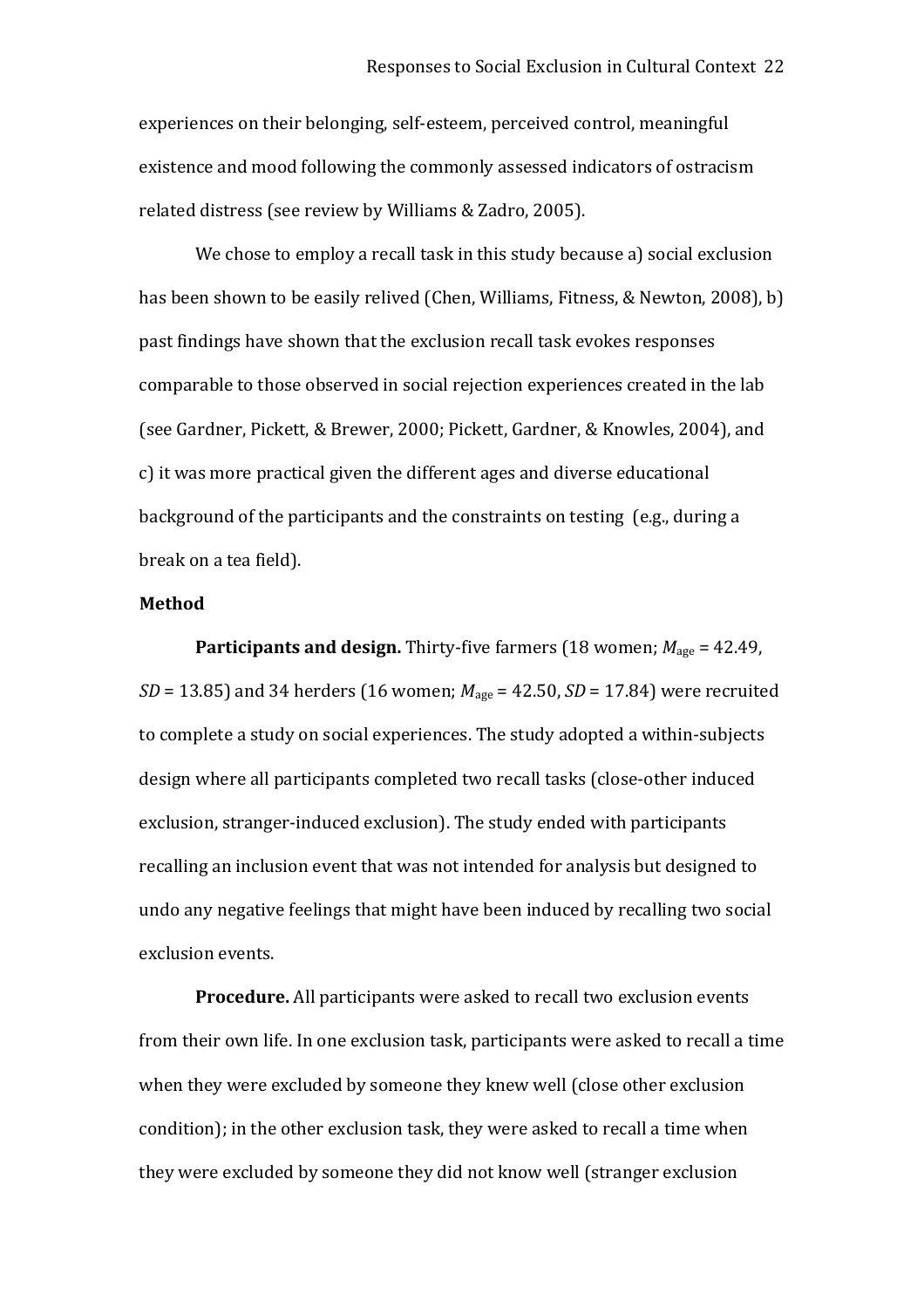condition). In each condition, participants were asked to relive the recalled event and describe it orally for a few minutes. Participants' descriptions in each condition were tape‐recorded and later transcribed. The order of the two exclusion conditions was counterbalanced (findings did not vary as a function of the order of the exclusion conditions). In a distractor task used between the conditions, participants were asked to orally list as many words as they could think of starting with the letter D. They were given 2‐3 minutes to complete this task.

Following each of the reliving tasks, using five‐point scales (1*: not at all* to 5*: completely*), participants responded to items assessing their psychological reactions at the time of the event including perceived levels of belonging ('I felt rejected', 'I felt like an outsider'), self‐esteem ('I felt liked', 'I felt good about myself'), control ('I felt I had control over the course of the interaction, 'I felt powerful'), and meaningful existence ('I felt meaningless', 'I felt non‐existent'). They also completed two items assessing mood ('I felt angry', 'I felt sad'). Finally, participants responded to two manipulation check questions designed to assess how close (or distant) the individual involved in the recalled ostracism event was perceived to be ('At the time of this event, how well did you know this individual [these individuals]?' 1*: I did not know them at all* to 5*: I knew them very well* and 'At the time of the event, how close were this individual [these individuals] to you?' 1*: not close at all* to 5*: very close*).

#### **Results and discussion**

Several participants were excluded from the analyses as a result of failing to recall a time when they were excluded by a close other or a stranger or failing to recall an event that could be clearly classified as social exclusion (e.g., 'My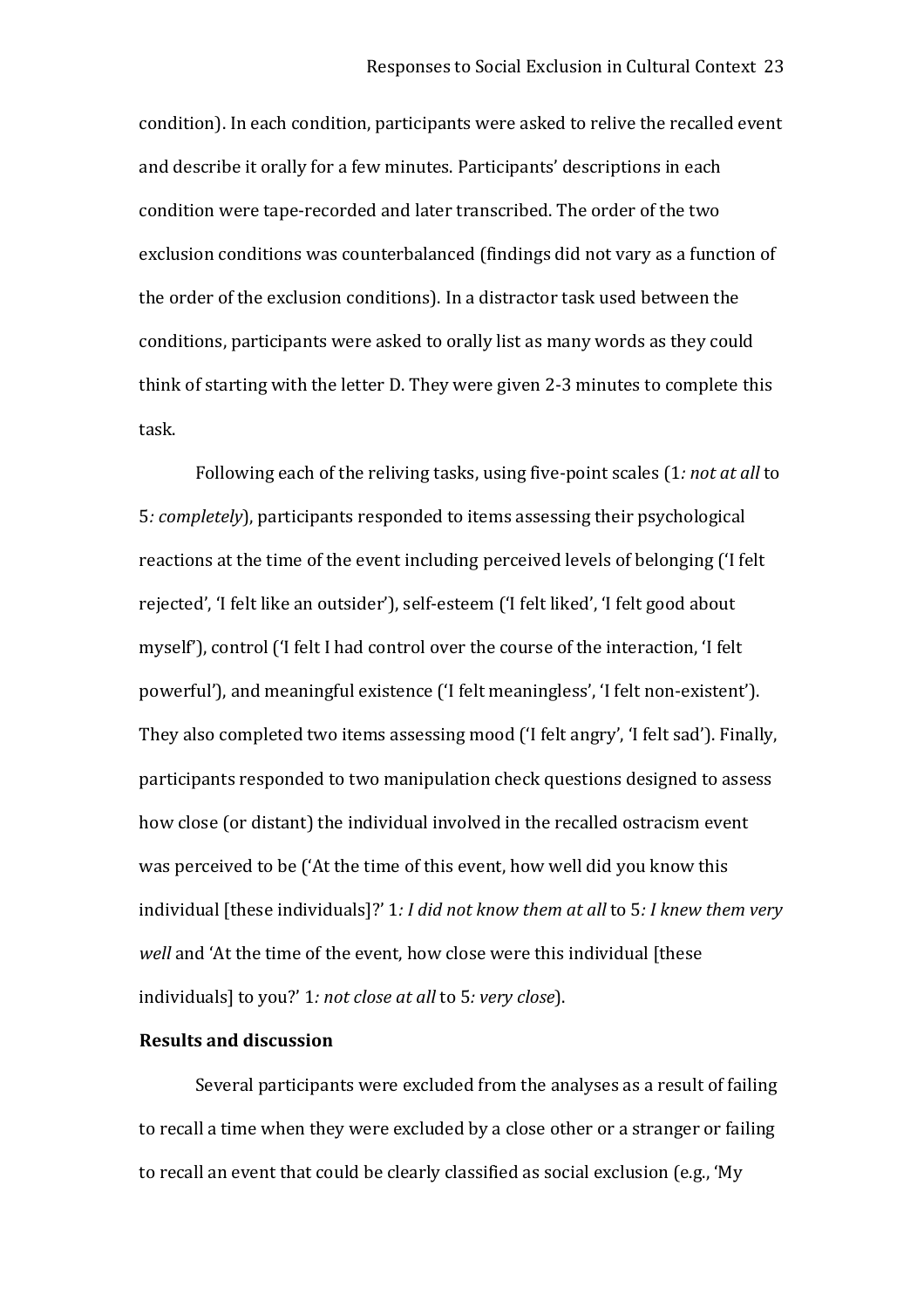daughter failed the university exam'). The number of participants excluded from analyses in each condition did not differ by cultural group (close‐other ostracism condition: 15 farmers, 11 herders,  $\chi^2(1)$  < 1, *ns*; stranger ostracism condition: 14 farmers, 13 herders,  $\chi^2(1)$  < 1, *ns*).

**Manipulation check.** The questions forming the manipulation check were highly correlated in both exclusion conditions  $(r_{\text{close-other}} = .82, p < .001;$  $r_{\text{stranger}}$  = .92,  $p$  < .001) and were therefore averaged to form a closeness index. We entered this closeness index into a repeated-measures ANOVA with exclusion condition (close‐other exclusion, stranger exclusion) as a within participants factor and cultural group (farmers vs. herders) as a between participants factor. This analysis revealed a significant main effect of condition,  $F(2, 26) = 62.90$ ,  $p <$ .001, demonstrating that individuals recalled in the stranger exclusion event were perceived to be significantly less familiar and less close to participants (*M* = 2.16, *SD* = 1.29) compared to those recalled in the close‐other exclusion event (*M*  = 4.50, *SD* = .88), *d* = 2.12. The main effect of cultural group, *F* (1, 26) = 1.49, *p* = .23 and the interaction effect between recall task and cultural group, *F* (1, 26) = 1.65, *p* = .21, were not significant. Nevertheless, as we had a small sample size and thus low power, we decomposed this nonsignificant interaction effect to confirm that both farmers and herders regarded close others to be 'closer' than strangers. This analysis allowed us to confirm that the manipulation was effective for both samples and to rule out the possibility that herders do not differentiate between close others and strangers. This analysis showed that farmers and herders evaluated the person recalled in the close other exclusion condition equally close  $(M<sub>farmers</sub> = 4.50, SD = 1.05, M<sub>herders</sub> = 4.50, SD = .64, ns)$ , whereas there was a nonsignificant trend for the herders (*M* = 2.58, *SD* = 1.56) to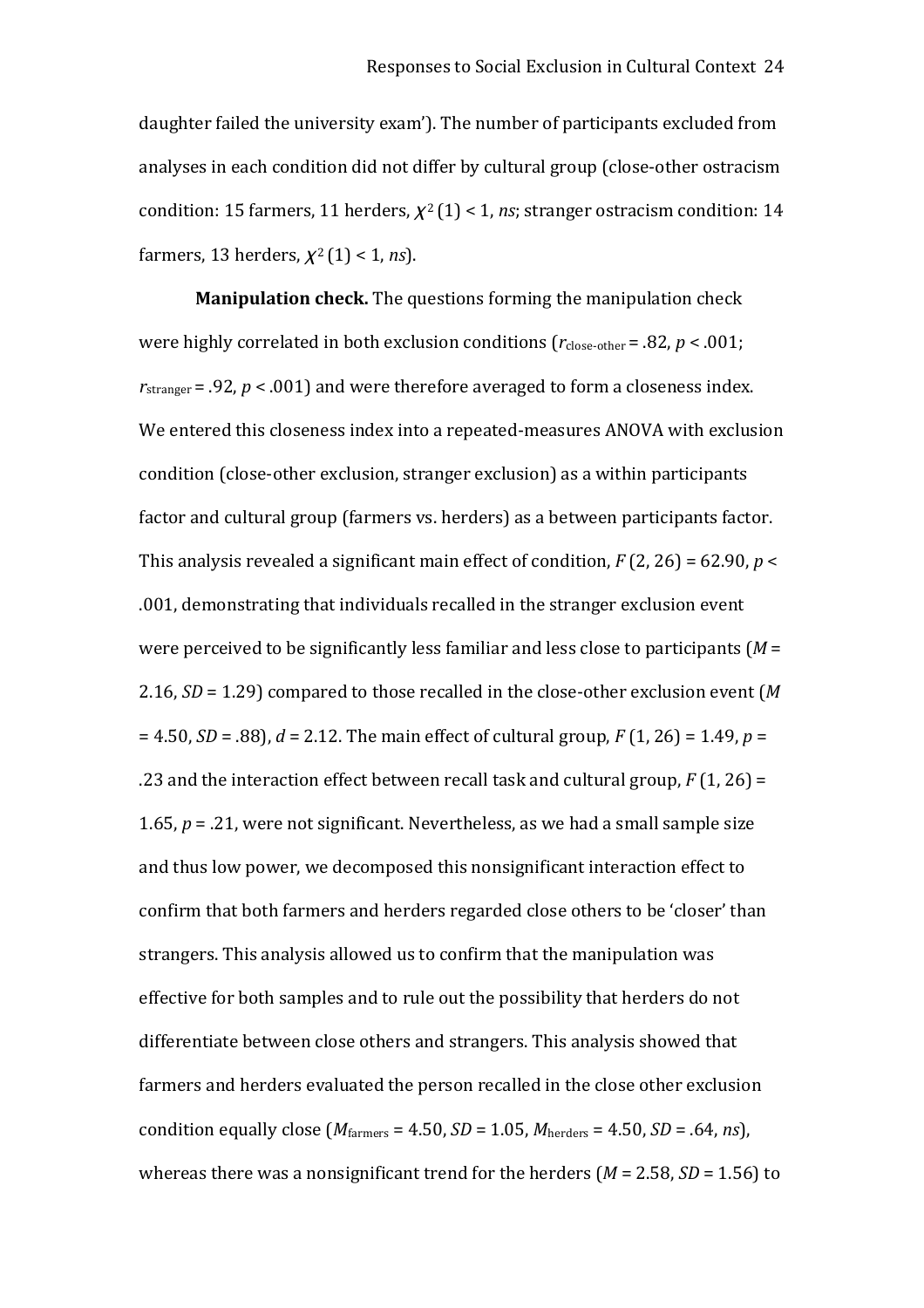perceive the person recalled in the stranger ostracism condition to be more familiar and closer than did farmers (*M* = 1.84, *SD* = .98), *F* (1, 26) = 2.63, *p* = .14. Given this trend, we report the following analysis with and without controlling for this variable.

#### **Self‐reported belonging, self‐esteem, meaningful existence, and**

**mood.** Although the majority of participants who failed to recall an appropriate ostracism event overlapped across both recall tasks, some were able to recall being ostracized by a close other, but not by a stranger or vice versa. In order to retain all participants who were able to recall an event in one of the two recall tasks, we ran analyses separately by exclusion condition.

We first created indices for belonging and meaningful existence needs, self-esteem, and mood<sup>8</sup> by averaging the two items used to assess each construct (see Table 2 for correlation coefficients for the items used to assess each construct). We then subjected these indices to a MANOVA with cultural group as the independent variable. As predicted, the MANOVA with the threat experienced as a result of close other induced ostracism as the dependent measure did not reveal a significant overall effect of cultural group on the threat indices, *F* (4, 40) = 1.15, *p* = .35. Farmers (*M* = 3.66, *SD* = .94) and herders (*M* = 3.99, *SD* = .61) reported similar levels of threat experience after recalling ostracism by close others.

Again, as predicted, the MANOVA with the threat experienced as a result of recalling ostracism by a stranger as the dependent measure revealed a significant overall difference between farmers and herders, *F* (4, 35) = 3.04, *p* = .03, with herders (*M* = 4.05, *SD* = .64) reporting having experienced significantly higher levels of threat compared to farmers (*M* = 3.42, *SD* = .85), *d* = .84. In line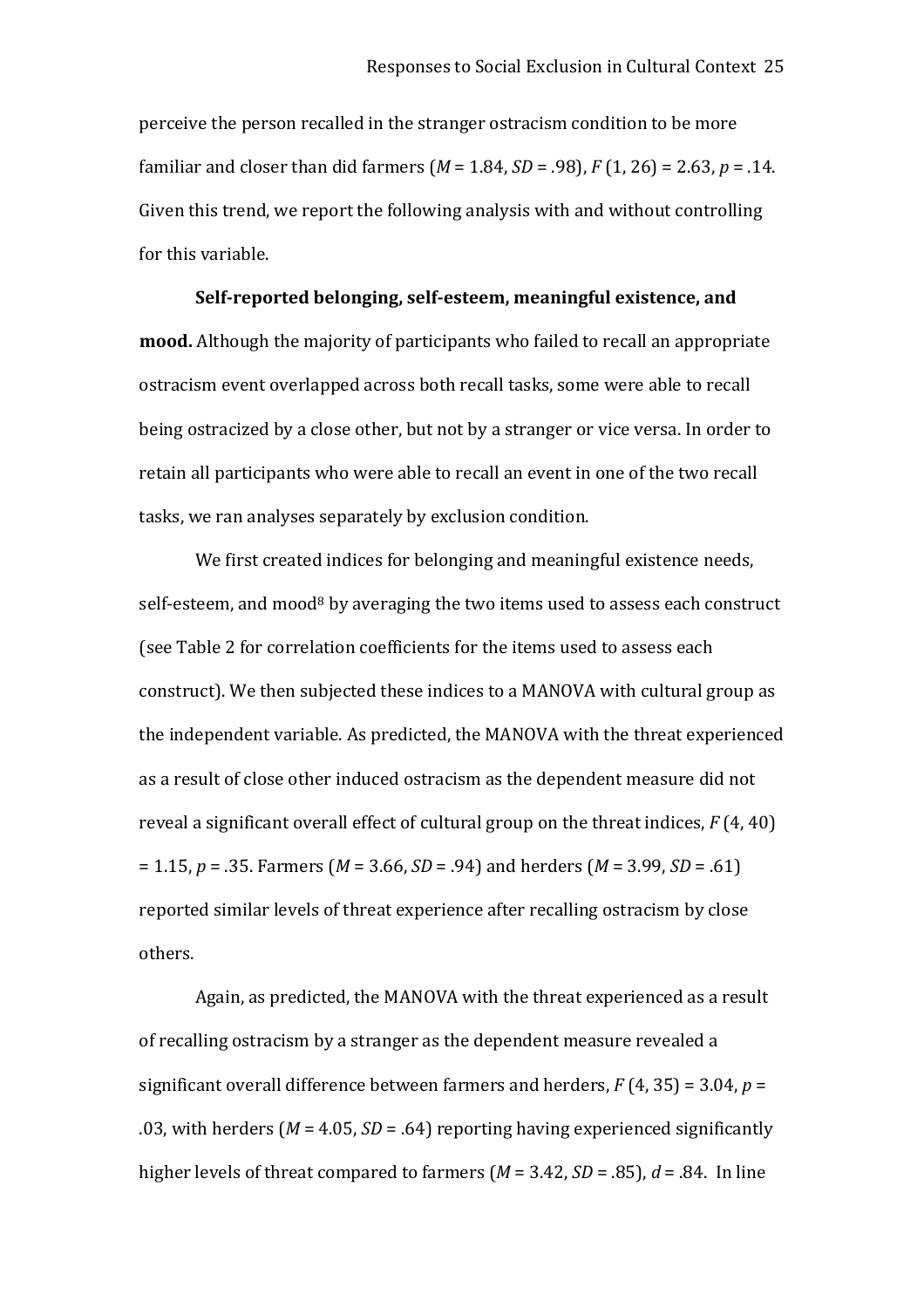with the overall effect, we also found a significant effect of cultural group on belonging, *F* (1, 35) = 5.29, *p* = .028, meaningful existence, *F* (1, 35) = 4.66, *p* = .029 (adjusted for heterogeneity of variance), and negative mood, *F* (1, 35) = 6.78, *p* = .013. Self‐esteem scores did not vary across the two groups, *F* < 1, *ns* (see Table 2 for descriptive statistics and effect sizes). The overall main effect of culture,  $F(4, 34) = 3.27$ ,  $p = 0.024$ , and the significant of effect of cultural group on belonging, *F* (1, 34) = 11.05, *p* = .002, and mood, *F* (1, 34) = 4.60, *p* = .039, remained unchanged when controlling for how familiar and close the person in the recalled event was perceived to be (i.e., manipulation check question), with the exception of the effect of cultural group on meaningful existence, which became marginally significant,  $F(1, 34) = 2.96$ ,  $p = .094$ .

Although results may to be compromised by low power due to small sample sizes, we followed up the analyses reported above with a mixed ANOVA with exclusion condition (close-other vs. stranger induced ostracism) and type of measure (belonging, self‐esteem, meaningful existence, mood) as within participants variables and cultural group (farmers vs. herders) as a between participants variable to examine the hypothesized interaction effect between exclusion condition and cultural group. The interaction between exclusion condition and cultural group failed to reach conventional levels of significance, *F* (1, 25) 1.49, *p* = .23. Nevertheless, we decomposed this interaction effect for exploratory purposes. The simple effect analysis showed that herders were more negatively affected by a stranger induced exclusion event than were farmers, *F*  $(1, 25)$  = 7.90,  $p < .001$ , whereas their responses did not vary significantly from each other when the event involved close other induced exclusion, *F* (1, 25) < 1, *p* = .35. There was also a trend for farmers to have been affected less negatively by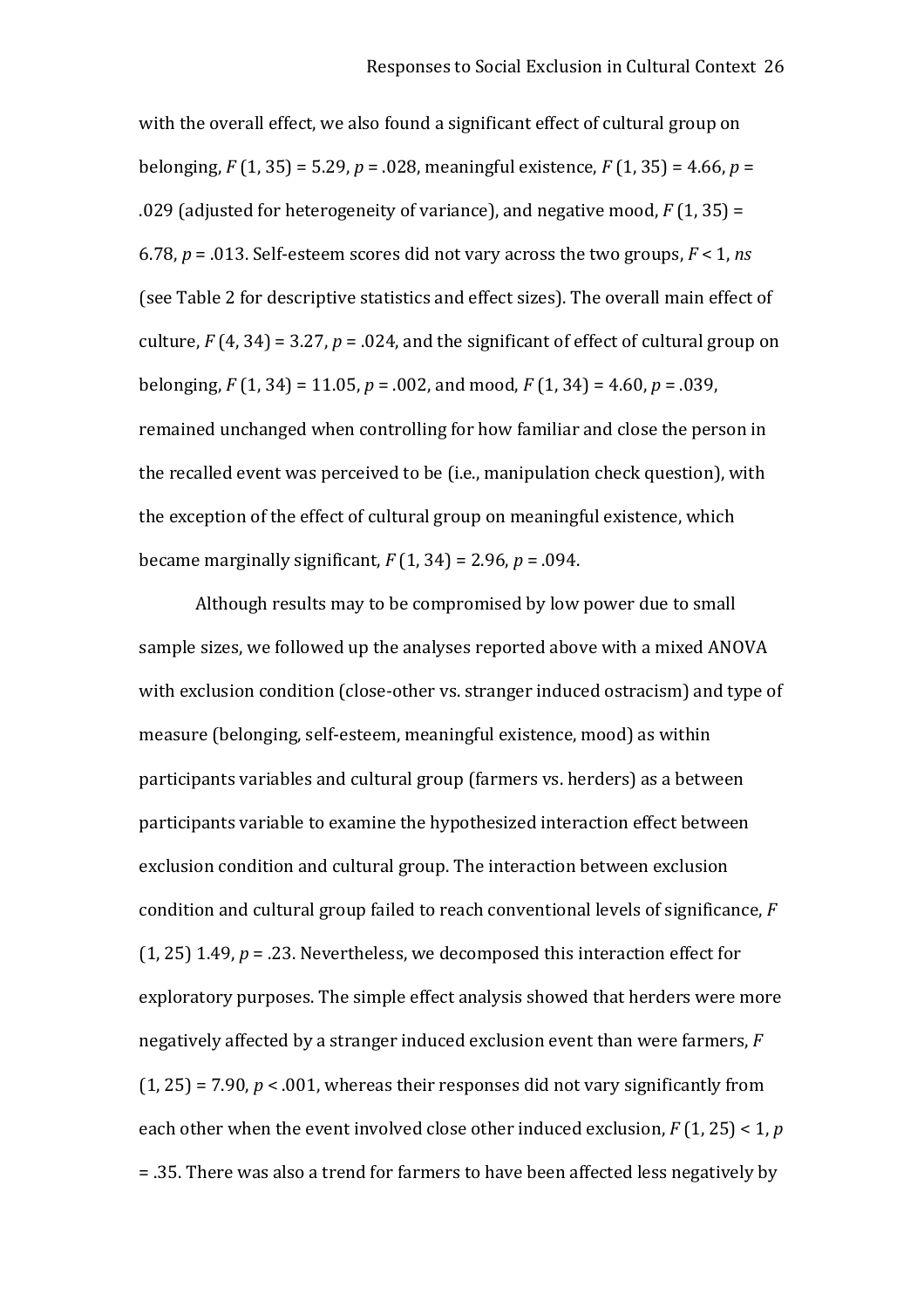a stranger induced ostracism event compared to a close other induced ostracism event,  $F(1, 25) = 2.11$ ,  $p = .16$ , whereas such a trend was not evident in the herder sample, *F* (1, 25) < 1, *p* = .74. The three‐way interaction between exclusion condition, cultural group and type of measure was not significant, *F* (3,  $(75) < 1.9$ 

This study provided initial support for our prediction that farmers and herders would show differential sensitivity to the source of ostracism. Specifically, while farmers and herders did not differ in their psychological reactions to ostracism by close others, herders reported having been affected more negatively by ostracism from strangers than did farmers, experiencing higher belonging and meaningful existence threat and more negative mood.

The conclusions that can be drawn from this study are limited for several reasons. First, the number of participants included in the analyses was small due to some members of the cultural groups having difficulty recalling a relevant ostracism event. Although similar numbers of farmers and herders across both recall tasks failed to recall a relevant ostracism event, the specific reasons for such failure in either group remain unknown. Second, the recall method used in this study leaves open to the possibility that farmers and herders recalled different ostracism experiences that led to different emotional reports. Third, although the interviewers tried to familiarize themselves with the potential participants prior to data collection, having been interviewed by a stranger might have triggered different recall experiences among the members of the two cultural groups that have differential social experiences with individuals with whom they are not closely familiar. Finally, some of the events recalled by participants in this study did not include strangers per se but rather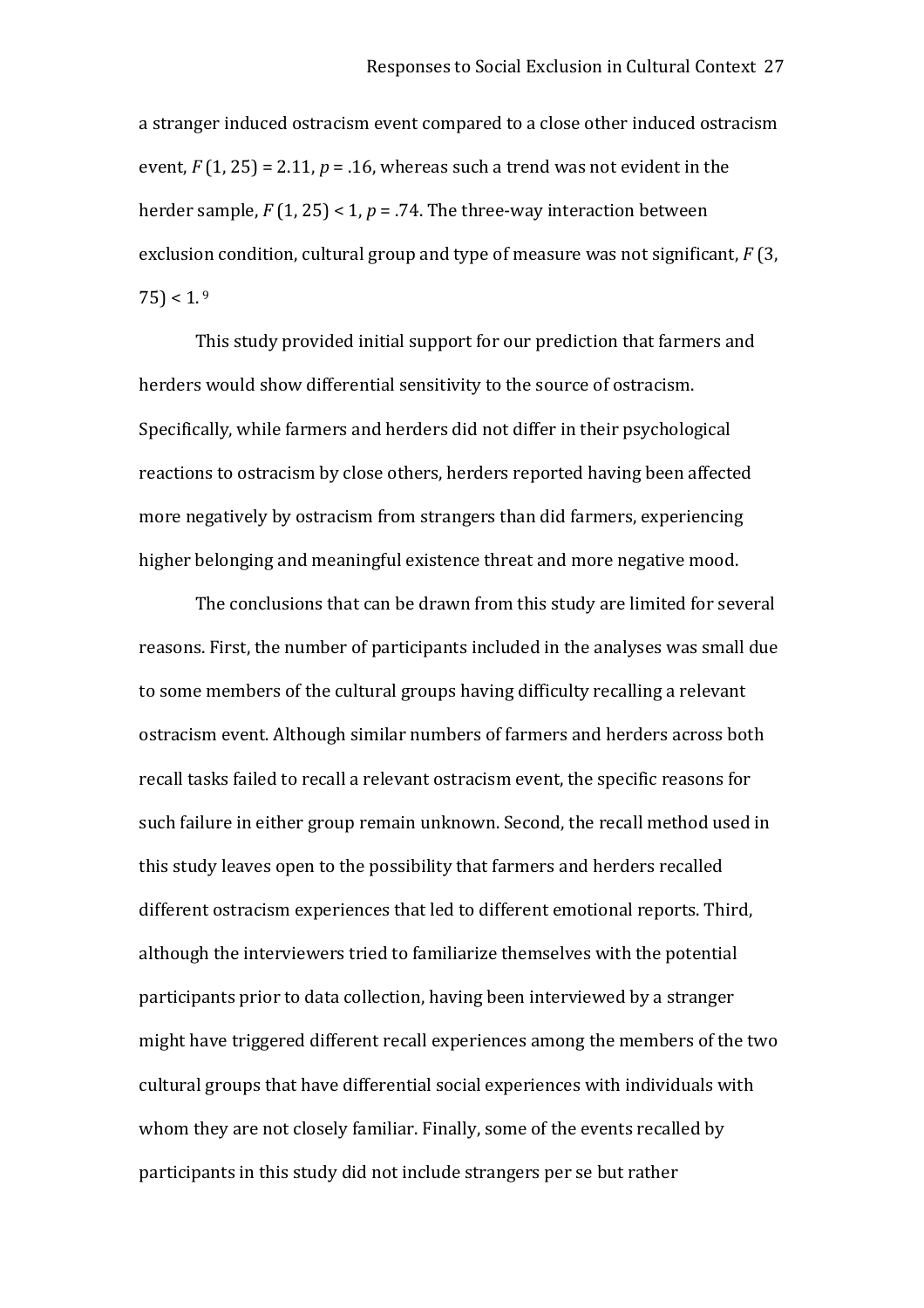acquaintances (as indicated by the manipulation check). To address these limitations, in Study 3 we used a vignette method to test the impact of imagining being ostracised by close others versus strangers on the commonly assessed indicators of ostracism induced stress.

#### **Study 3**

We conducted Study 3 with a goal of replicating the pattern of findings observed in Study 2, using a different method that would allow us to overcome the limitations of the recall method employed. Thus, using a vignette method, we tested the prediction that farmers and herders would not vary in how negatively they would be affected by imagining themselves ostracized by close others, but herders, compared to farmers, would report being more negatively affected when imagining being ostracized by strangers.

#### **Method**

**Participants and design.** Forty-five farmers (24 women;  $M_{\text{age}} = 48.71$ , *SD*  $= 14.76$ ) and 44 herders (21 women;  $M_{\text{age}} = 34.20$ , *SD* = 13.81) were recruited to complete a study on social experiences. All participants were read two vignettes, presented in a counterbalanced order, one depicting a situation where they were asked to imagine being socially excluded by a group of people consisting of close others, and another depicting a situation where they were asked to imagine being socially excluded by a group of people consisting of strangers.

**Procedure.** Participants were asked to vividly visualize the situation described in the vignettes and respond to a series of questions concerning how they would feel if they were to find themselves in the described situation. In both vignettes, we matched the sex of the individuals in the ostracizing group to the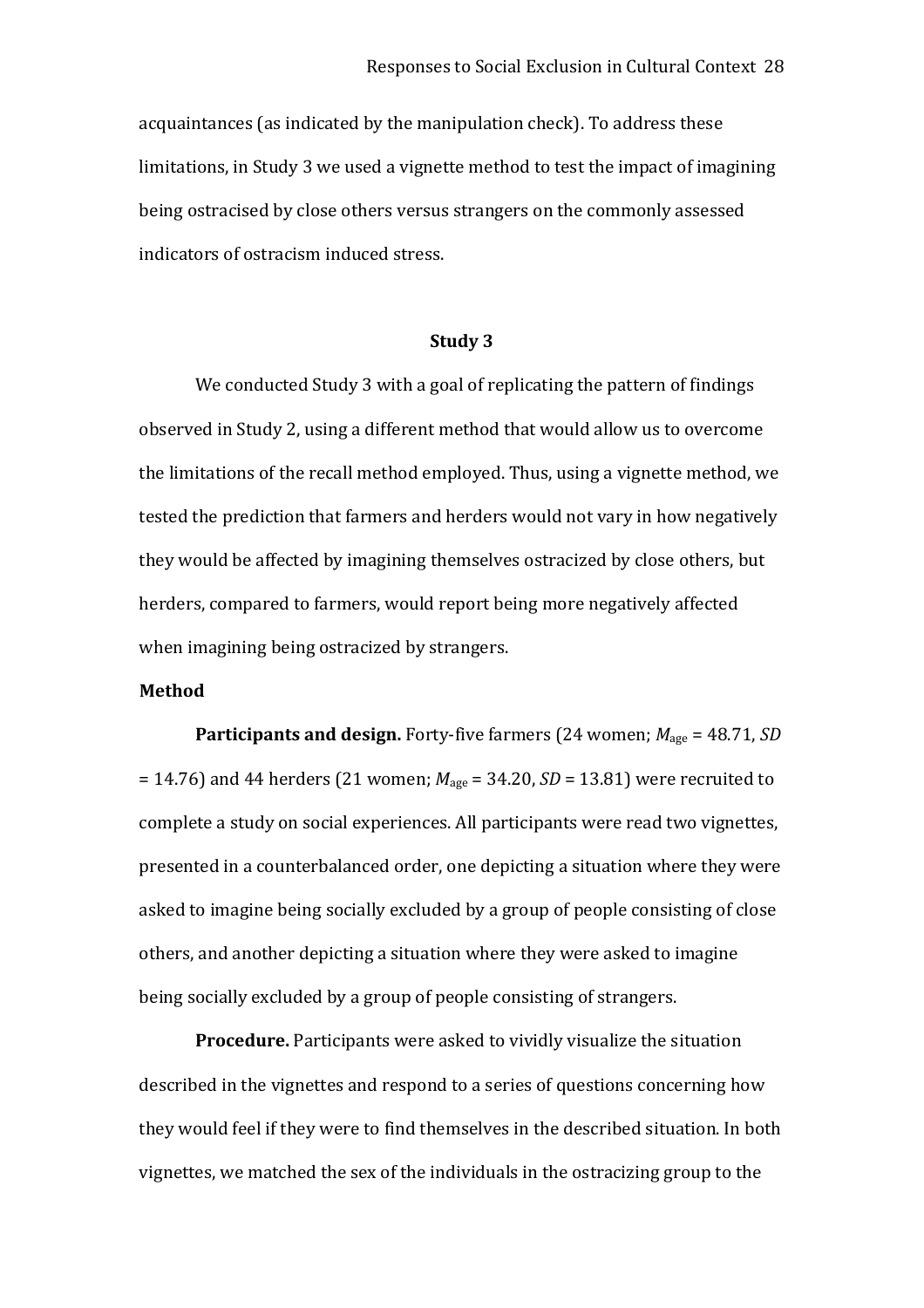participant's sex. The close other exclusion vignette used for women read as follows: "*Imagine you are waiting at a bus stop on your way to the nearby town. There are other women from your village waiting for the bus. Everyone knows each other well. Other women start chatting among themselves. At the beginning they talk to you as well, but after a while they start excluding you from the conversation. You try to be part of the conversation but no one responds to what you have to say. The bus is delayed so the conversation goes on for some time. During this time, the other villagers continue to leave you out of the conversation*." The stranger exclusion vignette read the same except for the second sentence which emphasized that the group consisted of strangers: "*These are women from different villages waiting for the bus. No one at the stop knows each other; they are strangers.*" The two vignettes were presented in a counterbalanced order (the order of the vignettes did not significantly interact with other independent variables). We used the same distractor task as in Study 2 between the two vignettes. Following each vignette, participants responded to the same list of items used in Study 2 to assess perceived levels of belonging, self‐esteem, control, meaningful existence, and mood, using the same five‐point scale (1*: not at all* to 5*: completely*).

#### **Results and discussion**

We first created indices for belonging needs, meaningful existence needs and mood by averaging the two items used to assess each construct as we did in Study 2 (see Table 3 for descriptive statistics and correlation coefficents).<sup>10</sup> We then conducted a mixed ANOVA with exclusion condition (close-other vs. stranger induced ostracism) and the three indices (belonging needs, meaningful existence needs, mood) as within participants variables and cultural group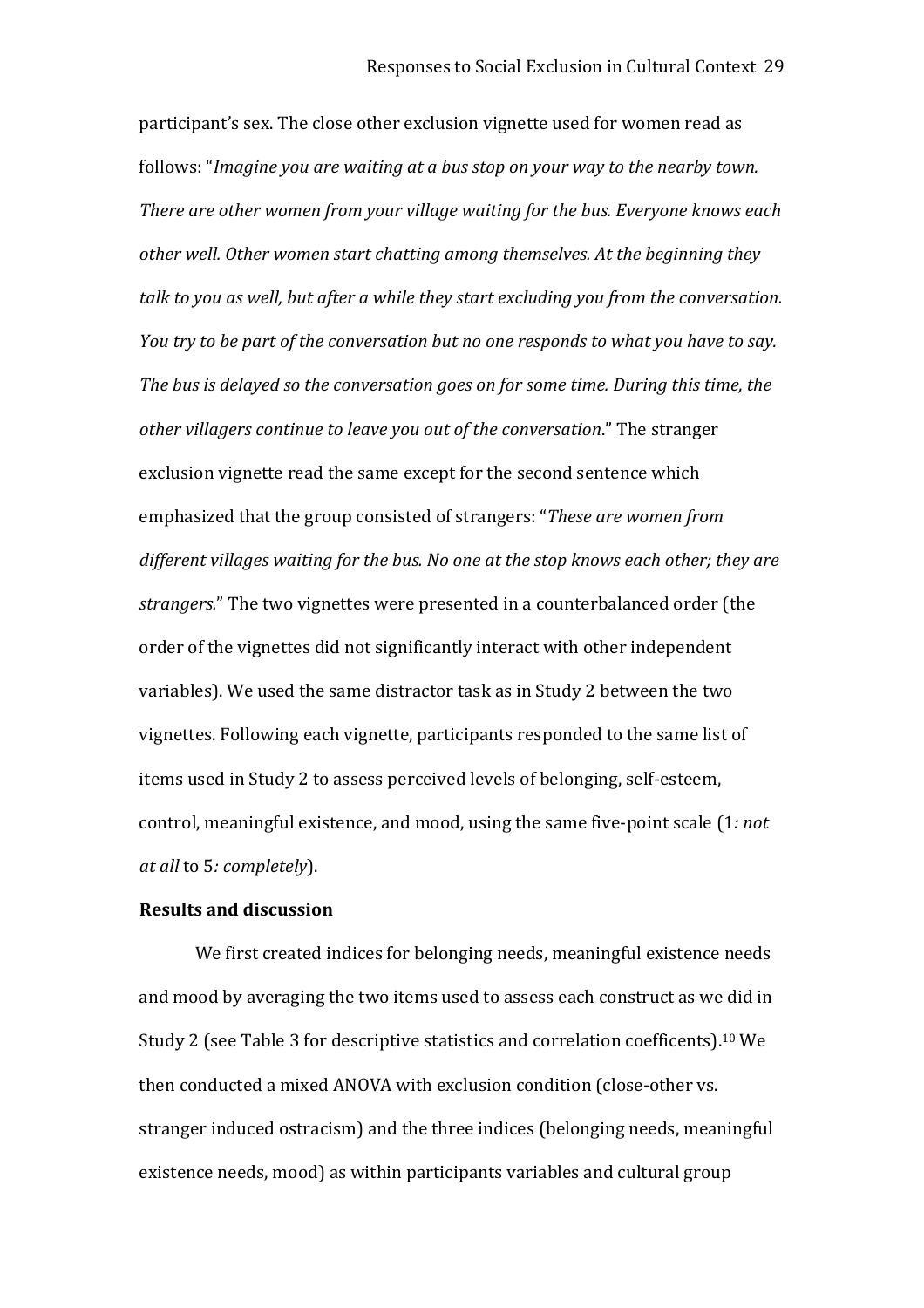(farmers vs. herders) as a between participants variable to examine the hypothesized interaction effect between exclusion condition and cultural group. In this study, we controlled for age as farmers were significantly older than herders, *F* (1, 87) = 22.90, *p* < .001.

This analysis revealed a significant main effect of exclusion condition, *F*  $(1, 86) = 6.36$ ,  $p = .014$ , with higher threat reported in the close other exclusion condition ( $M = 3.47$ ,  $SD = 1.42$ ) than in the stranger exclusion condition ( $M =$ 2.11,  $SD = 1.00$ ),  $d = 1.11$ , and a marginally significant main effect of cultural group, *F* (1, 86) = 3.62, *p* = .061, with herders (*M* = 2.92, *SD* = .78) reporting higher overall threat than did farmers (*M* = 2.69, *SD* = .92), *d* = .27. Crucially, and as hypothesized, these two main effects were qualified by a significant interaction effect,  $F(1, 86) = 10.58$ ,  $p = .002$ ,  $\eta_p^2 = .11$ . Unfolding this interaction effect using simple effects analysis revealed that, overall, herders (*M* = 2.55, *SD* = .93) reported significantly higher threat after imagining themselves being ostracized by a group of strangers than did farmers  $(M = 1.69, SD = .87)$ ,  $F(1, 86)$ = 21.04, *p* < .001, *d* = .96, whereas the two groups reported similar levels of threat after imagining themselves being ostracized by a group of close others  $(M<sub>herders</sub> = 3.28, SD = 1.42, M<sub>farmers</sub> = 3.69, SD = 1.40, F (1, 86) < 1, p = .45$ . This overall pattern held for each measured construct (all three *p*s < .001 in the stranger induced ostracism vignette and all three *p*s > .16 in the close‐other induced ostracism vignette). A comparison across the two exclusion conditions within each cultural group showed that members of both groups reported higher threat when they imagined being ostracized by close others than by strangers (herders: *F* (1, 86) = 7.59, *p* = .007, farmers: *F* (1, 86) = 58.98, *p* < .001), however this difference was smaller for herders  $(d = .61)$  than for farmers  $(d = 1.72)$ .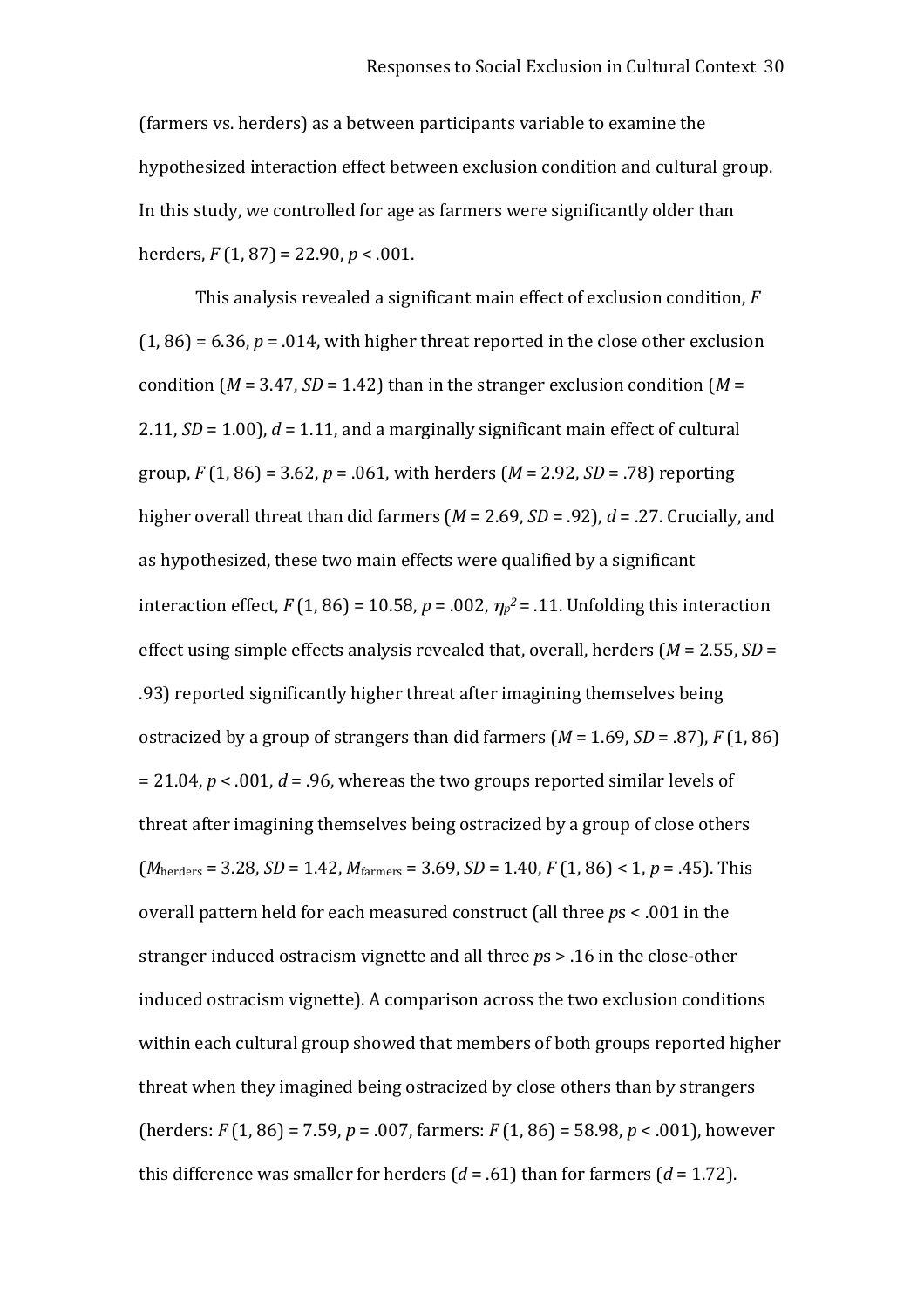Again, this overall pattern held for each of the three measured constructs, except for meaningful existence need on which herders responded similarly in the close‐other and stranger exclusion conditions (see Table 3 for specific comparisons and relevant statistics).

This study revealed findings comparable to those obtained in Study 2 which required participants to recall and relive an ostracism episode that they personally experienced in the past. Specifically, using a vignette method that required participants to imagine themselves being ostracized by a group of close others or strangers, we found additional support for the hypothesis that farmers and herders would show differential sensitivity to the source of ostracism. As predicted, compared to farmers, herders reported that they would be affected more negatively if ostracized by strangers, reporting higher levels of belonging and meaningful existence threat and negative mood, whereas the two groups did not differ in their responses when asked to imagine being ostracized by a group of close others. Both groups reported that they would be more negatively affected by being ostracized by close others than by strangers, however this difference was bigger for farmers than for herders across all three indicators of ostracism‐induced stress.

In summary, using a recall method in Study 2 and a vignette method in Study 3, we established that herders show greater sensitivity to being ostracized by strangers than do farmers. If strangers are more important to herders than they are to farmers and have greater impact on their basic needs and mood when ostracized by them, then there should also be differences in responses recommended in the face of ostracism by strangers. In particular, herders should recommend more affiliative responses, which might help them regain approval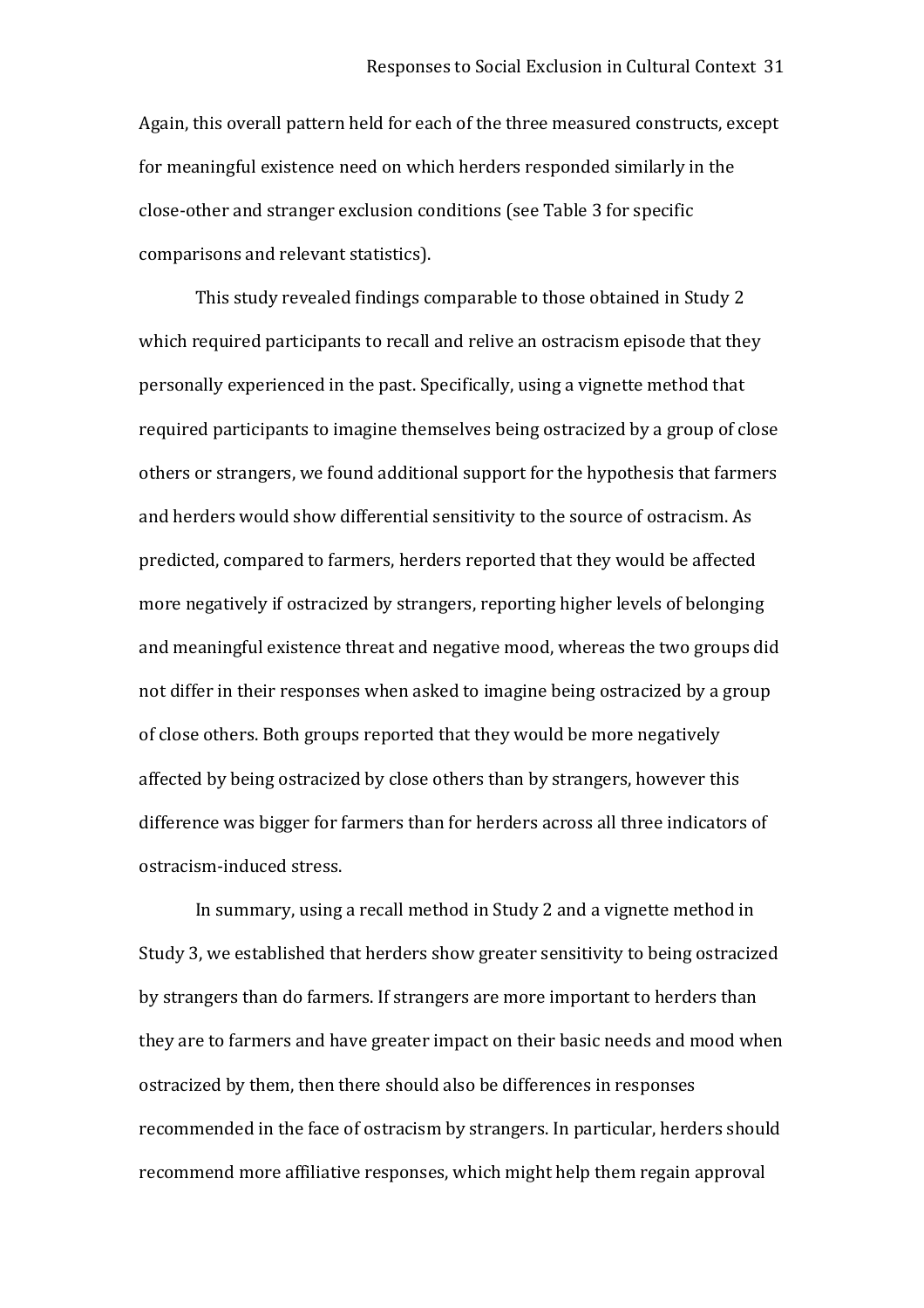from, and inclusion by, ostracizing strangers. To test this possibility, in Study 4, we examined cultural differences in norms for how to respond to ostracism by close others and strangers.

#### **Study 4**

In this study, we investigated how members of farming and herding communities recommend an individual should respond to ostracism by close others and strangers. To that end, we presented participants with a hypothetical scenario in which an individual was described as being excluded either by a group of close others or a group of strangers and collected their open‐ended recommendations for how the ostracised person should react. We then coded these responses as representing affiliation, withdrawal or aggression following the main categories identified in previous work on ostracism (e.g., fight, flight, and tend‐and‐befriend, see Smart Richman & Leary, 2009 and Williams, 2007 for reviews; see also MacDonald & Kingsbury, 2006; Taylor, Klein, Lewis, Gruenewald, Gurung, & Updegraff, 2000). We predicted that herders would recommend affiliative responses (which would help them repair the broken relationship) to ostracism by strangers more often than would farmers. As in Studies 2 and 3, we predicted no cultural difference in responses recommended for ostracism by close others.

In addition to testing these predictions, we assessed participants' estimates of the impact of these situations on the excluded person. This allowed us to test whether the pattern observed in Studies 2 and 3, which demonstrated that herders were more negatively affected by stranger induced ostracism than were farmers, would replicate when the target person was not oneself (i.e., the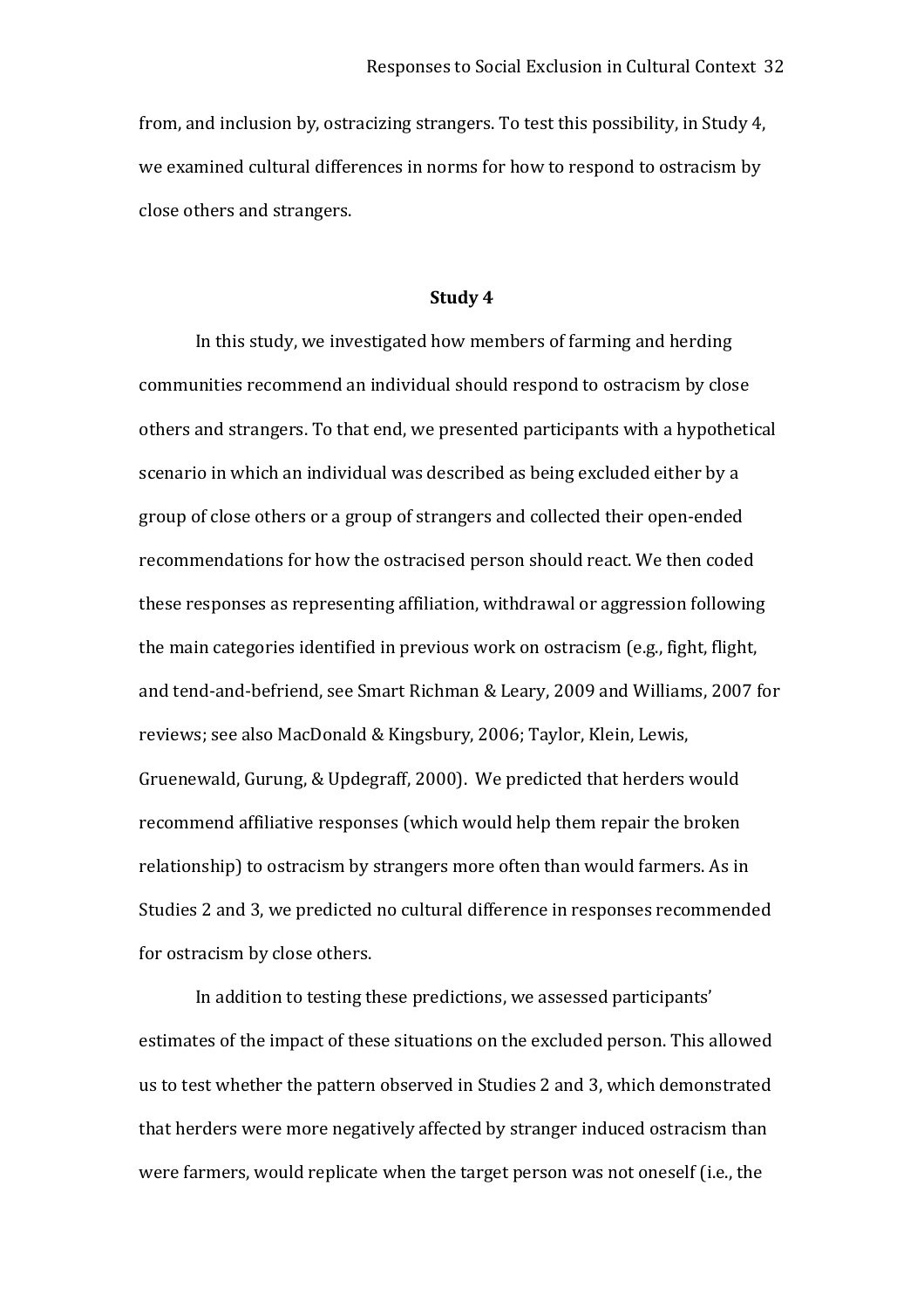subject of the recalled experiences as in Study 2 and the imagined target in Study 3) but a hypothetical other.

#### **Method**

**Participants and design***.* Thirty‐four farmers (17 women; *M*age = 45.56, *SD* = 10.84) and 36 herders (18 women;  $M_{\text{age}}$  = 44.03, *SD* = 15.05) were recruited to complete a study on interpersonal relations. All participants were read two scenarios, one depicting a situation where an individual was socially excluded by a group of people consisting of close others, and another depicting a situation where an individual was socially excluded by a group of people consisting of strangers.

**Procedure**. Participants were asked to vividly visualize the situation described in the scenarios and respond to a series of questions relating to the target person and the event depicted in each scenario. In the scenarios, we matched the sex of the ostracized person and the individuals in the ostracizing group to participants' sex. For male participants, the target person was called Mahmut and the individuals making up the group waiting at the bus stop were described as men. For female participants, the target person was called Selma and the individuals making up the group waiting at the bus stop were described as women. The scenarios used in this study were matched to the vignettes employed in Study 3 as closely as possible.

The close‐other induced ostracism scenario read as follows (here we provide as an example the scenario used with women): "*A group of women are waiting at the bus stop on their way to the nearby town. These are women from the same village who know each other quite well. One of these women is Selma. Those who are waiting for the bus start chatting among themselves. At the beginning they*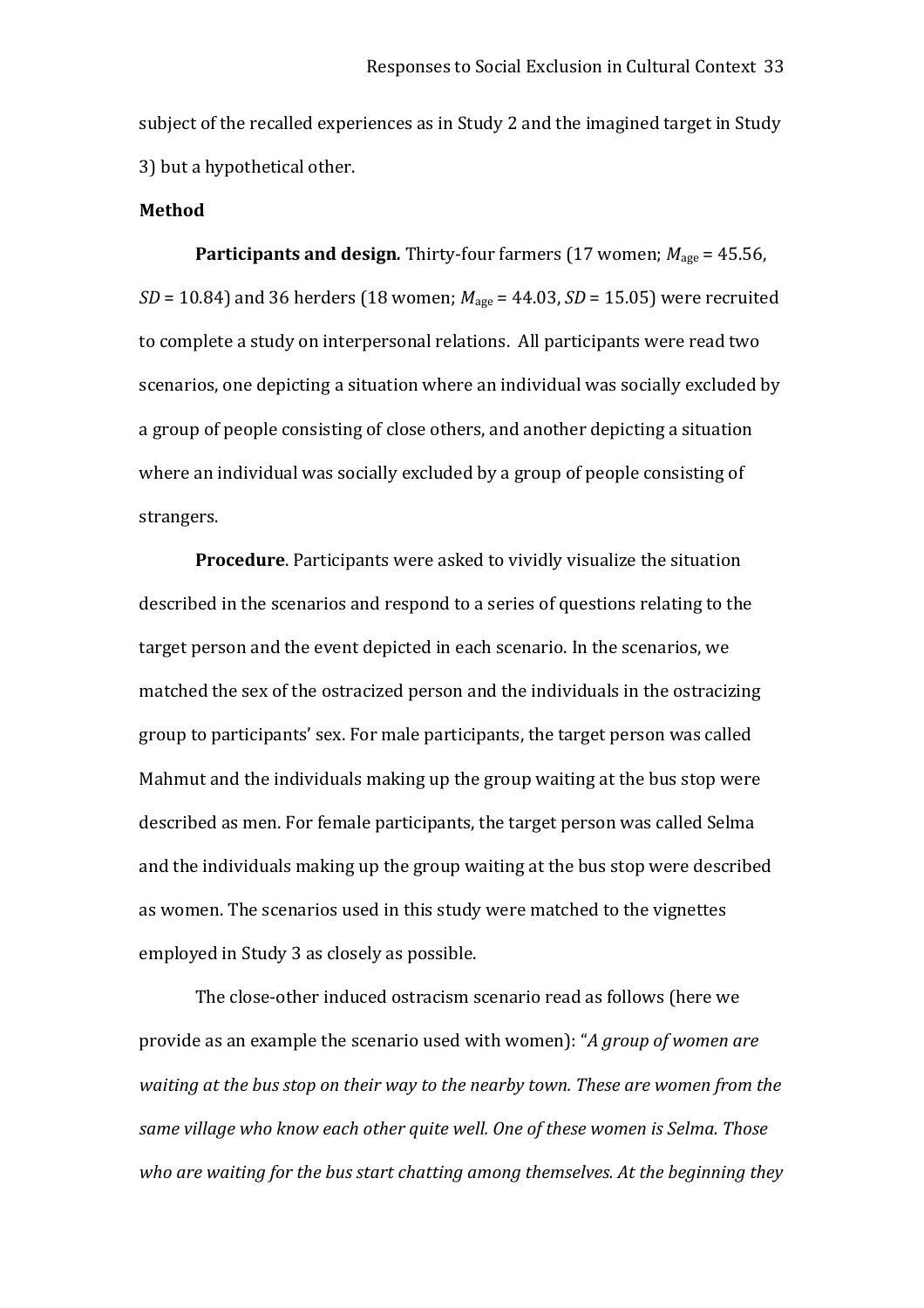*talk to Selma as well, but after a while they start excluding her from the conversation. Selma tries to be part of the conversation but no one responds to what she has to say. The bus is delayed so the conversation goes on for some time. During this time, the other villagers continue leaving Selma out of the conversation*." The stranger‐induced ostracism condition read the same except for the second sentence which emphasized that the group consisted of strangers: "*These are women from different villages who have never met before and are strangers to each other*." The two scenarios were presented in a counterbalanced order (findings did not vary as a function of the order of the scenarios). The same distractor task as in Studies 2 and 3 was employed between the two scenarios, which required participants to generate as many words as possible starting with the letter D for 2‐3 minutes.

Following each scenario, participants were asked to indicate how they thought the situation would impact Selma, using a 5‐point scale (1: *very negatively* to 5: *very positively*). Next, using an open‐ended format, they were asked to indicate what actions they thought Selma should adopt in response to the situation described in the scenario. Finally, in order to check whether the depicted situations were viewed as equally plausible in both communities, we asked participants to indicate how plausible it would be for the described event to happen to someone in a village in their region (1: *not plausible at all* to 5: *very plausible*).<sup>11</sup>

**Coding of open‐ended responses**. Open‐ended responses were first coded for whether they indicated a withdrawal, affiliative, or aggressive action. With the exception of seven responses to the close-other ostracism scenario (*n*farmers = 5, *n*herders = 2) and four to the stranger‐ostracism scenario (*n*farmers = 1,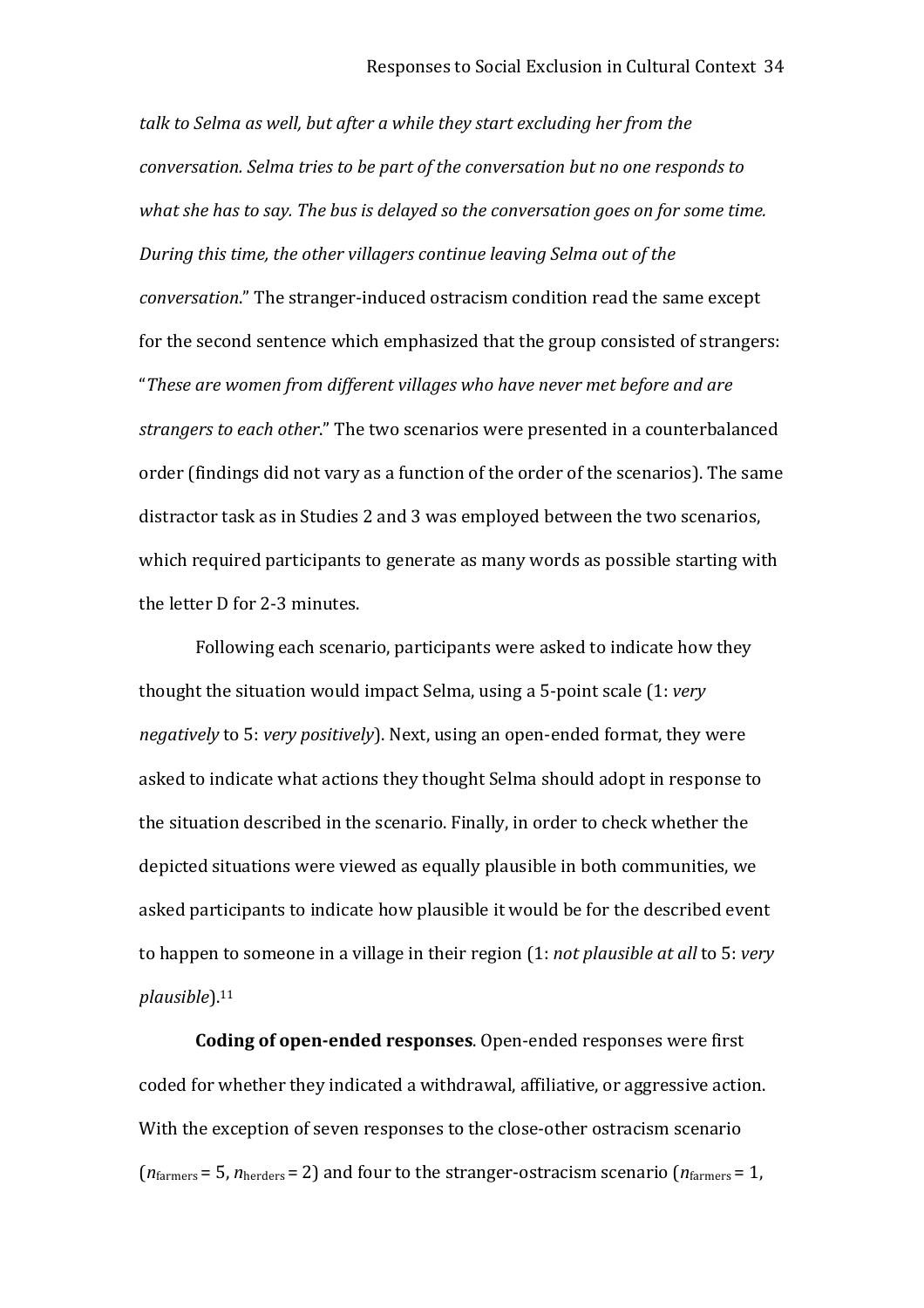*n*<sub>herders</sub> = 3) that were too ambiguous to be coded (e.g., Selma should not feel sad; Selma should choose her friends carefully), all responses were coded to fit one of these three categories. The agreement with a second coder, who was blind to study hypotheses and the conditions of the study, was above 90% for both the close other and the stranger ostracism scenarios. Disagreements were resolved by discussion.

Withdrawal actions referred to behaviors involving leaving (e.g., she should leave the situation), doing nothing (e. g., she should wait for the bus and do nothing), or ignoring the situation or those involved (e.g., she should not mind them, ignore them). Affiliative actions referred to actions involving adjusting (e.g., she should adjust to the group), being nice to the group (e.g., she should behave in a friendly way towards the group) or correcting or fixing one's own actions (e.g., she should behave differently and think about the situation). Aggressive actions referred to those indicating disagreement with the treatment (e.g., scolding them by saying why on earth they don't speak with her). As shown in Table 4, only a few participants in each group endorsed aggressive responses (perhaps because aggressive actions were perceived to be less socially acceptable in the situations depicted in the scenarios which involved one person being ostracised by a group of other people waiting in the same location). We therefore do not discuss this category further.

#### **Results and discussion**

**Plausibility of the event.** We first checked how plausible it was that events such as those described in the scenarios would take place in villages in the region where participants resided. An ANOVA with type of scenario (close‐ other vs. stranger‐induced ostracism) as the within participants variable and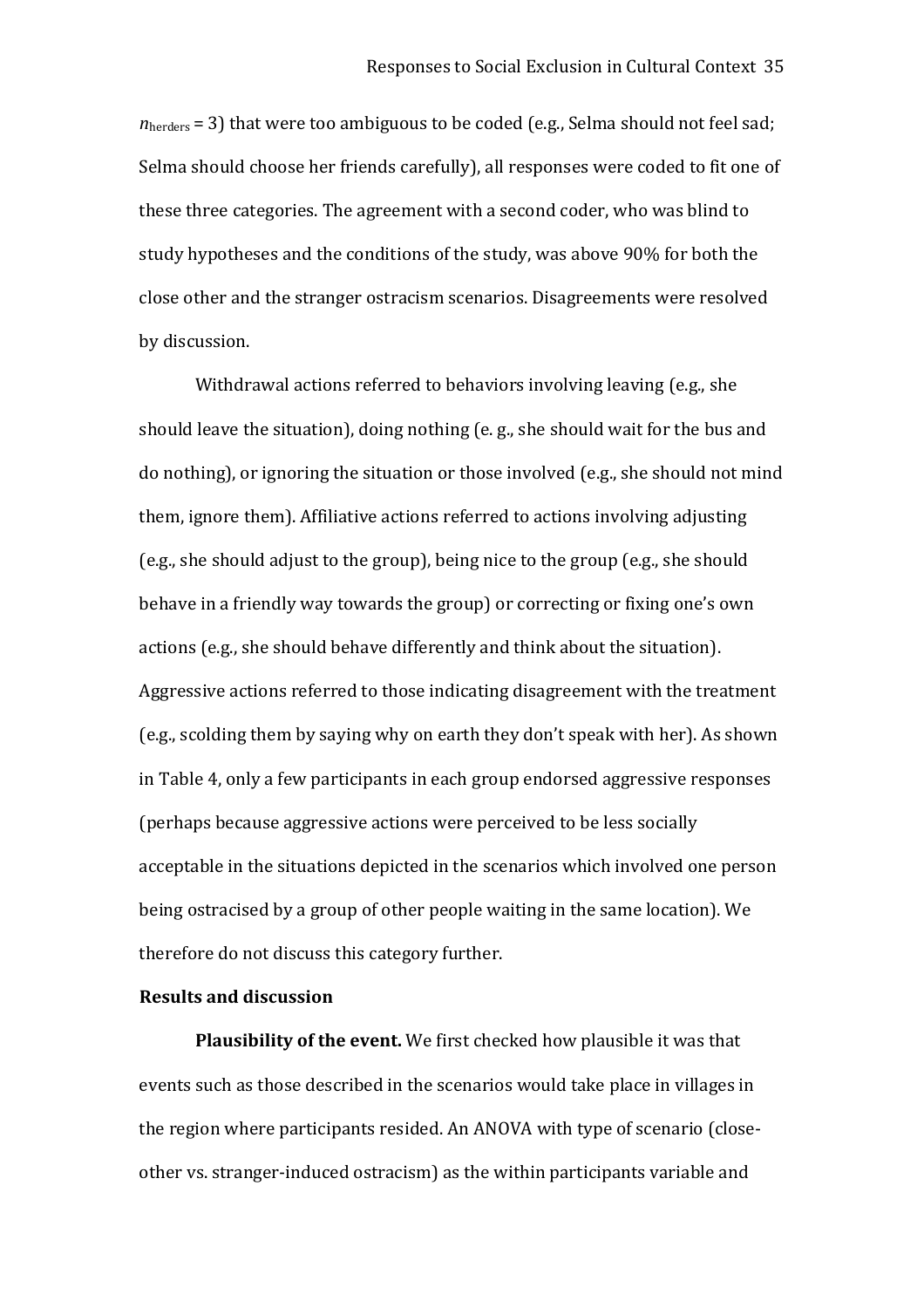cultural group (farmers vs. herders) as the between participants variable revealed that participants had a slight tendency to view close‐other induced ostracism ( $M = 3.10$ ,  $SD = 1.17$ ) as being more plausible than stranger-induced ostracism (*M* = 2.84, *SD* = 1.29). However, this difference did not reach conventional levels of significance,  $F(1, 67) = 2.38$ ,  $p = .13$ ,  $d = .21$ . There was no significant main effect of cultural group indicating that members of the two groups did not differ from each other in how plausible they thought it would be for a person to experience the incidents described in the scenarios,  $F(1, 67) < 1$ , *ns*. Importantly, type of scenario and cultural group did not interact significantly, *F* (1, 67) < 1, *ns*. Thus, both groups perceived the events described in both of the scenarios similarly plausible.

**Effects on the target individual.** Next, we ran a mixed ANOVA to examine the extent to which participants thought that the target person (Selma/Mahmut) in the scenarios would be impacted by the social exclusion as a function of type of scenario (close-other vs. stranger-induced ostracism, within participants variable) and cultural group (farmers vs. herders, between participants variable). Not surprisingly, in all conditions, participants evaluated the event as having a negative impact on the target person (i.e., all ratings were on the negative end of the scale below the midpoint). There were no significant main effects of cultural group,  $F < 1$ , *ns*, or type of scenario,  $F(1, 68) = 2.25$ ,  $p = 1$ .14, on these evaluations, but a significant cultural group X scenario interaction effect emerged,  $F(1, 68) = 4.66$ ,  $p < .05$ . Simple effects analysis conducted to unfold this interaction effect showed that while farmers (*M* = 1.53, *SD* = .92) and herders (*M* = 1.86, *SD* = 1.20) evaluated the impact of the close-other ostracism on the target person similarly,  $F(1, 68) = 1.66$ ,  $p = .20$ ,  $d = .31$ , they differed in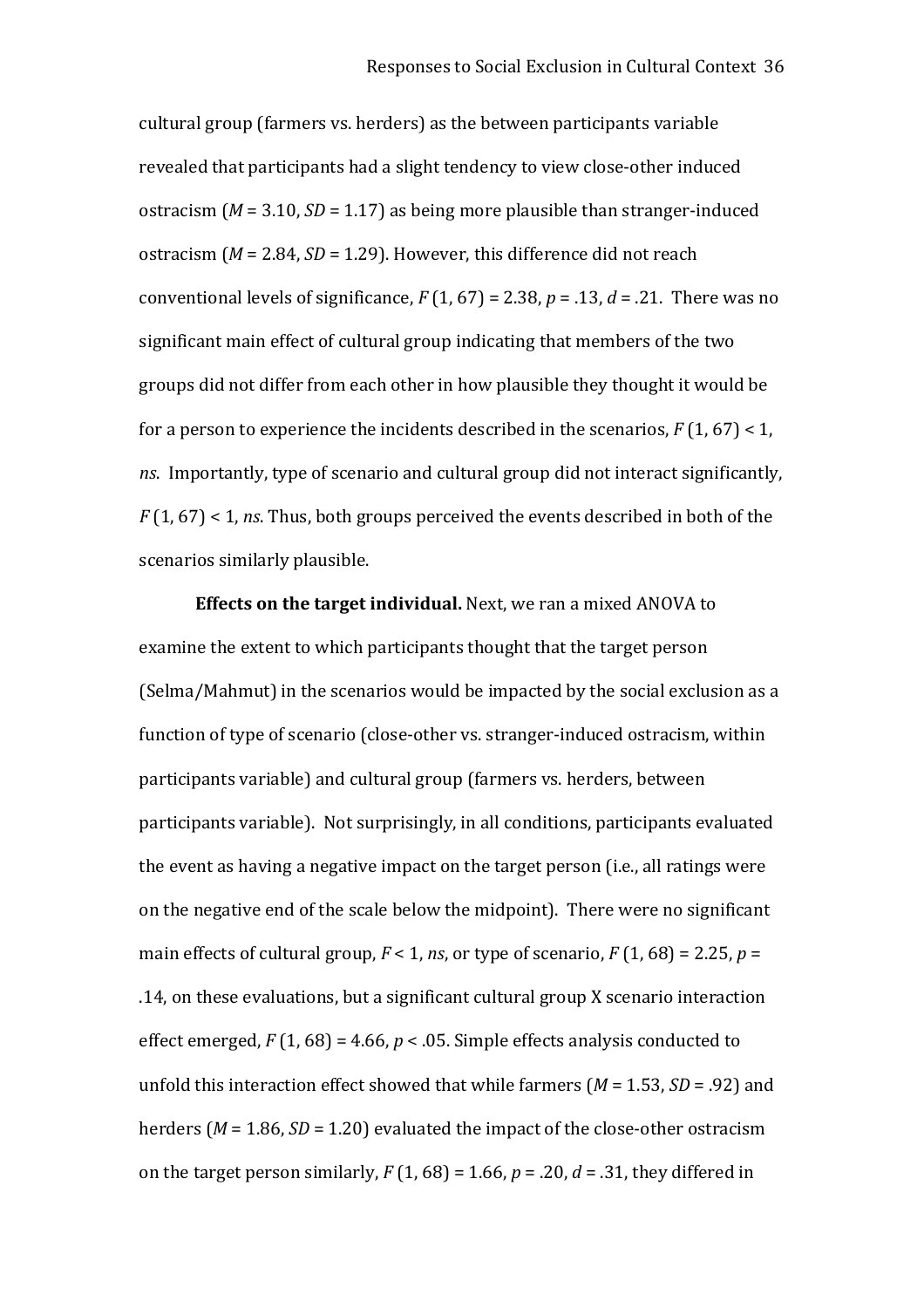their perception of the impact that stranger‐induced ostracism would have on the target person. Herders ( $M = 1.75$ ,  $SD = .73$ ) tended to view this event as having more negative impact on the target person than did farmers (*M* = 2.15, *SD* = 1.02), *F* (1, 68) = 3.54, *p* = .06, *d* = .45. This finding converges with the finding from Studies 2 and 3 demonstrating that herders reported more negative consequences of being ostracized by strangers than did farmers. Thus, compared to farmers, herders perceive stranger induced ostracism as being associated with more negative psychological consequences regardless of whether they or a hypothetical other are the target of exclusion.

Furthermore, a within‐groups comparison of the level of impact that the event would have on the target person demonstrated that while farmers evaluated the impact of the stranger‐induced ostracism less negatively than the impact induced by close‐other ostracism, *F* (1, 68) = 6.51, *p* = .014, *d* = .63; herders did not differentiate between the effects induced by the two kinds of ostracism events,  $F(1, 68) < 1, p = .64$ .

**Recommendations for action.** Finally, we investigated the open‐ended responses to the question asking what the target person (Selma/Mahmut) should do in response to the described social exclusion incident. We subjected the frequency of responses that fell in one of the two identified categories (withdrawal vs. affiliation) to a chi‐square analysis. The results revealed that in the close‐other ostracism condition, farmers and herders endorsed responses in the withdrawal and affiliation categories in similar frequencies (withdrawal: *n*farmers = 17, *n*herders = 15, affiliation: *n*farmers = 10, *n*herders = 14), *χ* <sup>2</sup>(1) < 1, *ns*).

In the stranger‐induced ostracism condition, the endorsement of the withdrawal versus affiliative responses varied across farmers and herders, *χ* 2 (1)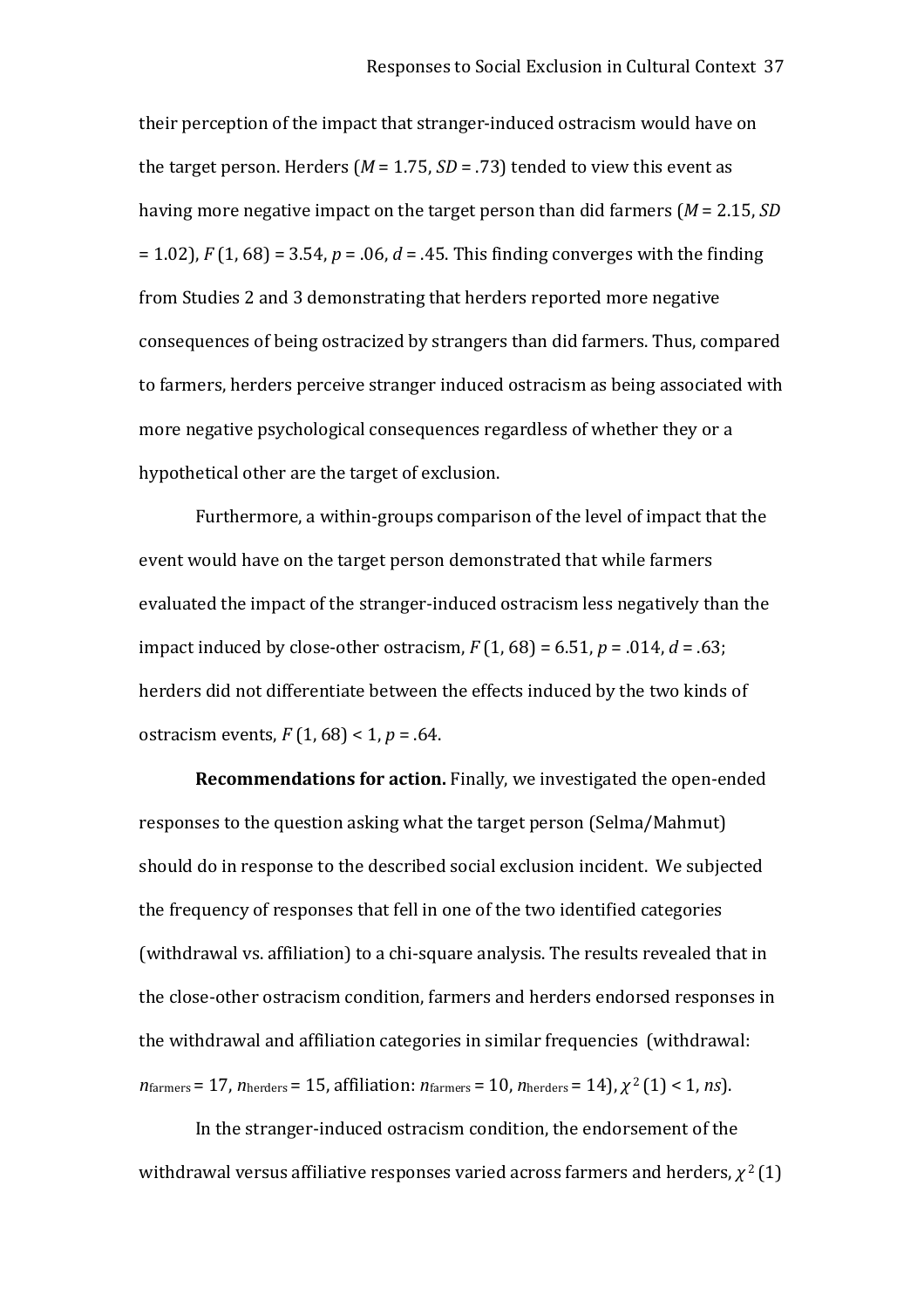= 3.71, *p* = .05. Farmers and herders were equally likely to recommend a withdrawal response,  $\chi^2(1, N = 42) = 0.86$ ,  $p = .35$ . Herders, however, were somewhat more likely than farmers to recommend an affiliative response,  $\chi^2(1)$ ,  $N = 22$ ) = 2.91,  $p = 0.09$ . Looking at the data in another way, farmers were more likely to recommend a withdrawal than an affiliative response,  $\chi^2(1, N = 31)$  = 9.32, *p* =. 002. Herders were equally likely to recommend a withdrawal or an affiliative response, *χ* <sup>2</sup>(1, *N* = 33) = 0.27, *p* = .60.

The relative importance of strangers to herders was thus associated with a greater likelihood of endorsing affiliative responses following ostracism by them. This social norm may allow them to repair their relationship with strangers and thus maintain their important economic connections. Farmers, who are less reliant on relationships with strangers, tend to withdraw from interactions with strangers following ostracism, presumably because they are less invested in the relationship. Importantly, this difference was observed in the absence of a cultural group difference in how plausible social exclusion by close others and strangers were perceived to be.

### **Study 5**

In Study 4, we demonstrated that herders attempt to repair specific relationships with strangers that have broken down. The vast majority of experimental work on ostracism, however, has focused not on how individuals respond to ostracisers, but on how they respond to new people following an experience of ostracism (for reviews see Williams, 2007; Smart Richman & Leary, 2009) and has shown that ostracism creates a general threat that influences social interactions beyond the immediate situation. If ostracism by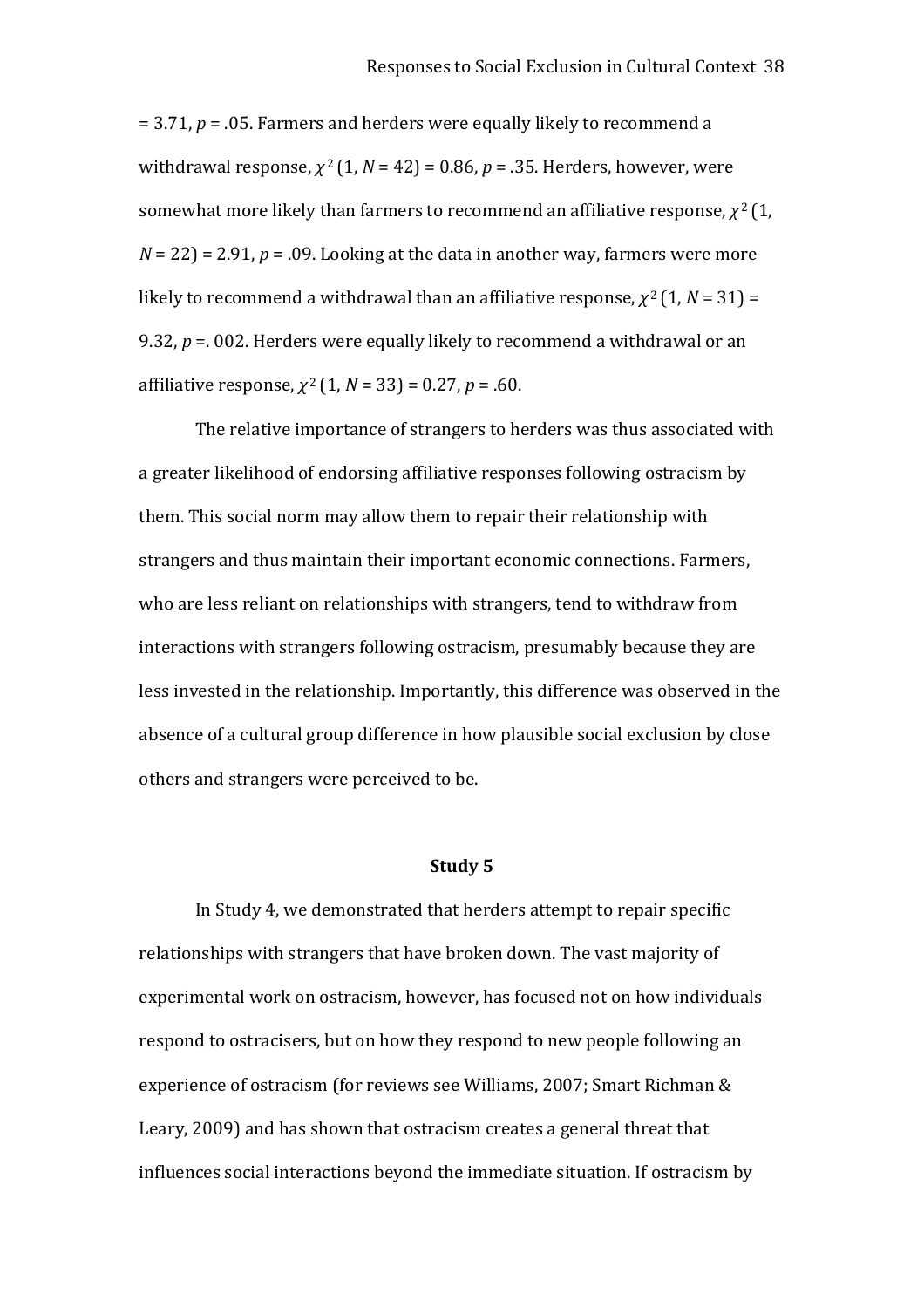strangers really is worse for herders, then this might also influence how they respond to individuals not involved in the original ostracism event. Thus the goal of the final study was to examine farmers' and herders' reactions to a novel person following a social exclusion event induced either by close others or strangers.

Research has shown that, following an experience of ostracism, individuals may seek to reengage with others by conforming, imitating, cooperating, and affiliating with new individuals (e.g., Lakin, Chartrand, & Arkin, 2008; Maner, DeWall, Baumeister, & Schaller, 2007; Williams et al., 2000). Such strategies can help individuals reduce the pain experienced as a result of social exclusion and seek a sense of belonging with other people. Research has also shown that not all responses to naïve others following social exclusion events are positive; they may also be of aggressive nature (e.g., Gaertner & Iuzzini, 2005; Twenge et al., 2001, Twenge, Zhang, Catanese, Dolan‐Pascoe, Lyche, & Baumeister, 2007; Warburton, Williams, & Cairns, 2006). The situational and individual level factors that might determine whether affiliative or aggressive responses may be adopted remain unclear (see Smart Richman & Leary, 2009 for a review). In this study, we examined the likelihood with which actions that would help the ostracized person regain social acceptance (via affiliative responses) or actions that would put the ostracized person in confrontation with naïve others (via aggressive responses) are recommended by members of farming and herding communities. In this way, we investigated economic activity and source of ostracism as potential factors that might shape people's responses in the wake of social exclusion.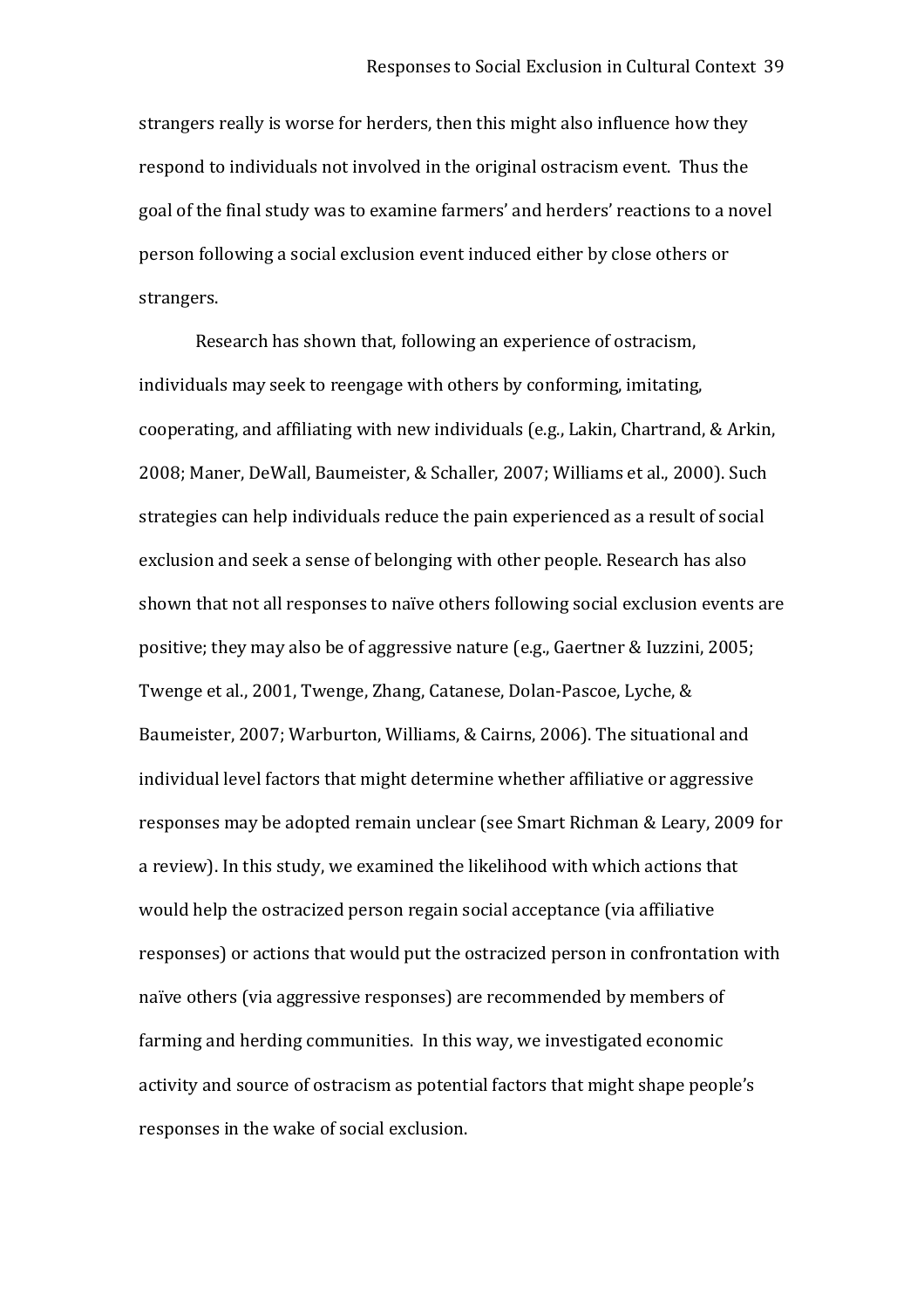To that end, we presented participants with extended versions of the scenarios used in Study 4. In the continuation of the scenario, Selma (Mahmut) was described as encountering a naïve other (a person not involved in the original social exclusion incident) after reaching the market in two different situations. One situation described an encounter with a naïve other, which, due to an accident, caused slight annoyance for the ostracized person and was designed to explore the extent to which affiliative responses would be recommended (we call this the '*innocent incident*' from now on). Another situation described an encounter with a naïve other, which involved a rude behaviour on the part of this new person directed to the ostracized person and was designed to explore the extent to which aggressive responses would be recommended (we call this the '*rude incident*' from now on). For both situations, we presented participants with forced choice options representing affiliation, withdrawal and aggression. We opted for a forced choice option in this study because we observed that members of both groups were able to spontaneously produce responses in these three categories in Study 3 and with the goal of reducing the number of ambiguous responses and perhaps increasing participants' willingness to recommend aggressive responses.

We hypothesized that, compared to farmers, herders would be more likely to affiliate with, and less likely to aggress against, persons they meet following a social exclusion incident induced by strangers. As before, we predicted no group differences in affiliative or aggressive tendencies against naïve others following a social exclusion incident induced by close others. Finally, we tested whether the amount of time spent with strangers would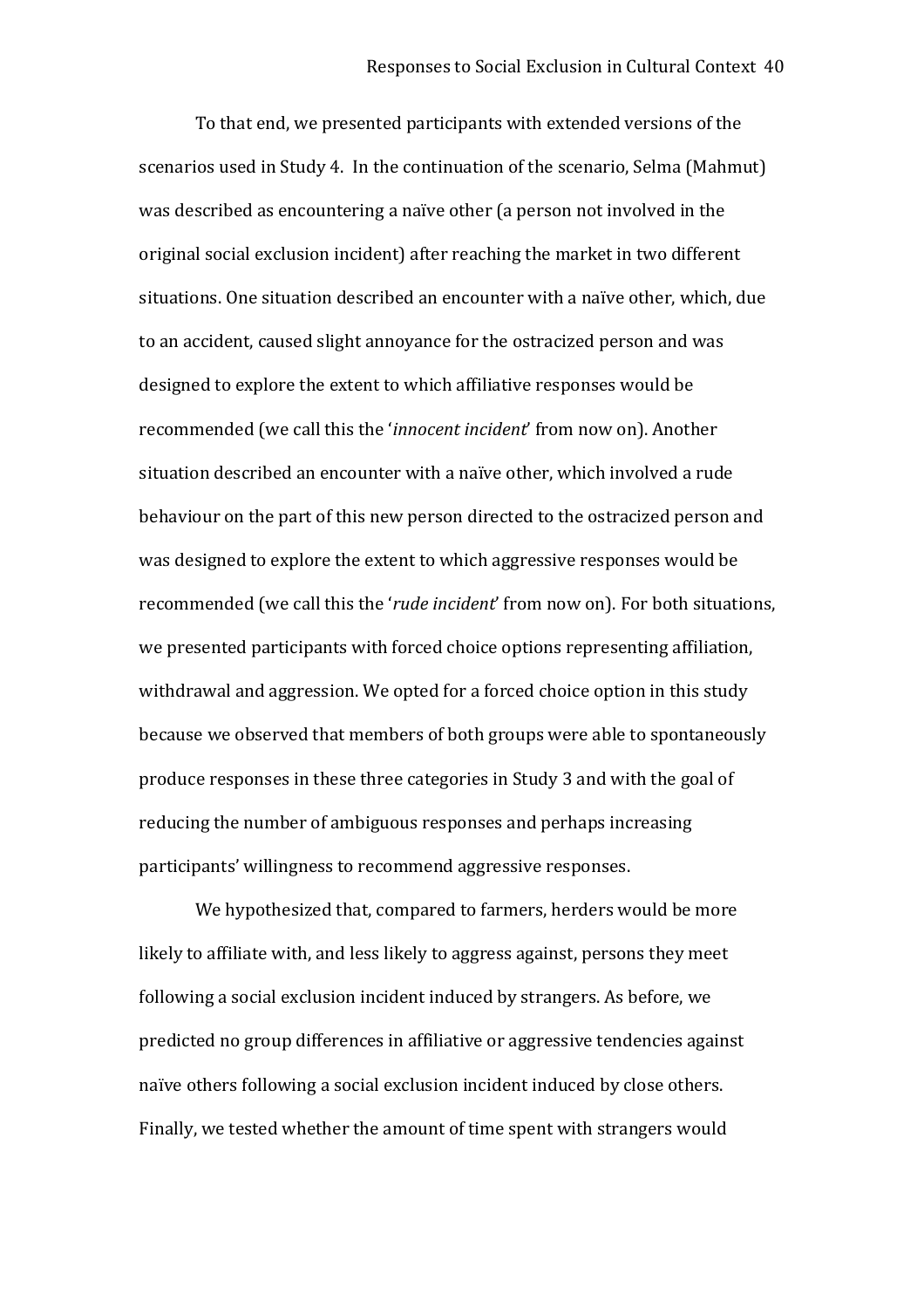account for cultural group differences in the type of actions recommended by participants.

### **Method**

**Participants and design.** Fifty-two farmers (26 women;  $M_{\text{age}} = 41.13$ , *SD* = 12.39) and 51 herders (26 women; *M*age = 39.73, *SD* = 16.61) were recruited to participate in a study on interpersonal relationships. Participants were randomly assigned to the close‐other or stranger‐induced ostracism conditions and responded to a question following each of the two incidents.

**Procedure**. Participants were asked to vividly visualize the situation described in one of the two scenarios used in Study 4 and respond to a couple of questions (described below). As in Study 4, in both scenarios, we matched the sex of the ostracized person and the individuals in the ostracizing group to the participant's sex.

Following the scenario, to highlight the impact the social exclusion experience had on the target person (Selma/Mahmut), participants were read the following additional information (here we provide as an example the scenarios used for female participants): *While on the bus and walking towards the market after getting off the bus, Selma kept thinking about how other women at the bus stop left her out of the conversation and ignored her.* 

To test whether herders would be more likely to recommend affiliative actions when the situation renders a good opportunity to make up for the negative feelings caused by the social exclusion incident by strangers and less likely to recommend aggressive actions when the situation might call for confrontation, participants were read two different situations that took place in the market place and asked to choose a response out of three available options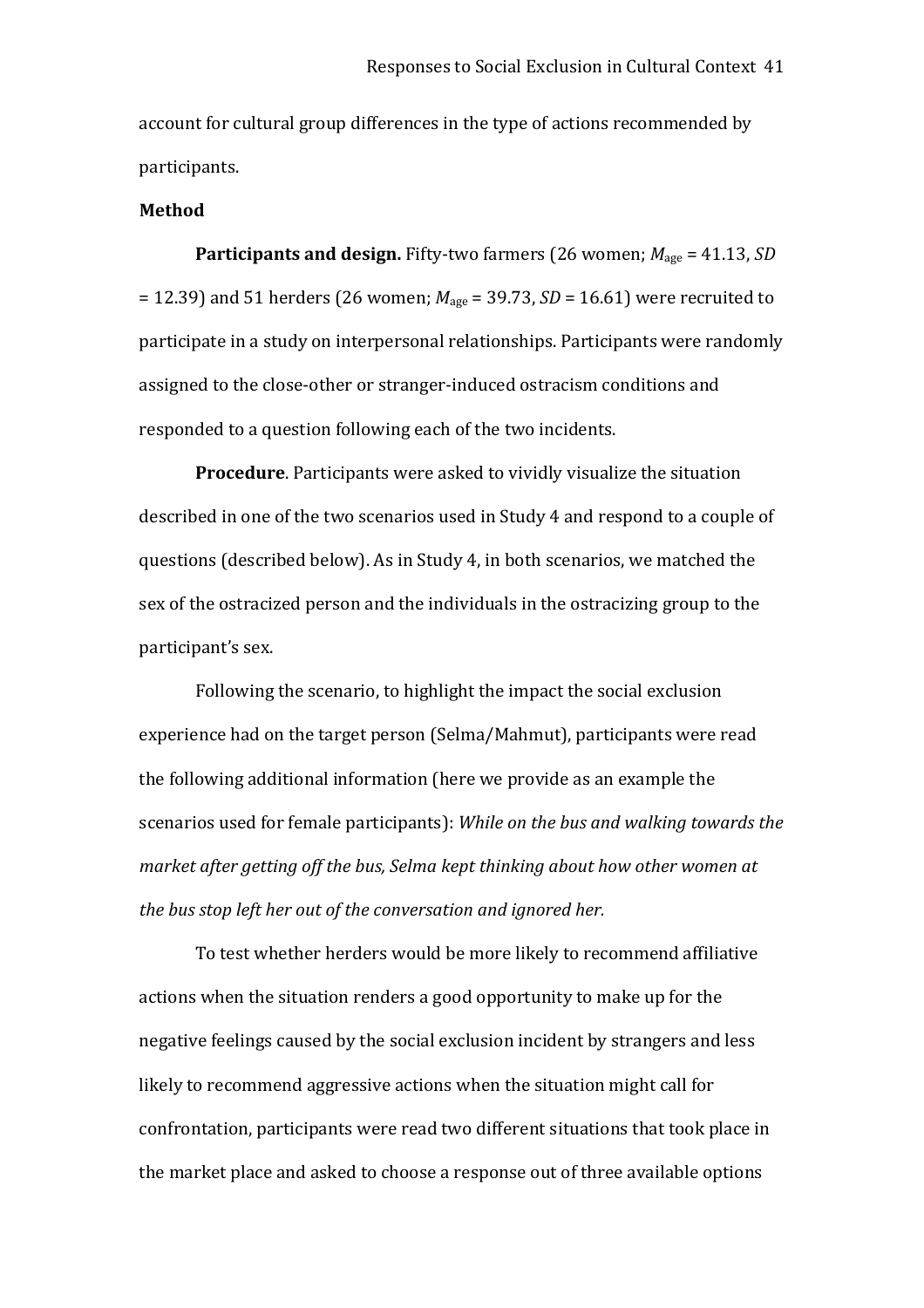that they thought Selma (Mahmut) should adopt in response to the described situation. Response options reflected behaviors that involved an aggressive act, an affiliative act, or an act involving withdrawal. The order of the scenarios was counterbalanced and the order of responses was randomized. The innocent incident and the response options to follow read: "*As Selma leaves the market and walks fast to catch her bus, she sees that someone in the market is carrying a box full of chicks. All of a sudden, the cover of the box opens and this person's chicks start running out of the box in all directions. In your view, should Selma*<sup>12</sup>

- *a) help this person pick up his chicks* (affiliative) *or*
- *b) keep walking in order to catch the bus* (withdrawal) *or*
- *c) tell the person "they get in my way, why don't you look after your chicks?"* (aggressive)

The rude incident and associated response options read: "*A stranger is not paying attention to where they are going and bumps into Selma in the market and Selma's shopping bags fall on the floor. Rather than apologizing, the stranger looks annoyed with Selma and looks at her in a rude way. In your view, should Selma* 

- *a) tell this person she is angry and that he should watch where he is going*  (aggressive) *or*
- *b) walk away without any further interaction* (withdrawal) *or*
- *c) kindly says that it is also her fault as she was not paying attention herself*  (affiliative).

Finally, participants responded to one of the three questions that we examined in the validation study concerning the amount of time spent with individuals that they had not known before or whom they hardly knew (1 = *I*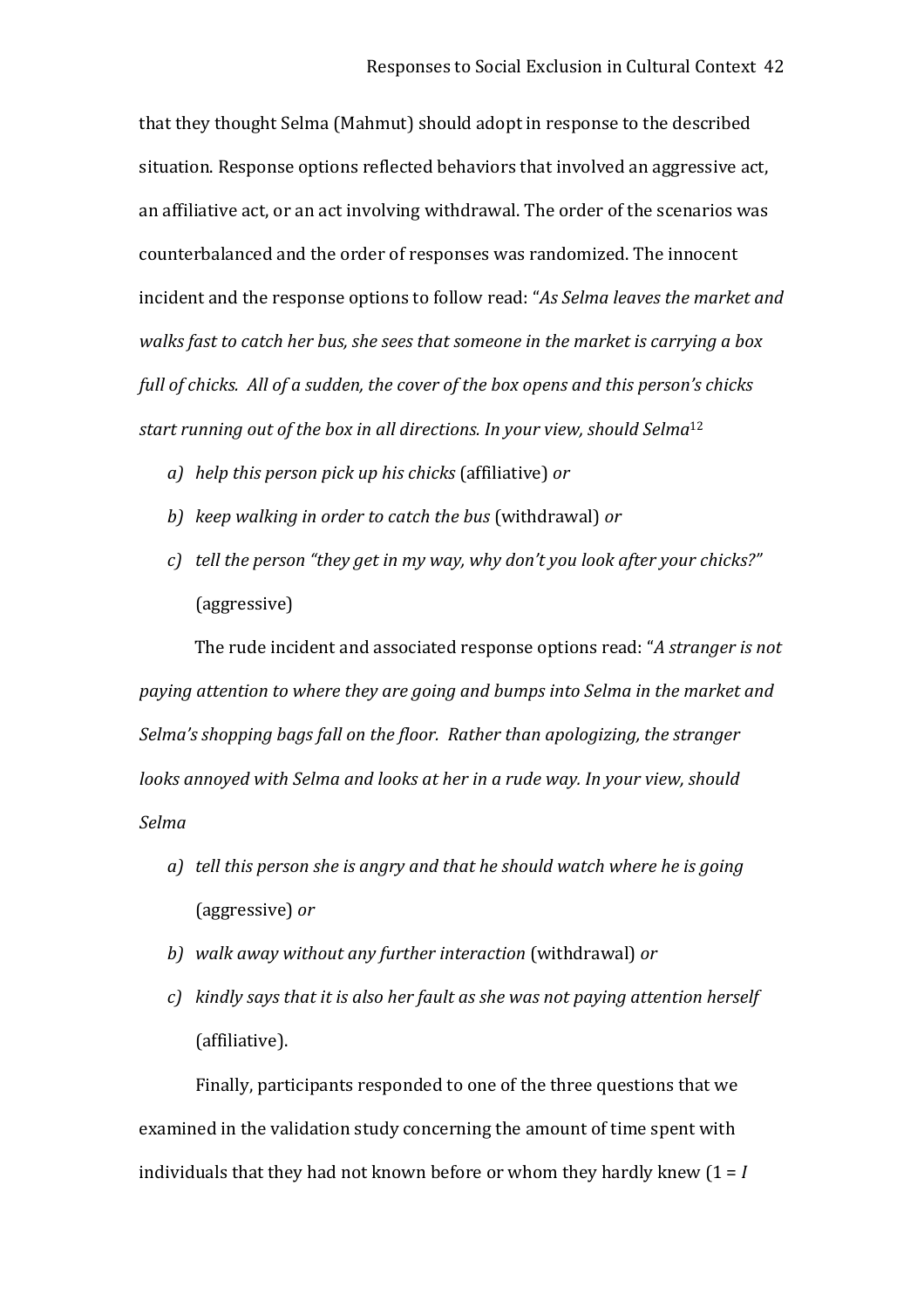*don't spend any time with people I don't know [I hardly know]* to 5 = *I spend a lot of time with people I don't know [or hardly know]*).

### **Results and Discussion**

We examined the number of participants who chose affiliative, aggressive, or withdrawal responses as actions that the ostracized person should adopt in each of the two situations as a function of cultural background (farmers vs. herders) and the condition (close-other vs. stranger-induced ostracism) using chi‐square analyses. We first focused on group differences within each condition, examining whether farmers and herders differed in the types of responses they recommended for each situation. This analysis revealed that, in the *innocent incident*, while farmers and herders did not differ in their responses in the close other ostracism condition,  $\chi^2$  (2, *N* = 52) = .37, *p* = .83, they endorsed a different pattern of responses in the stranger ostracism condition,  $\chi^2$  (2,  $N = 51$ ) = 6.06, *p* = .048. Specifically, more herders recommended an affiliative response compared to aggressive or withdrawal responses combined than did farmers,  $\chi^2$  $(1, N = 51) = 5.80, p = .016$  (see Table 5a for frequencies of all responses across conditions and cultural groups).

Next, we focused on the responses within each group as a function of condition. This analysis yielded that, for the innocent incident, farmers differentiated between close other and stranger ostracism conditions, such that a higher number of farmers endorsed the affiliative response compared to aggressive and withdrawal responses combined in the close‐other ostracism condition compared to the stranger-induced ostracism condition,  $\chi^2(1, N = 52)$  = 4.88, *p* = .027. Herders, however did not differentiate between the two conditions; a majority of participants in both conditions endorsed the affiliative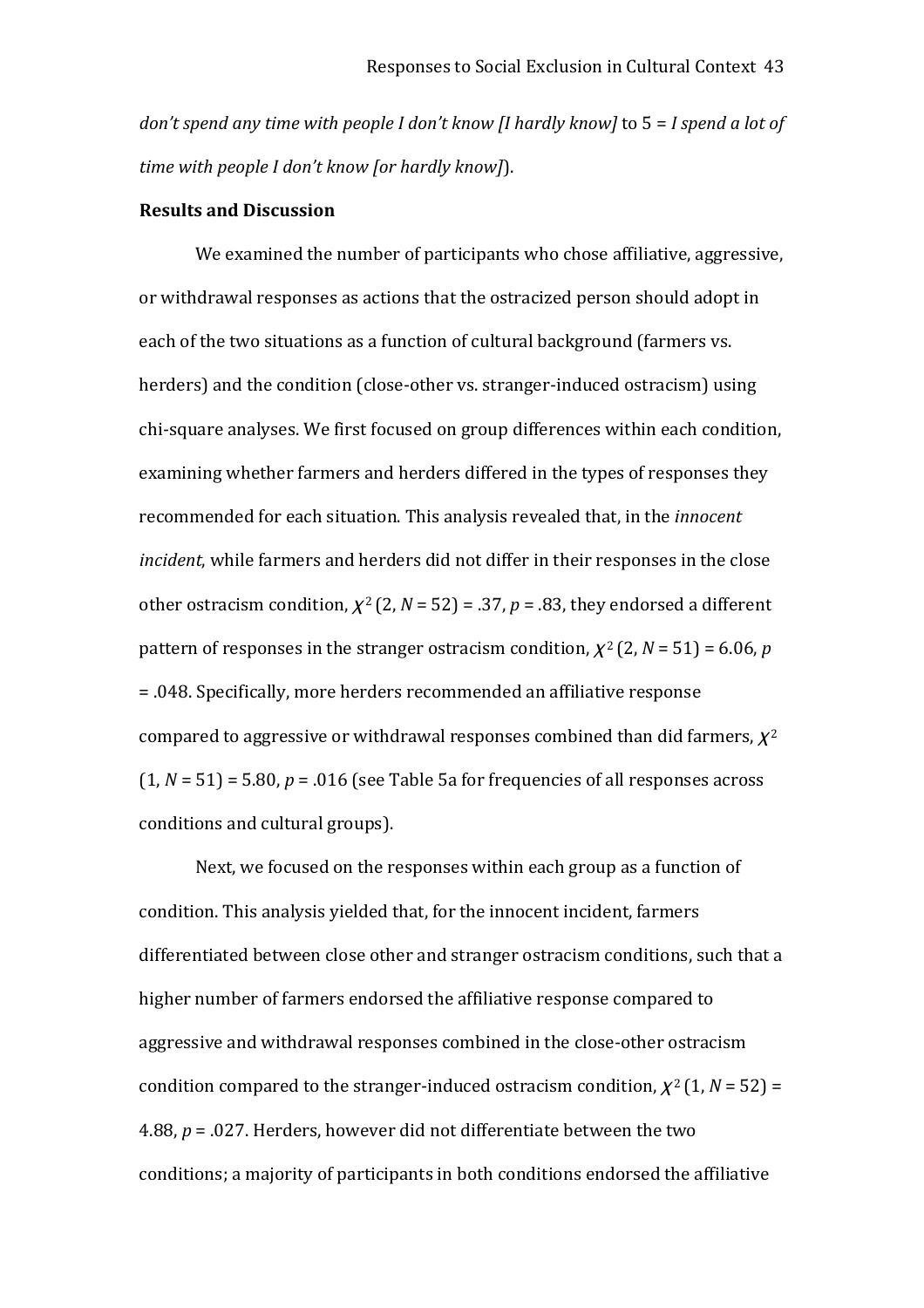response compared to the withdrawal and aggressive responses combined,  $\chi^2(1, \mathcal{C})$ *N* = 51) = .07, *p* = .79 (see Table 5a for all frequencies).

A similar pattern was observed for the *rude incident*. The between group analysis showed that, while farmers and herders did not differ significantly in their responses in the close other ostracism condition,  $\chi^2(2) = 3.17$ ,  $p = .21$ , the two groups endorsed a different pattern of responses in the stranger ostracism condition,  $\chi^2(2) = 14.33$ ,  $p = .001$ . Specifically, more farmers endorsed the aggressive response compared to the affiliative and withdrawal responses combined than did herders,  $\chi^2$  (1, *N* = 51) = 14.33, *p* < .001 (see Table 5b for frequencies of all responses across conditions and cultural groups).

The within‐group analyses of the responses given for the rude incident also replicated the pattern observed for the innocent incident. Specifically, farmers differentiated significantly between close other and stranger ostracism conditions, such that more farmers recommended aggressive responses compared to affiliative and withdrawal responses combined in the stranger ostracism condition than in the close other ostracism condition,  $\chi^2(1, N = 52)$  = 5.14, *p* = .02. Herders, however, as in the innocent incident, did not differentiate significantly between the close other and stranger-induced ostracism conditions,  $\chi^2$  (1, *N* = 52) = .55, *p* = .46 (see Table 5b for all frequencies).

In summary, as predicted, we did not observe cultural group differences in responses when the incidents were encountered following social exclusion by close others. However, group differences emerged for both incidents when they followed social exclusion by strangers. Specifically, compared to farmers, herders recommended more affiliative actions in the face of the innocent incident and fewer aggressive actions in the face of the rude incident. An inspection of within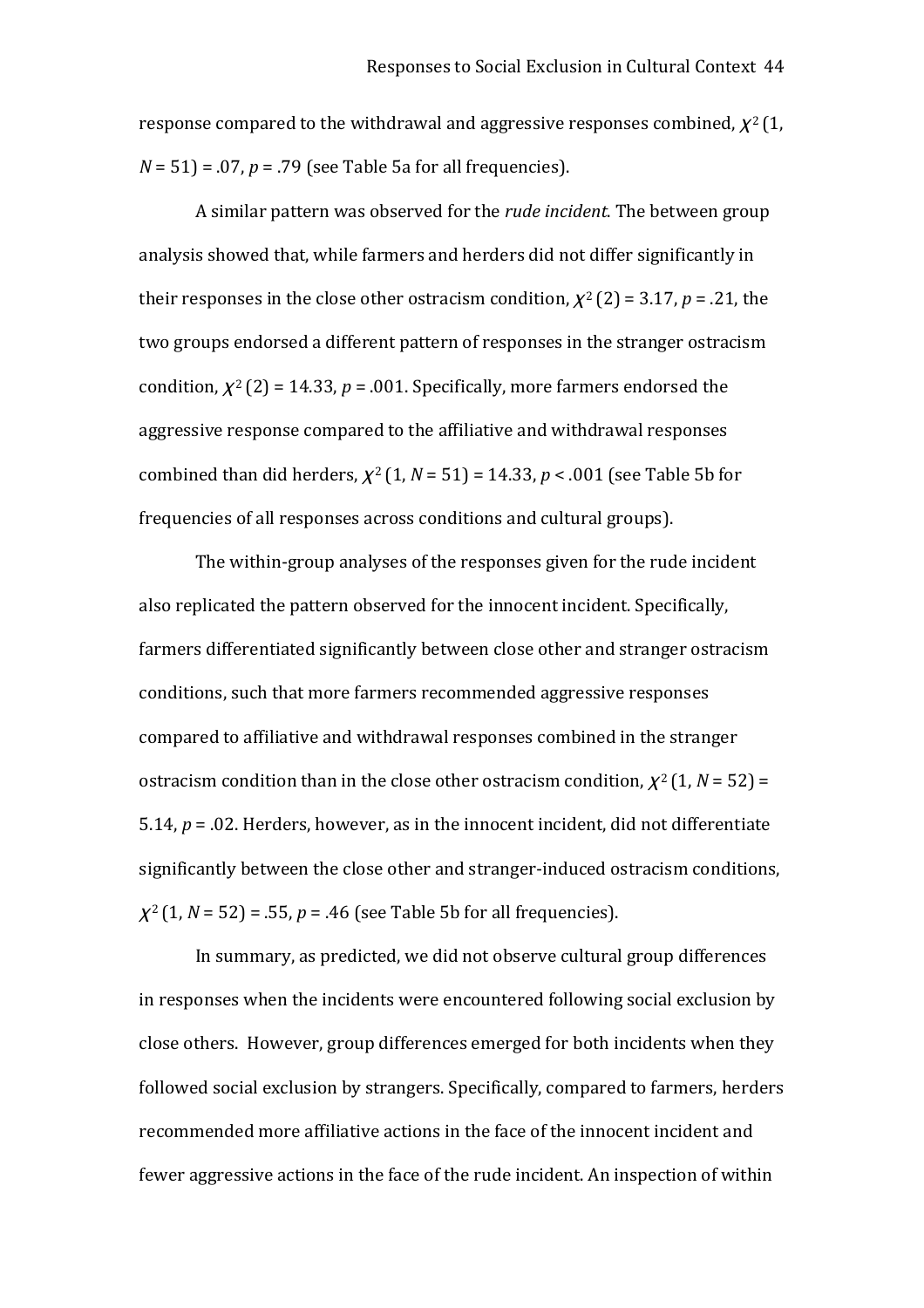group differences revealed while farmers made a stronger distinction between ostracism by strangers and close others than did herders, herders opted for the affiliative and withdrawal actions equally frequently regardless of whether the ostracism was induced by close others or strangers. These findings support the prediction that members of the herding community, who rely more on unknown others for their livelihood and are negatively affected by exclusion from them (as shown in Studies 2 and 3), have a greater motive to undo the pain associated with being excluded by strangers via interacting positively with naïve individuals. These findings, in line with other observations in the social exclusion literature, demonstrate that social exclusion has far reaching consequences going beyond the initial exclusion incident.

**Time spent with strangers as a potential mediator.** Finally, we tested whether the observed group differences in psychological responses to stranger induced ostracism could be accounted for by the amount of time the members of the two cultural groups spend interacting with individuals they do not know or know very little. To that aim, we first recoded responses into two binary variables with two levels each: affiliative vs. other (i.e., withdrawal and aggressive) in the innocent incident and aggressive vs. other (i.e., withdrawal and affiliative) in the rude incident and ran the regressions to establish the necessary steps before conducting the meditational analyses (Baron & Kenny, 1986). Replicating the finding observed in the validation study, cultural group (farmers = 0, herders = 1) significantly predicted the amount of time spent with strangers ( $B = 1.38$ ,  $\beta = .51$ ,  $p < .001$ ), with herders reporting spending more time with strangers than farmers. As shown earlier, cultural group also predicted the endorsement of affiliative responses in the innocent incident  $(B = 1.45$ , Wald  $X^2$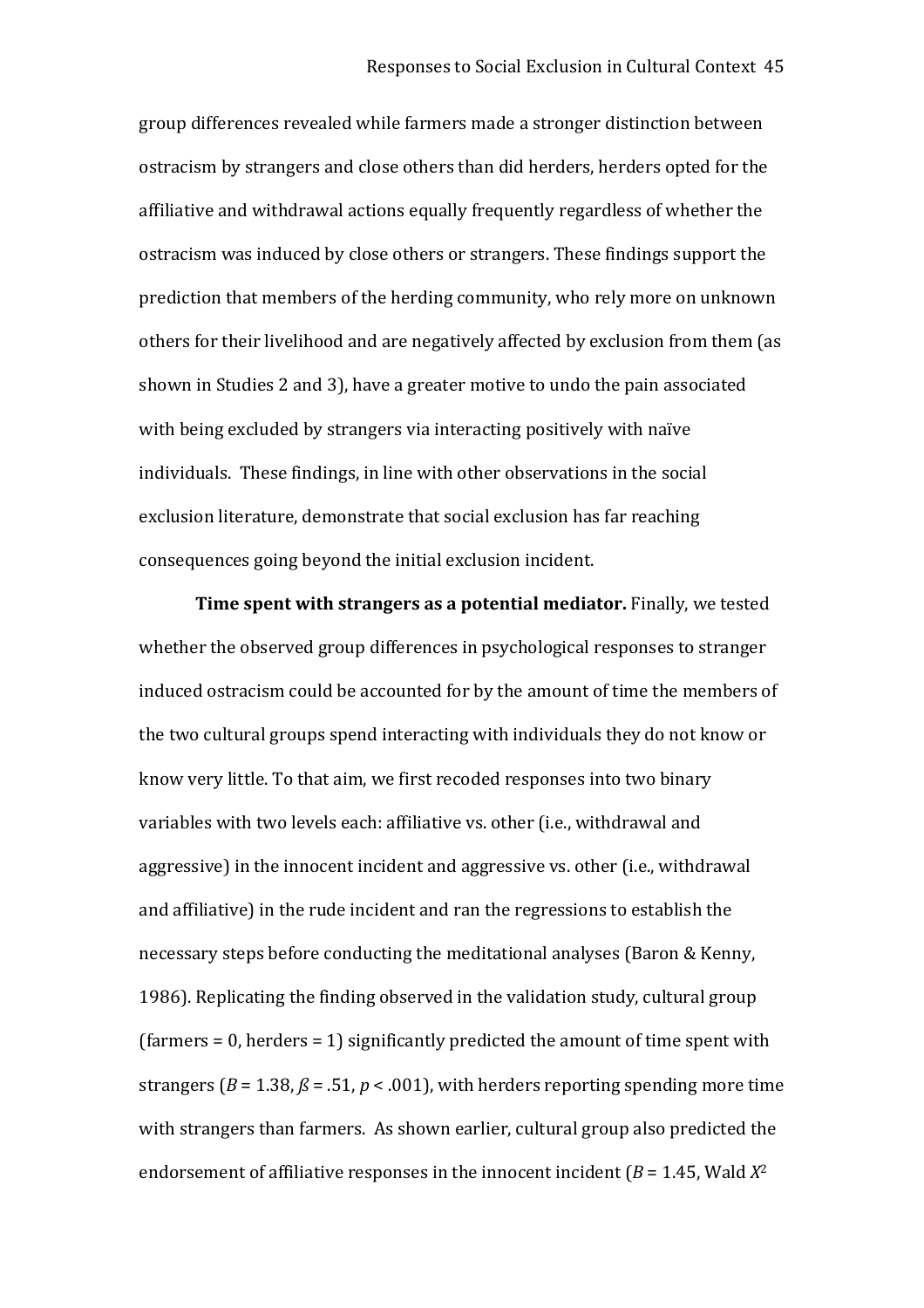$(1) = 5.51, p = .019$  and aggressive responses in the rude incident  $(B = -2.38, p = 0.019)$ Wald  $X^2$  (1) = 12.70,  $p < .001$ ). Finally, the amount of time spent with strangers significantly predicted stronger endorsement of affiliative responses in the innocent incident ( $B = .83$ , Wald  $X^2$  (1) = 8.67,  $p = .003$ ) and weaker endorsement of aggressive responses in the rude incident  $(B = -0.81,$  Wald  $X^2(1) = 9.10, p =$ .003).

A regression analysis controlling for time spent with strangers showed that cultural group no longer predicted endorsement of affiliative responses in the innocent incident ( $B = .68$ , Wald  $X^2$  (1) = .91,  $p = .34$ ) and time spent with strangers remained a significant predictor of endorsement of affiliative responses ( $B = .71$ , Wald  $X^2$  (1) = 5.48,  $p = .019$ ), with higher amount of time spent with strangers predicting greater endorsement of affiliative responses. Hayes' (2013) bootstrapping procedure used to test the indirect effect of cultural group on endorsement of affiliative responses through time spent with strangers revealed a bias‐corrected and accelerated 95% confidence interval (95% BCa CI) of .10 and 2.16 (point estimate = .53), indicating that time sent with strangers was a significant mediator of the association between cultural group and endorsement of affiliative responses given for the innocent incident because the confident interval did not contain zero.

A second regression analysis controlling for time spent with strangers showed that cultural group remained a significant predictor of endorsement of aggressive responses in the rude incident ( $B = -1.84$ , Wald  $X^2$  (1) = 6.51,  $p = .011$ ) and time spent with strangers remained a marginally significant predictor  $(B = -1)$ .53, Wald *X*<sup>2</sup> (1) = 3.28, *p* = .070), with higher amount of time spent with strangers predicting weaker endorsement of aggressive responses. As above, the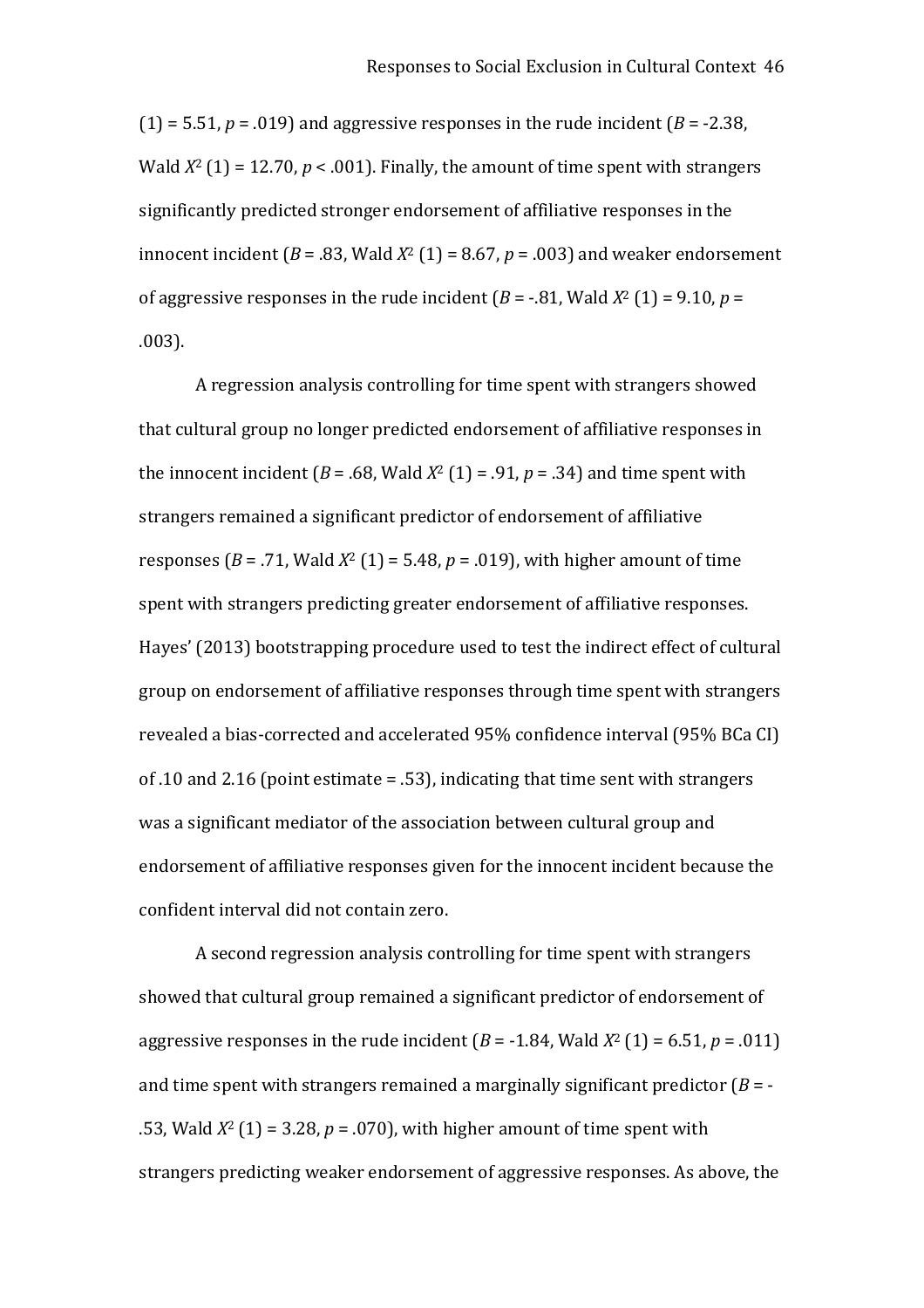bootstrapping procedure used to test the indirect effect of cultural group on endorsement of aggressive responses through time spent with strangers revealed a bias‐corrected and accelerated 95% confidence interval (95% BCa CI) of ‐2.09 and ‐.05 (point estimate = ‐.54), indicating that time spent with strangers was a significant mediator of the association between cultural group and endorsement of aggressive responses given for the rude incident because the confident interval did not contain zero.

The meditational analyses thus showed that the amount of time spent with strangers accounts for the group differences observed in the extent to which affiliative actions are recommended in response to a situation that lacks the potential for confrontation, as well as the extent to which aggressive responses are recommended in response to a situation that has the potential for confrontation. This finding provides evidence for the important role of an external variable afforded by the relevant cultural context in explaining group differences in social relationships.

## **General Discussion**

The current research investigated how differences in economic activities shape the nature of the social relationships within a community and thus psychological reactions and responses to ostracism. In particular, we tested how farmers and herders respond to ostracism by close others and strangers. We first confirmed that herders rely on strangers to a greater extent than do farmers for economic success (validation study). Next, we verified that farmers and herders understand the concept of ostracism, and its emotional consequences, in similar ways (Study 1). The studies that followed provided converging evidence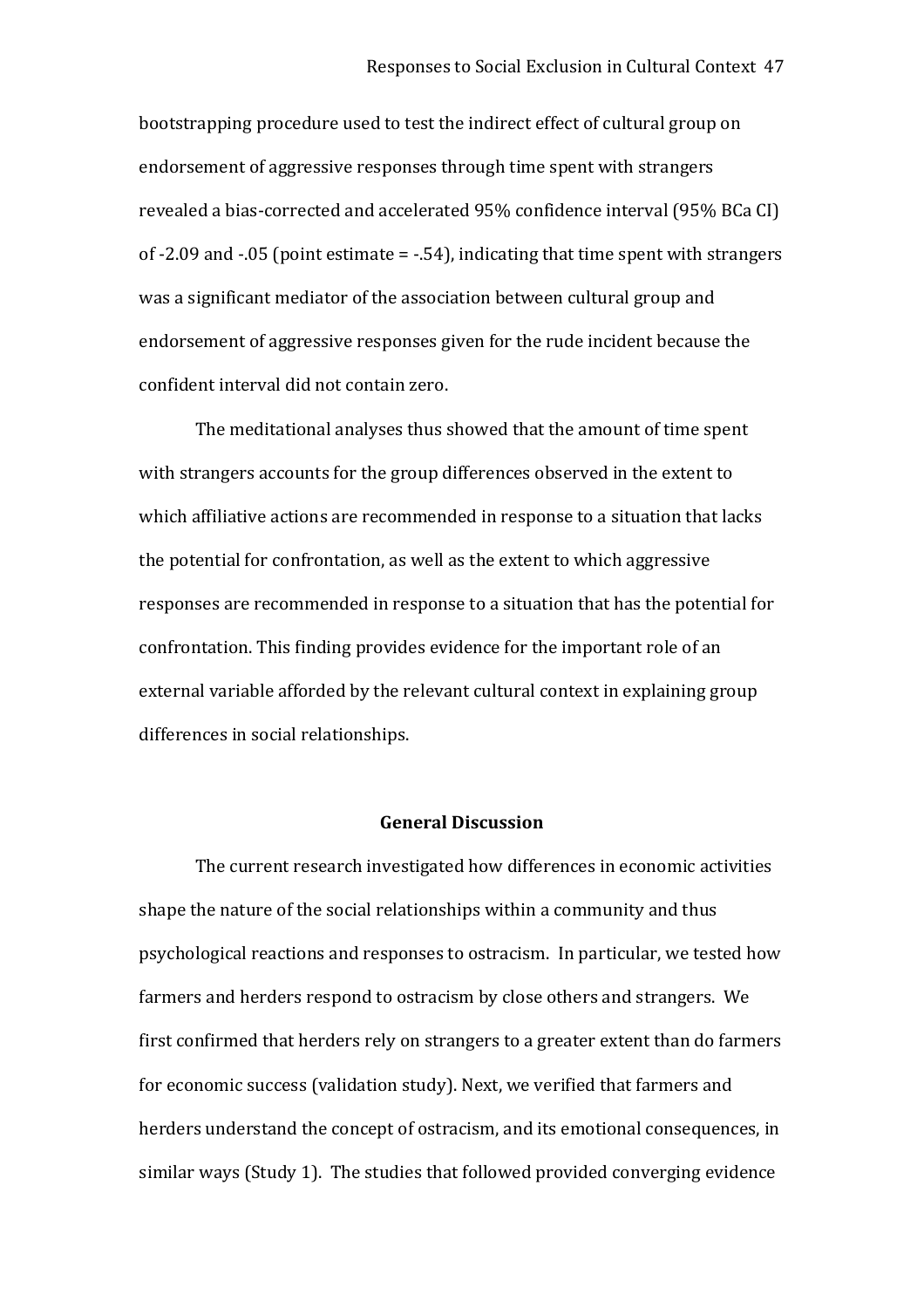that cultural group membership shapes sensitivity and responses to social exclusion. Using a recall method, in Study 2 and a vignette method in Study 3, we showed that, whereas the psychological consequences of ostracism by close others are similar for farmers and herders; herders are more strongly affected by ostracism from strangers. In two further studies, we showed that herders recommend more affiliative responses to ostracism by strangers than do farmers both to those involved in the ostracism event (Study 4) and to naïve individuals (Study 5). Moreover, Study 5 revealed that the amount of time spent with strangers mediates group differences in the extent to which affiliative and aggressive actions are recommended following social exclusion by strangers, with greater time spent with strangers mediating herders' greater endorsement of affiliative responses in an incident involving an unintended accident and weaker endorsement of aggressive responses in an incident that may call for a conflict.

Recent research has suggested that ostracism by close others is more painful than ostracism by strangers (Nezlek et al., 2012). Here we demonstrate that, although this is true for farmers, not all cultural groups differentiate to the same extent between ostracism by close others and strangers. This, we argue, depends at least in part on the role played by strangers in one's livelihood. Individuals who rely on strangers for economic success respond more negatively to ostracism by them and respond to it with more affiliative behaviours.

More generally, the current research contributes to a small but growing body of evidence suggesting that individual and situational factors moderate responses to social exclusion (e.g., Ayduk, Downey, Testa, Yen, & Shoda, 1999; Downey, Frietas, Michaelis, & Khouri, 1998; Zadro, Boland, & Richardson, 2006;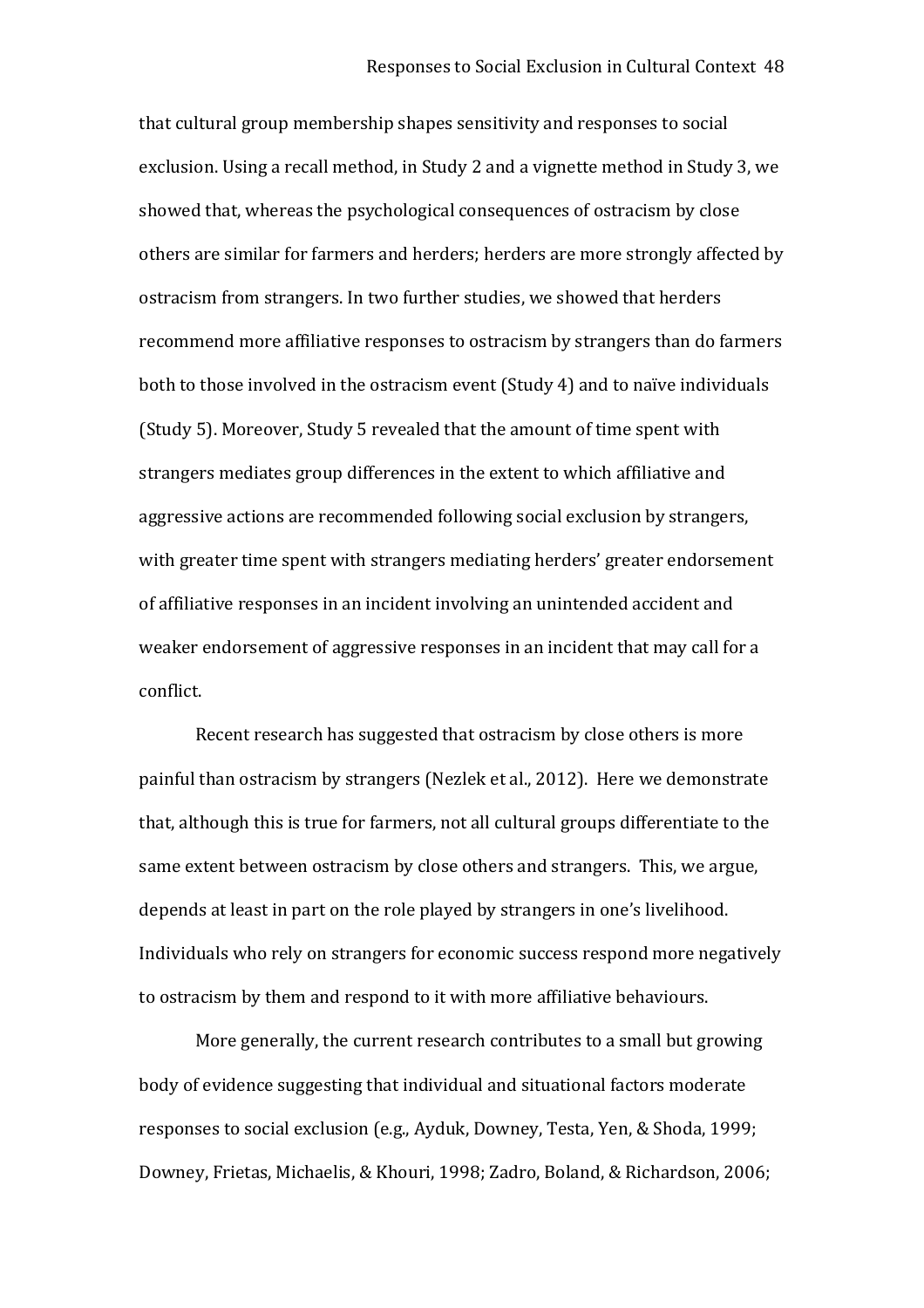see Williams, 2007 for a review). Previous research has suggested that sensitivity to ostracism is an evolved trait that enables detection of social threatening responses and fosters adaptive responses to it (Gonsolkorale & Williams, 2007). Here we provide systematic evidence that, although ostracism is negatively responded to across communities, the extent of the negative responses it engenders, as well as the types of responses that are deemed appropriate, are culturally variable.

Unlike the majority of research investigating ostracism, our evidence comes from understudied cultural groups. Participants in the present research belong to two economic groups that form the second largest employment sector (agricultural sector) in the world economy (following services sector) and make up about one third of the world's population (Global Employment Trends, 2011). Moreover, the studied region (and the country in which it is located) is non-Western and is part of a country whose democracy score is far from satisfactory<sup>13</sup>. Our samples are non-industrial, less educated than those typically employed in psychological research, and not rich (either by Turkish and universal standards). Thus the current work adds to the existing database of psychological research that originates primarily from middle‐class, White American samples (Arnett, 2008). Our results lead us to caution against focusing exclusively on research conducted with WEIRD populations (Henrich, et al., 2010) and making broad generalisations from very limited samples when constructing evolutionary accounts of ostracism.

#### **Broader Implications and Questions for Future Research**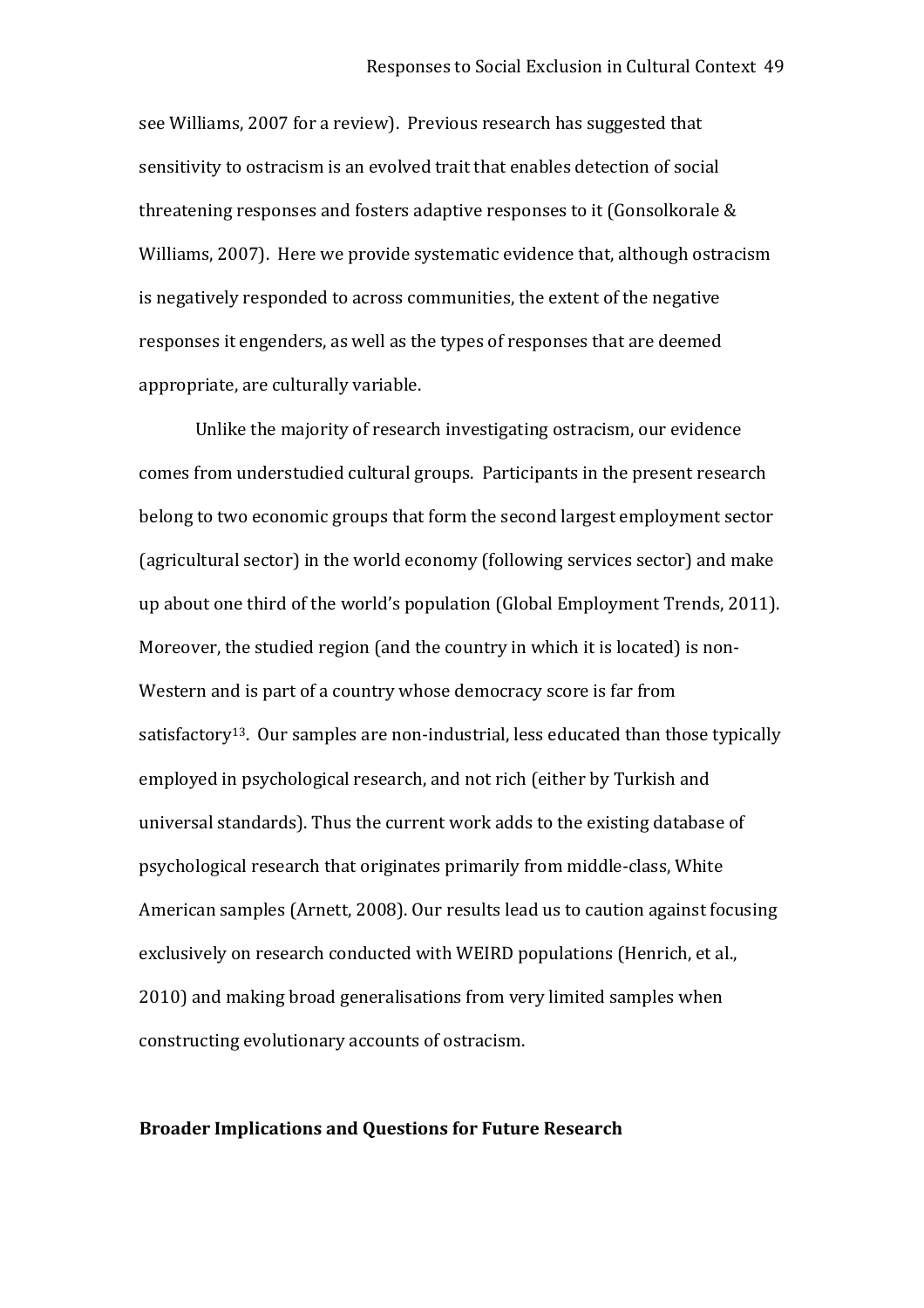The current research has implications for relationship models discussed in social and cultural psychology. For example, the current findings are relevant for the patterns of relationships typically seen as normative within individualistic and collectivitistic cultures. Previous research has discussed promotion and maintenance of harmony as a typical characteristic of collectivistic cultures. In the current study, we find that the less collectivistic group (herders: see Uskul et al., 2008) exhibited a greater tendency to suggest avoidance of conflict with those that may be relied upon for economic reasons. Furthermore, our results suggest that defining ingroups and outgroups in less categorical and more functional and relational terms (as proposed by Yuki and colleagues ‐ Yuki, 2003; Brewer & Yuki, 2007) may be a more suitable approach to understanding social relationships (as least in the cultural contexts examined in this project). Such an approach would be helpful in understanding herders' similar treatment of close others and strangers in a context where individuals relationships can take less voluntary and more inescapable forms of connections (see Adams, Anderson, & Adonu, 2004), shaped by local economic demands.

The current findings also have relevance for our understanding of the origins of individualism and collectivism. As Triandis (1989) described, one potential root of differences along this dimension are differences in cultural complexity. High cultural complexity may result in being loyal to a large number of ingroups, not just one or two. This pattern of relating to others may result in higher levels of individualism. In the current work, we show that herders rely on and have the motivation to be affiliative to a greater number of individuals than do farmers. This could potentially explain the previously observed cognitive style differences among members of these two communities (see Uskul et al., 2008),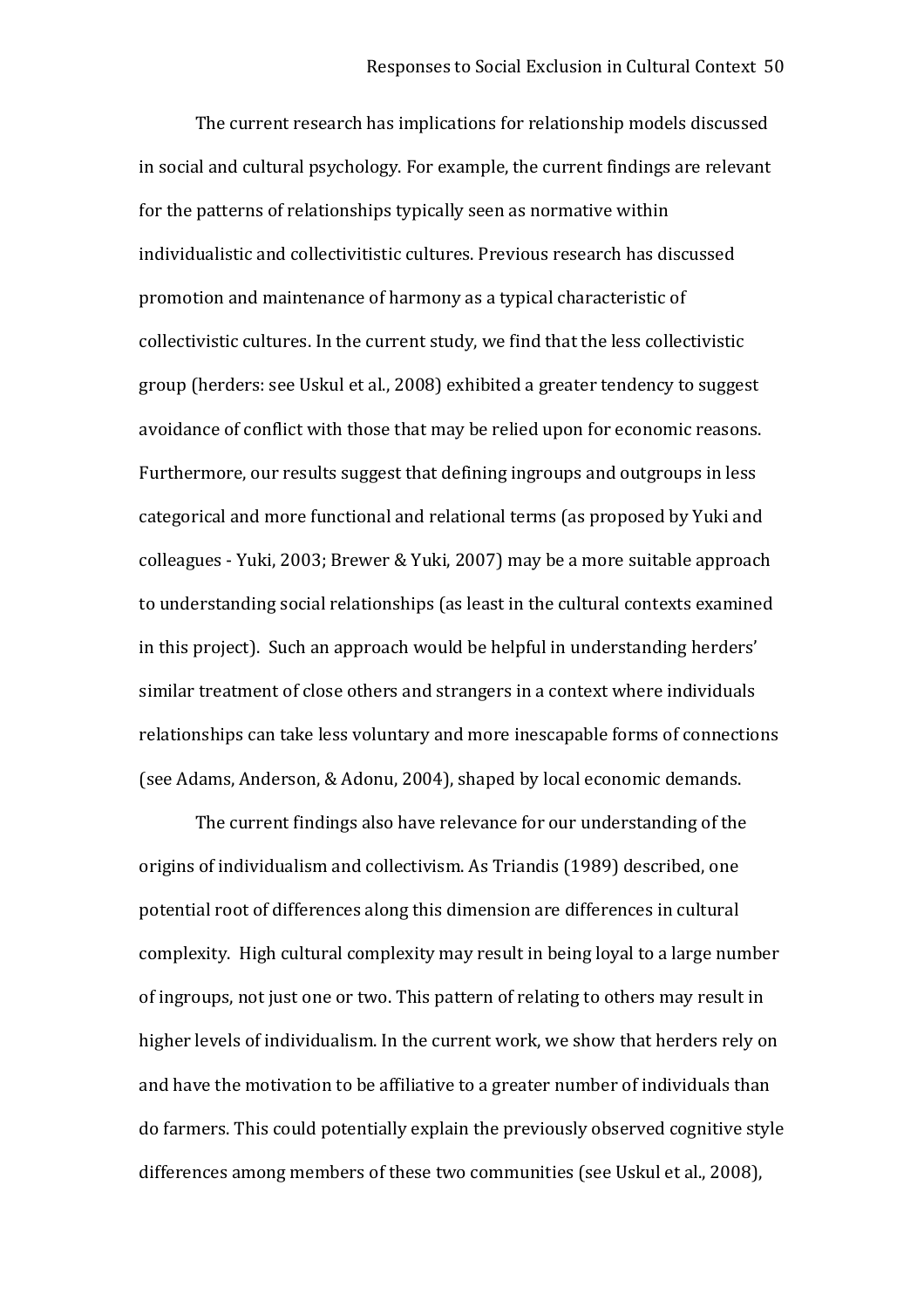which demonstrated that herders exhibited lower levels of holistic cognitive style compared to farmers. This group difference was then explained by differences in the degree to which these two communities reinforce either independence of the self from others or interdependence of the self with others due to the nature of the daily economic activities pursued by the members of these two communities. This explanation did not specify which aspect of the economic activities would be responsible for encouraging interdependence over independence or vice versa. The current study suggests that higher levels of commercialism, resulting in greater cultural complexity, which encourages interactions with strangers among herders might be a likely factor leading to lower degree of holistic cognition in this group<sup>14</sup> (also see Loucky, 1976; Greenfield et al., 2003; Kağıtçıbaşı & Ataca, 2005). Further research is needed to test this argument.

It is interesting to note that we found a sex difference in the validation study indicating that it was primarily male herders, but not farmers, who reported interacting with a higher number of strangers for work‐related reasons. In the main studies, however, we detected no sex differences, as expected. It appears that in the measures included in the current studies assessing psychological responses to ostracism, economic activity played a much more important role than did participants' sex. One possibility, however, is that we failed to observe sex differences due to the relatively small sample sizes. It is worth noting, however, that sex differences have not typically been reported in research on social exclusion even with larger sample sizes (e.g., Williams & Sommer, 1997). Moreover, in previous work with herders and farmers in the same region, no sex differences were reported in the extent to which holistic or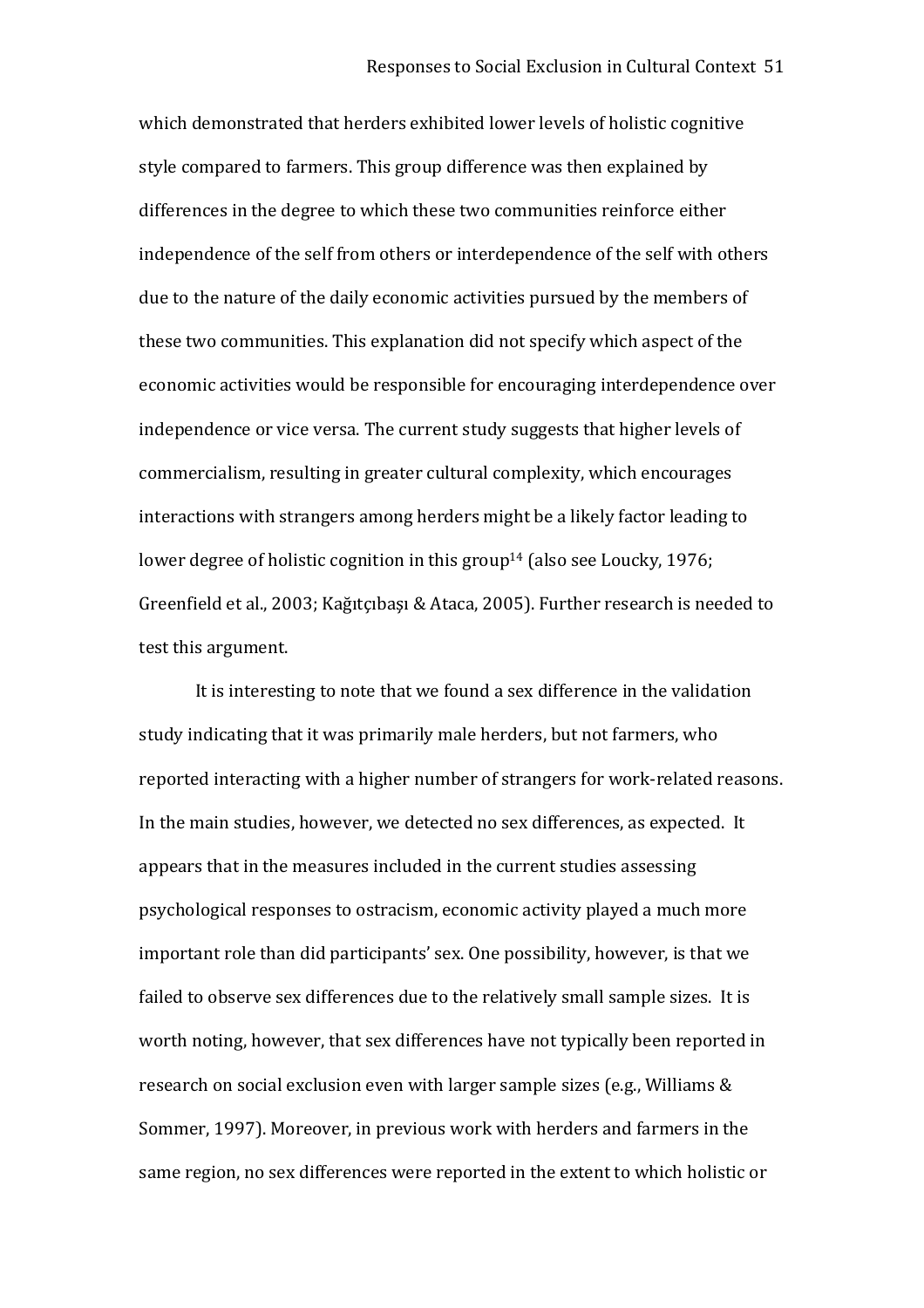analytic cognitive styles were endorsed (Uskul, et al., 2008). At first glance, this might seem counterintuitive because men are more likely than women to engage in the economic activities, especially in the herding communities. We suggest, however, that dominant forms of economic activity endorsed by a community are likely to influence the degree to which the community as a whole interacts with others (and thus be influenced in similar degrees when they get ostracized by them or recommend similar reactions). All members of the community are, therefore, likely to be shaped regardless of whether they directly engage in the economic activities at issue or not (also see Over & Uskul, 2013). Future research could investigate this claim more directly.

A further point of interest is that we see a generalized pattern of responses to strangers. As predicted, we observed group differences in responses to social exclusion by strangers broadly defined and not to specific strangers defined as economic partners. This may be due to herders' perception of strangers as potential customers or trade partners at some point in the future. Thus, the implications of pursuing a specific type of economic activity can be relatively far‐reaching and associated with broad psychological and social relationship patterns. An interesting follow‐up question then concerns whether the observed cultural group differences in patterns of relating to strangers following social exclusion extend to other types of interactions with all kinds of strangers. For example, would herders be more likely to help strangers, cooperate and avoid conflict with them to a greater extent? What implications would the currently observed relationship patterns have for psychological phenomena such as intergroup conflict, attitudes towards immigrants and generalized prosocial tendencies? Future research exploring these questions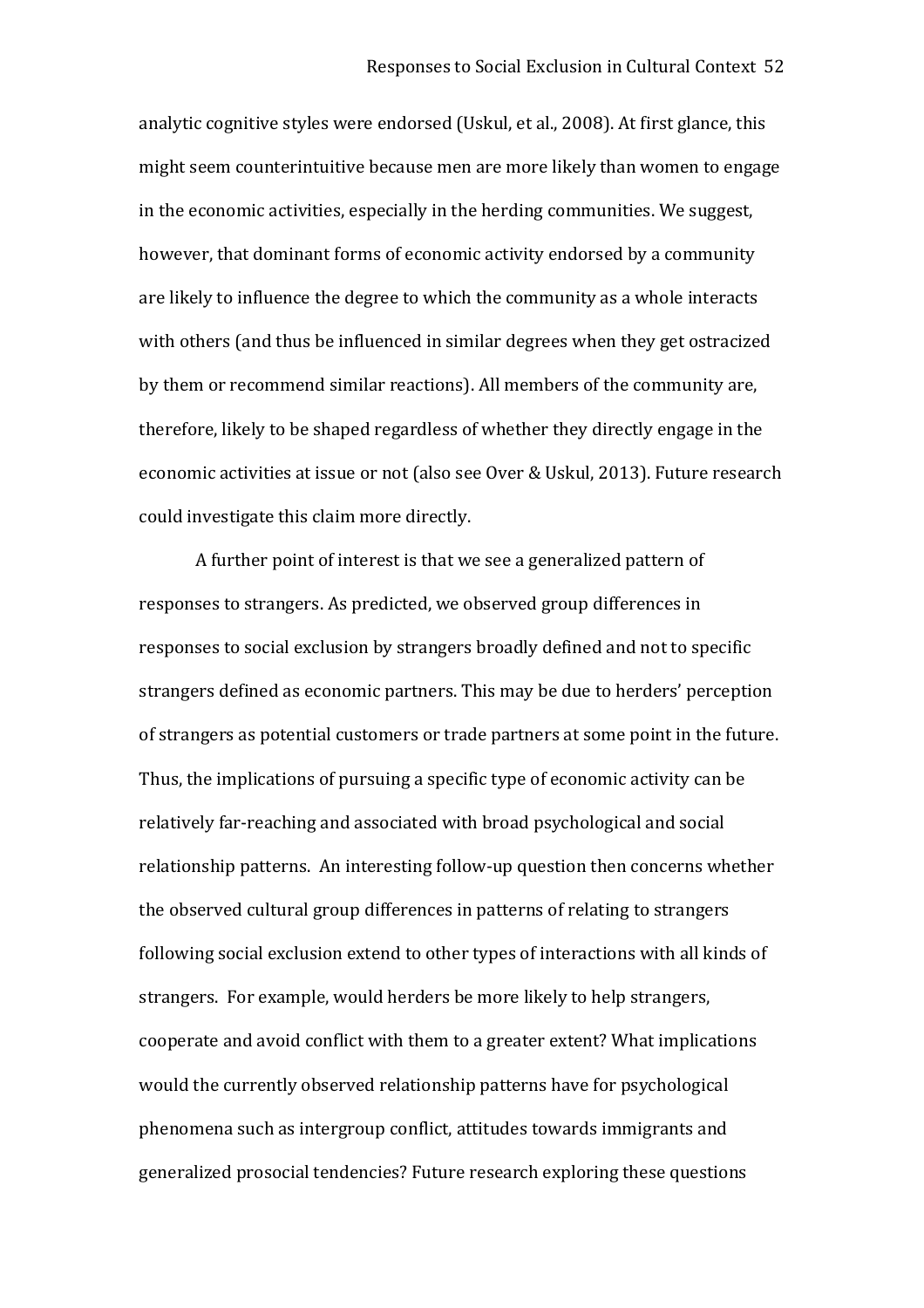could highlight the role of economic activity in broader social and political domains.

One might wonder whether our findings may be unique to the currently studied groups. We do not mean to suggest that the current findings would generalize to all farmers and all herders. Farming and herding communities elsewhere in the world may require different levels of commercialism, competition, and interaction with strangers for economic survival which may lead to different responses to ostracism by strangers. Rather we wish to argue that when a particular group is important to individuals' livelihood within a culture, then ostracism by that group will be more painful and will be responded to in different ways than when that group is less important. Thus, we suspect that findings would generalise to other groups that vary in their interactions with, and reliance on, strangers. Take, for example, individuals that are high in residential mobility or relational mobility. Individuals with high residential mobility (i.e., those moving from one location to another) are likely to have 'duty‐ free' friendships and group memberships (as opposed to obligatory friendships and group memberships) (for a review see Oishi, 2010) and those high in relational mobility (i.e., those having greater options in a given society regarding interpersonal relationships and social groups) would have more opportunities to acquire new, maintain current, and leave old relationships and memberships (for a review see Yuki & Schug, 2012). Individuals with high residential or relational mobility would be expected to interact with strangers because they relocate to new places or because they feel freer to leave old friendships and establish new ones with people they do not know well. Similarly, individuals who have to interact with others unknown to them as part of their work responsibilities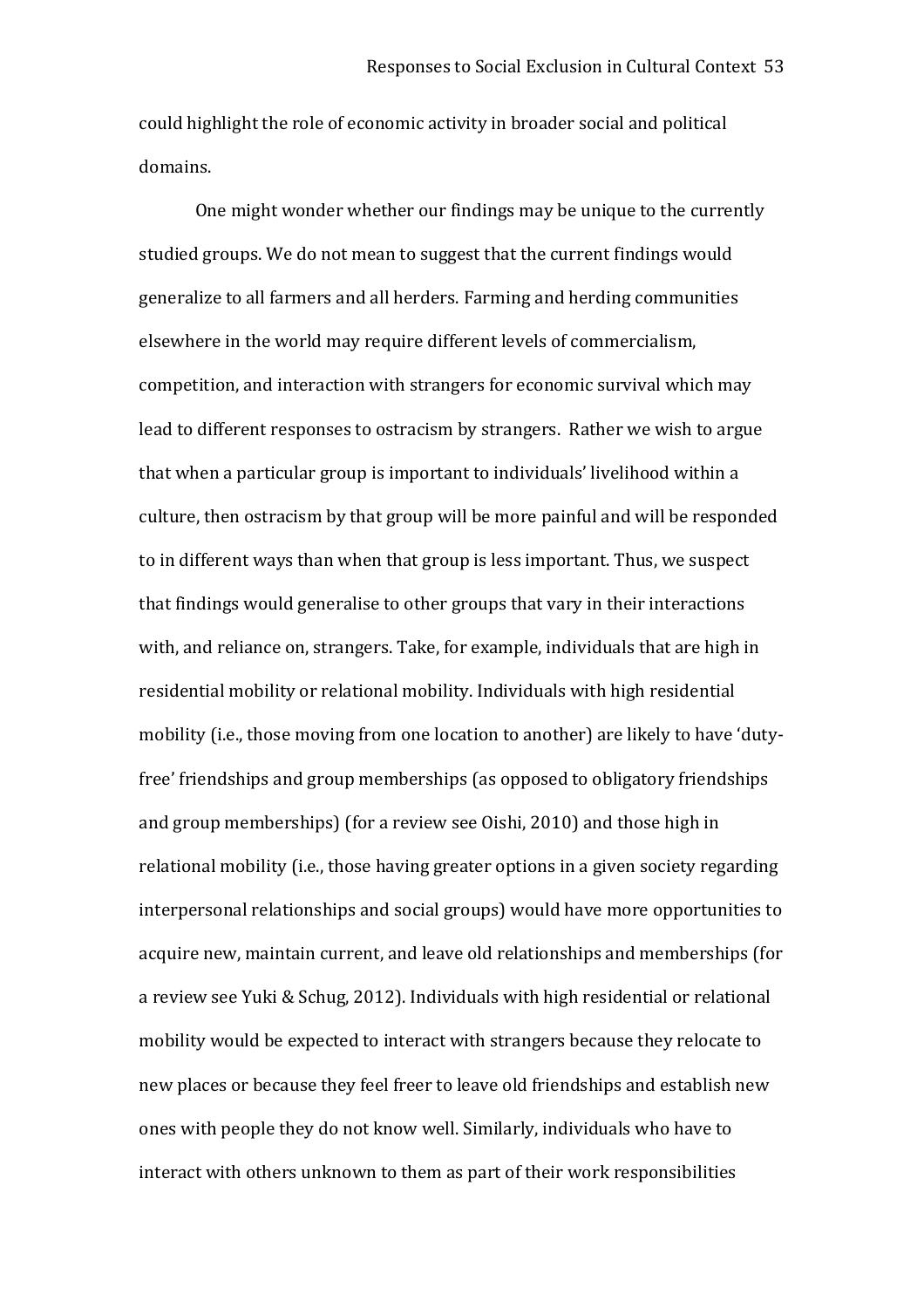(residentially or relationally mobile or not) would also be expected to show similar patterns of responses as herders studied in this research. Future research is needed to test the generalizability of the current findings among individuals that show similar characteristics to the economic activity pursued by herders in this research.

A further interesting question for future research concerns whether there would be any cultural differences in immediate responses to ostracism. Previous research has suggested that individuals' immediate responses to ostracism are less susceptible to moderating variables than their more reflective responses (see Williams, 2007, for a review). This point has been supported by recent work with Chinese participants by Ren, Wesselmann, and Williams (in press) who showed that interdependent self-construal facilitated recovery from some of ostracism's negative effects, but did not moderate the initial pain. Culture comparative work is needed to further investigate the potential differences in immediate responses to ostracism and recovery from it in the reflective stage.

Finally, how can we reconcile the current findings with the findings from research on culture and honor that demonstrate herders showing vigilance and acting aggressively in response to threats to their honor (e.g., Cohen & Nisbett, 1994; Daly & Wilson, 1988; Nisbett & Cohen, 1996)? <sup>15</sup> In line with the literature on culture of honor, the current studies demonstrate that herders take slights by strangers more seriously than do farmers. However, they do not show aggressive responses to these slights; on the contrary they tend to respond in an affiliative manner. Several explanations may underlie this discrepancy. First, members of many honor cultures endorse strong politeness norms because of the potentially severe costs associated with violence erupting out of hostility and anger (see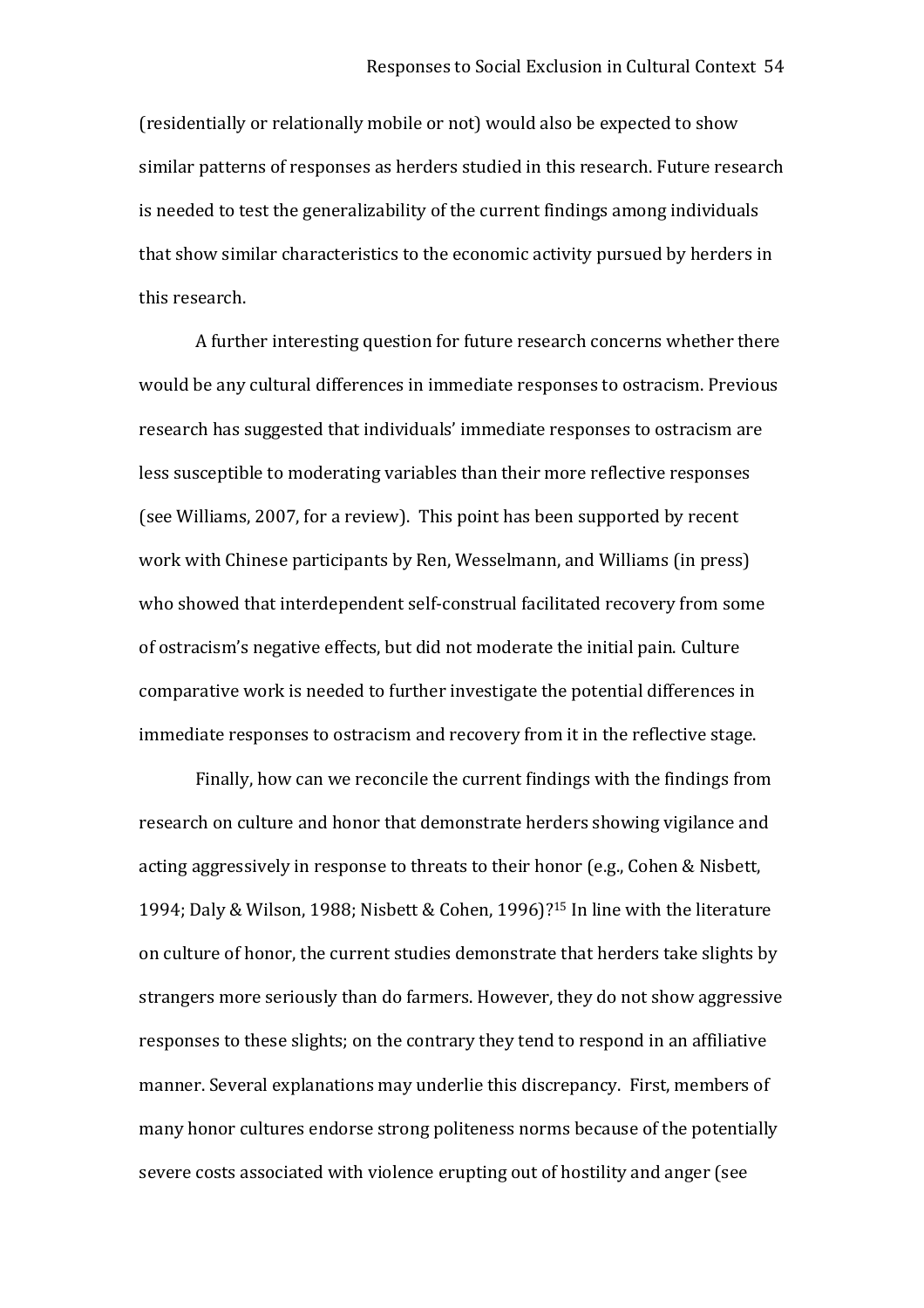Cohen & Vandello, 2004; Cohen, Vandello, Puente, & Rantilla, 1999; Cross, Uskul, Gercek‐Swing, Alozkan, & Ataca, 2013). It is possible that herders in the current studies here might have acted out of politeness norms that restricted initial conflict. A second explanation is methodological. It is possible that the scenarios used in the current studies (Studies 3, 4, and 5) did not provide an easy platform for honor‐related aggression to erupt (e.g., being *excluded* (and not insulted) by a *group* of individuals at a bus stop). Thus the situations employed here are more likely to tap the first category of situations generated by participants in Study 1 in response to the question '*What is the most effective way of ostracizing someone*?' that referred to refusals to interact with someone. If the situations were to tap the responses given in the second category of situations generated in Study 1 that referred to engaging in actions to make someone bad such as slandering or offending (see Kerr & Levine, 2008 who refer to such actions as examples of effective social exclusion strategies), the responses may have taken a different form and resemble more those reported in the culture of honor literature. In fact, this second category of situations show similarities to those generated by Turkish participants in another study as examples of behaviors that could be used to stain others' honor (see Uskul, Cross, Gercek‐Swing, Sunbay, & Ataca, 2012). Further research is needed to explore whether different types of social exclusion acts lead to different psychological responses among farmers and herders for whom strangers matter to a different degree.

## **Taking a Cultural Approach to the Study of Ostracism**

Although our research questions were based on and inspired by research on social exclusion conducted almost exclusively with members of Western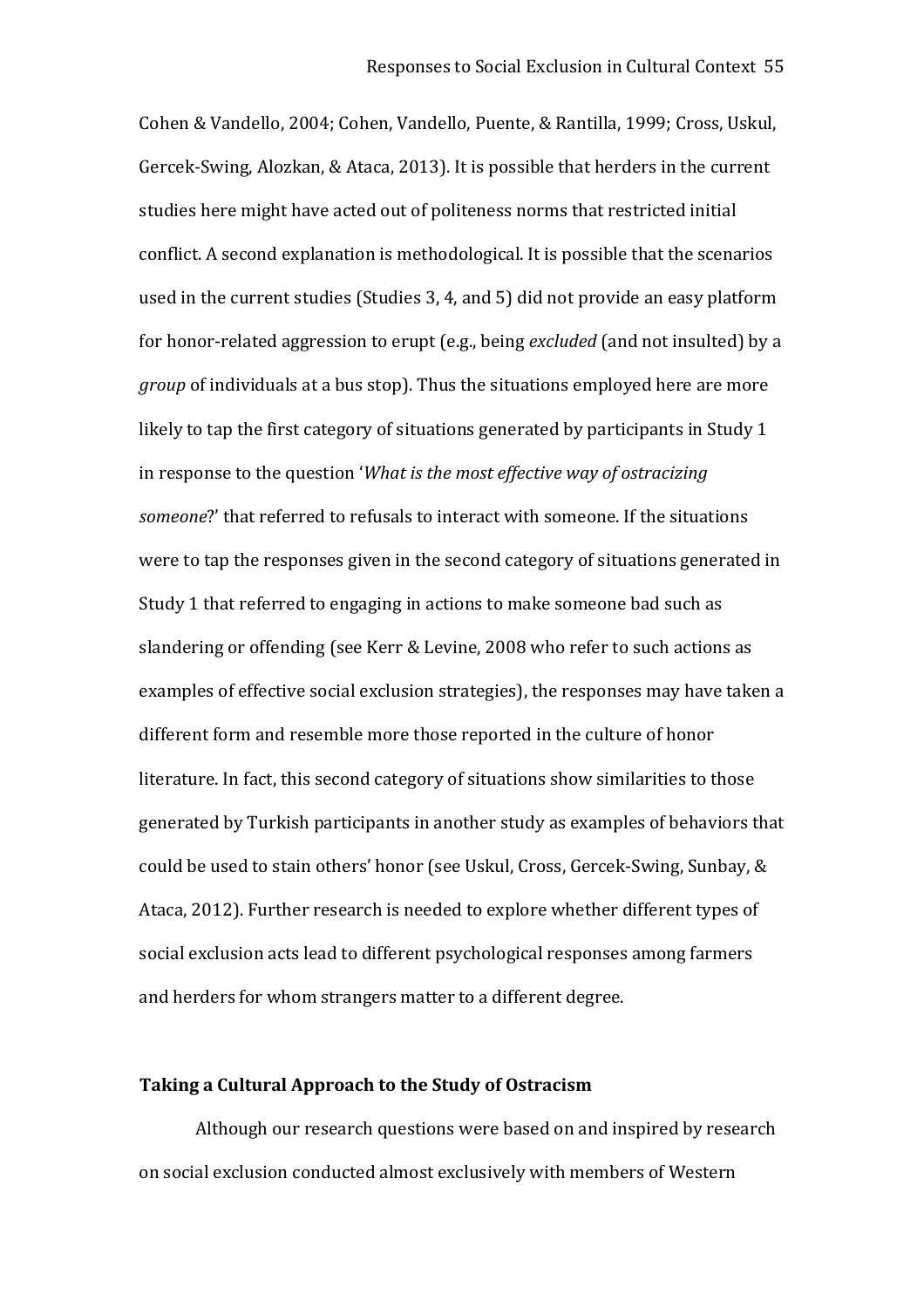societies, our approach was not to treat the studied region as a setting to simply test the replicability of previously observed findings in the literature. Our focus on the sociocultural/economic settings allowed us to generate predictions that were based on the everyday realities of the groups examined in the current research. We also carefully considered and pilot tested the methods that we thought would be meaningful to the members of the studied communities and made sure to that we established conceptual equivalence before conducting our studies designed to investigate responses to social exclusion. Moreover, we used a variety of methods to collect responses (open‐ended responses (Studies 1 and 4), self‐report on Likert scales (Studies 2 and 3), forced choice (Study 5)) not to have our results be affected by a particular choice of a data collection method and not to systematically subject our findings to problems associated with crosscultural measurement.

Focusing on everyday economic realities of farmers and herders, we were also able to uncover novel evidence that is supportive of the model by Smart Richman and Leary (2009) proposed to understand the factors that determine the kinds of actions individual take in the wake of rejection. Specifically, the current findings suggest that the value of relationship with strangers and the perceived cost of exclusion by them are likely to shape actions of herders whose livelihood depends heavily on their positive interactions with strangers.

Finally, by focusing on the amount of time spent with strangers in Study 5 as a potential mediating factor accounting for group differences observed in the recommended responses to naïve others following an ostracism event, we tested the role played by the everyday realities of farmers and herders in their interpersonal relationships. This approach emphasizes the role of practices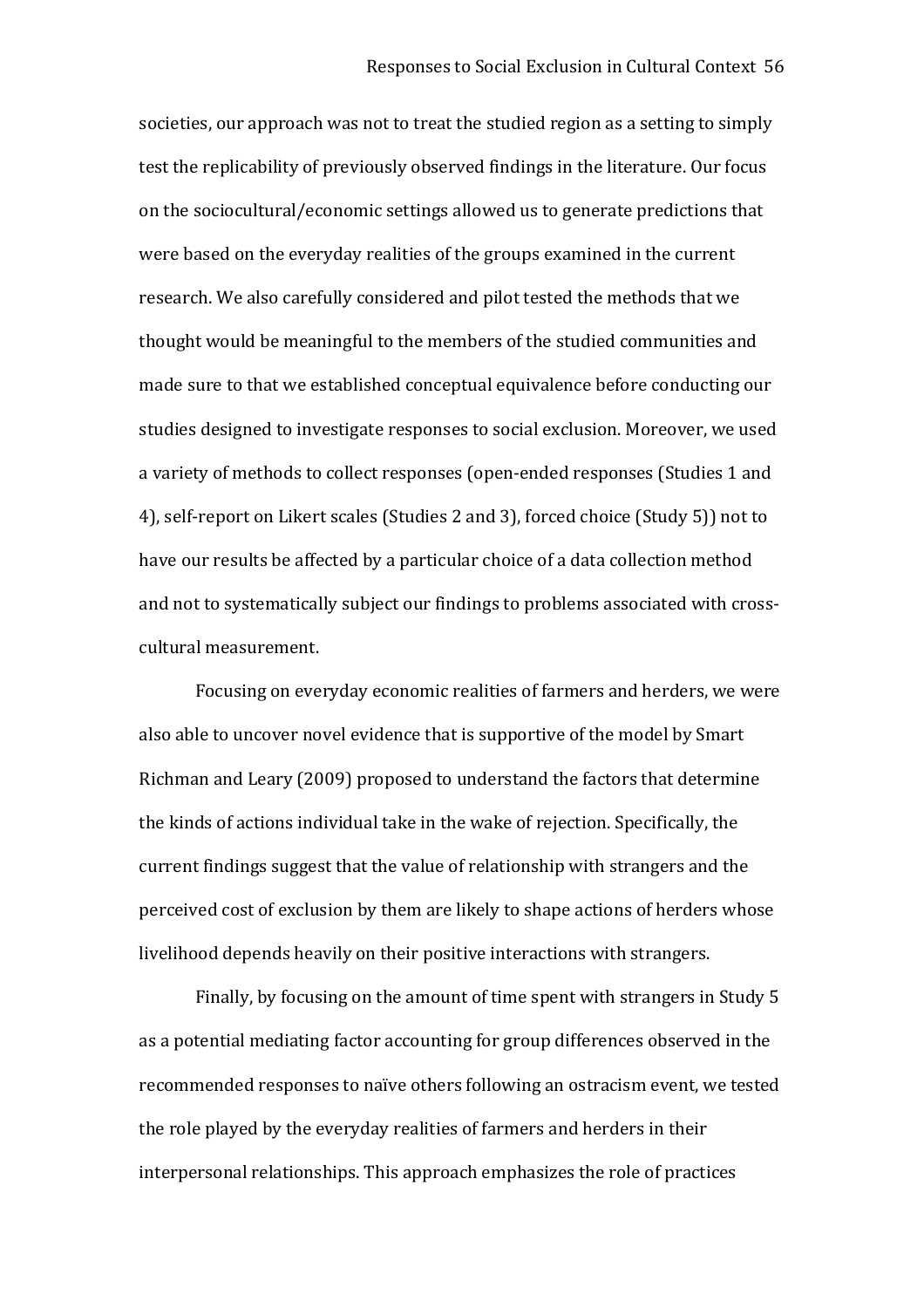afforded by economic systems in norms concerning how one should behave in certain situations and helps us bridge the psychological with the external circumstances acknowledging that culture also exists outside of individuals' head (Cohen, 2007; Markus & Hamedani, 2007).

# **Concluding Comments**

The present research demonstrates the moderating role of cultural background and source of ostracism in ostracism‐related experiences. By working with farming and herding communities in the eastern Black Sea Region of Turkey, we were able to capitalize on the existence of a difference in reliance on distant others for economic reasons while being able to hold constant potentially confounding sociocultural variables such as national identity, language, ethnicity, and religion. Rather than emphasizing internally held variables such as attitudes or values, we focused directly on the everyday realities afforded by sociocultural/economic settings that provide the material basis of psychological outcomes (Markus & Hamedani, 2007). This way, our work provides evidence on the role of external practices that remain largely unexamined in conventional psychological theory and research and contributes to previous research that has employed cultural‐ecological (e.g., Adams, et al., 2012; Berry, 1979; Keller, 2011; Whiting & Edwards, 1988) or socio‐cultural (e.g., Maynard & Greenfield, 2003; Plaut, Markus, & Lachmann, 2002; Adams, 2005) approach. In doing so, it helps bridge the psychological with external circumstances (Cohen, 2007; Markus & Hamedani, 2007) and allows us to situate the ways in which the characters from our introduction, Mahmut and Kahraman, relate to others within their everyday worlds.<sup>16</sup>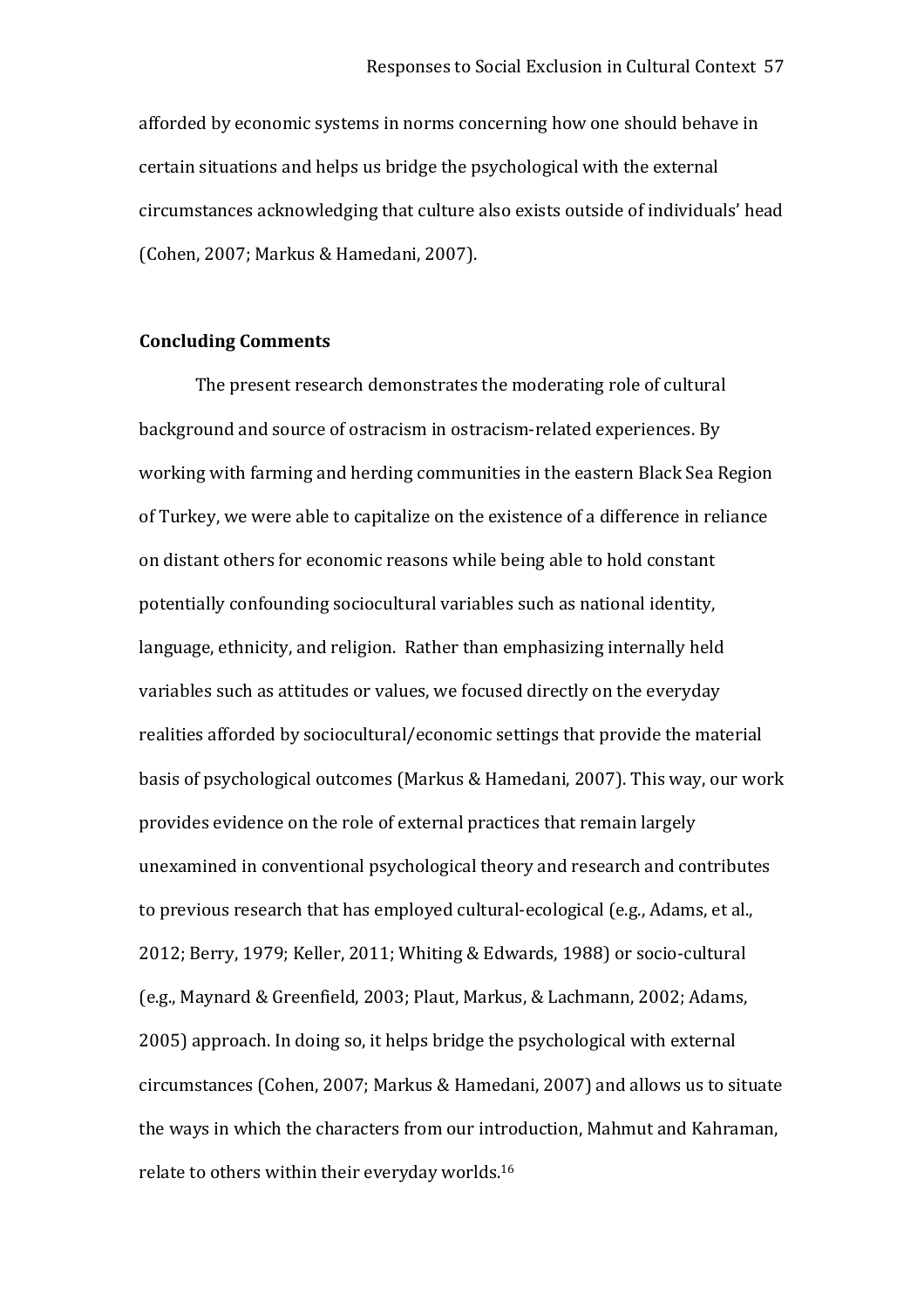### **References**

- Adams, G. (2005). The cultural grounding of personal relationship: Enemyship in North American and West African worlds. *Journal of Personality and Social Psychology*, *88*, 948‐968. doi: 10.1037/0022‐3514.88.6.948
- Adams, G., Anderson, S. L. & Adonu, J. K. (2004). The cultural grounding of closeness and intimacy. In D. Mashek & A. Aron (Eds.), *The handbook of closeness and intimacy* (pp. 321‐339). Mahwah, NJ: Lawrence Erlbaum Associates.
- Adams, G., Bruckmüller, S., & Decker, S. K. (2012). Self and agency in context: Ecologies of abundance and scarcity. *International Perspectives in Psychology: Research, Practice, Consultation*, *3*, 141‐153. doi: 10.1037/a0029348
- Adams, G., & Markus, H. R. (2001). Culture as patterns: An alternative approach to the problem of reification. *Culture & Psychology, 7*, 283–296. doi: 10.1177/1354067X0173002
- Adams, G., & Markus, H. R. (2004). Toward a conception of culture suitable for a social psychology of culture. In M. Schaller & C. S. Crandall (Eds.), *The psychological foundations of culture* (pp. 335–360). Mahwah, NJ: Erlbaum.
- Aiken, L. S., & West, S. G. (1991). *Multiple regression: Testing and interpreting interactions*. Newbury Park: Sage.
- Arnett, J. (2008). The neglected 95%: Why American psychology needs to become less American. *American Psychologist*, *63,* 602*‐*614*.* doi: 10.1037/0003‐066X.63.7.602
- Ayduk, O., Downey, G., Testa, A., Yen, Y., & Shoda, Y. (1999). Does rejection elicit hostility in rejection sensitive women? *Social Cognition, 17*, 245–71.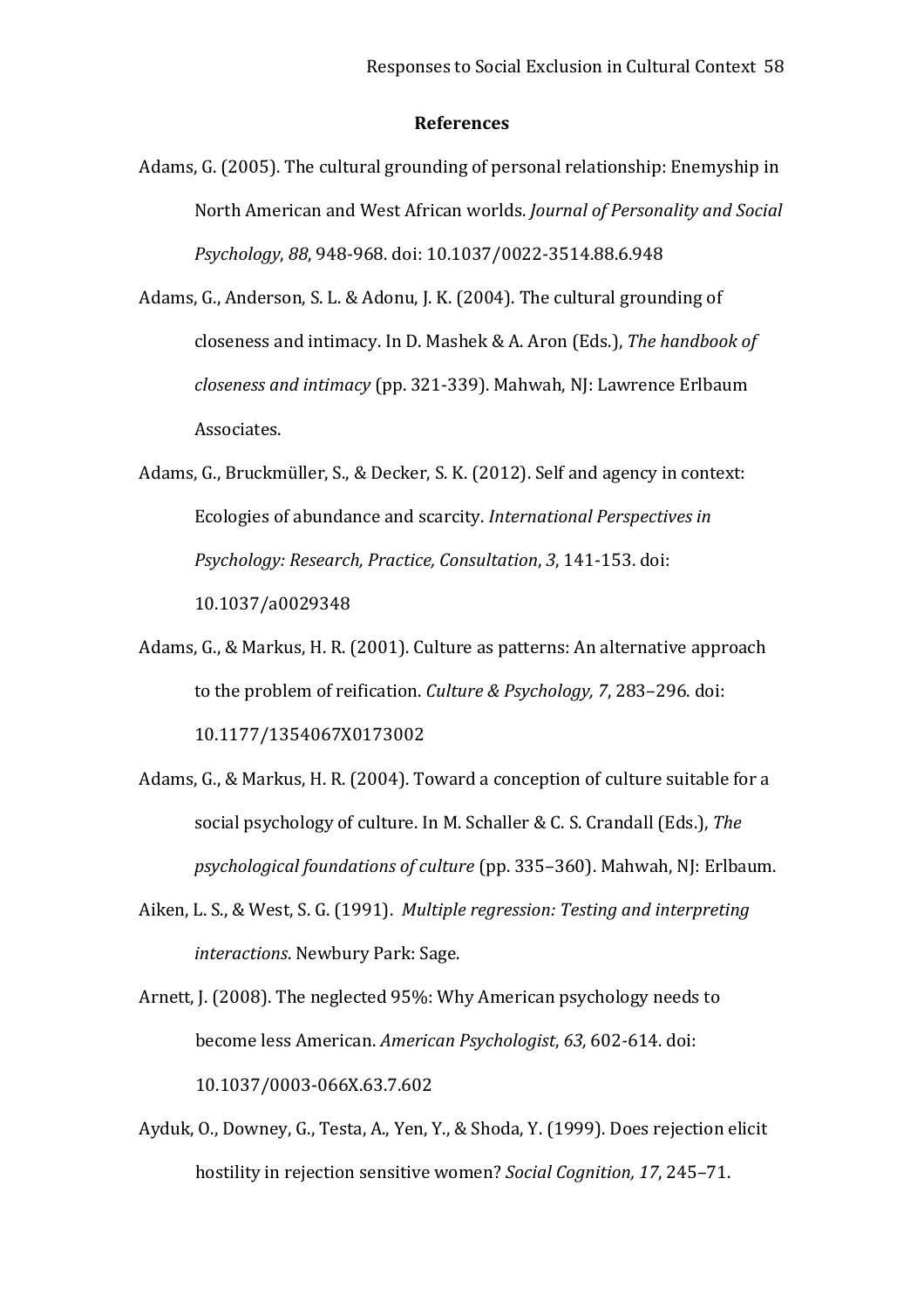doi: 10.1521/soco.1999.17.2.245

- Baron, R. M., & Kenny, D. A. (1986). The moderator-mediator variable distinction in social psychological research – Conceptual, strategic, and statistical considerations. *Journal of Personality and Social Psychology*, 51, 1173– 1182.
- Barry, H., Child, I. L., Bacon, M. K. (1959). Relation of child training to subsistence economy. *American Anthropologist, 61*, 51–63.
- Baumeister, R., & Leary, M. (1995). The need to belong: Desire for interpersonal attachments as a fundamental human motivation. *Psychological Bulletin, 117*, 497 – 529.
- Beller‐Hann, I., & Hann, C. (2001). *Turkish region: State, market, and social identities on the EAs Black Sea Coast*. Oxford: School of American Research Press.
- Berry, J. W. (1966). Temne and Eskimo perceptual skills. *International Journal of Psychology, 1*, 207–229.
- Berry, J. W. (1967). Independence and conformity in subsistence-level societies. *Journal of Personality and Social Psychology, 7*, 415–418.
- Berry, J. W. (1979). A cultural ecology of social behaviour. In L. Berkowitz (Ed.), *Advances in Experimental Social Psychology*. (Vol. 12, pp. 177‐206). New York: Academic Press. doi: 10.1016/S0065‐2601(08)60262‐2
- Berry, J. W., van de Koppel, J. M. H., Sénéchal, C., Annis, R. C., Bahuchet, S., Cavalli‐Sforza, L. L., & Witkin, H. A. (1986). *On the edge of the forest: Cultural adaptation and cognitive development in Central Africa*. Lisse: Swets and Zeitlinger.

Brewer, M. B., & Yuki, M. (2007). Culture and social identity. In S. Kitayama, & D.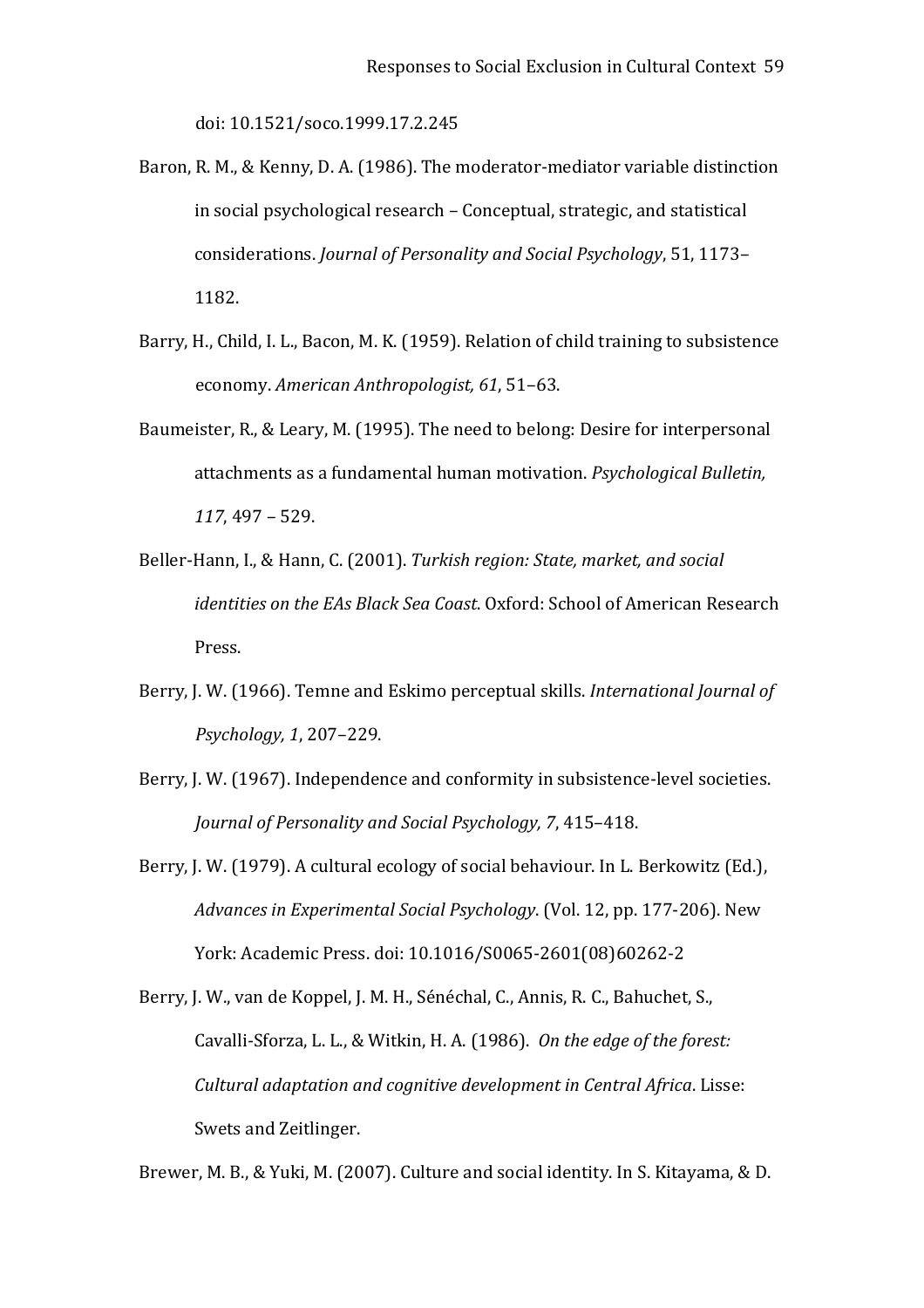Cohen (Eds.), *Handbook of cultural psychology* (pp. 307‐322). New York: Guilford.

- Chen, Z., Williams, K. D., Fitness, J., & Newton, N. C. (2008). When hurt won't heal: Exploring the capacity to relive social pain. *Psychological Science, 19*, 789‐ 795. DOI: 10.1111/j.1467‐9280.2008.02158.x
- Cohen, D. (2007). Methods in cultural psychology. In S. Kitayama & D. Cohen (Eds.), *Handbook of cultural psychology* (pp. 196‐236). New York: Guilford.
- Cohen, D., & Nisbett, R. E. (1994). Self‐protection and the culture of honor: Explaining southern homicide. *Personality and Social Psychology Bulletin, 20*, 551‐567.
- Cohen, D. & Vandello, J. (2004). The paradox of politeness. In M. Anderson (Ed.), *Cultural shaping of violence: Victimization, escalation, response* (pp. 119‐ 132). West Lafayette, IN: Purdue University Press.
- Cohen, D., Vandello, J., Puente, S., & Rantilla, A. (1999). "When you call me that, smile!" how norms for politeness, interaction styles, and aggression work together in southern culture. *Social Psychology Quarterly, 62*, 257‐275. doi:10.2307/2695863
- Coxe, S., West, S., & Aiken, L. (2009). The analysis of count data: A gentle introduction to Poisson regression and its alternatives. *Journal of Personality Assessment, 91*, 121–136. doi:10.1080/00223890802634175
- Cross, S., Uskul, A. K., Gercek‐Swing, B., Sunbay, Z., & Ataca, B. (2013). Confrontation vs. withdrawal: Cultural differences in responses to threats to honor*. Group Processes and Intergroup Relations, 16*, 345‐362.

Daly, M., & Wilson, M. (1988). *Homicide*. Hawthorne, NY: Aldine.

Downey, G., Frietas, A. L., Michaelis, B., & Khouri, H. (1998). The self‐fulfilling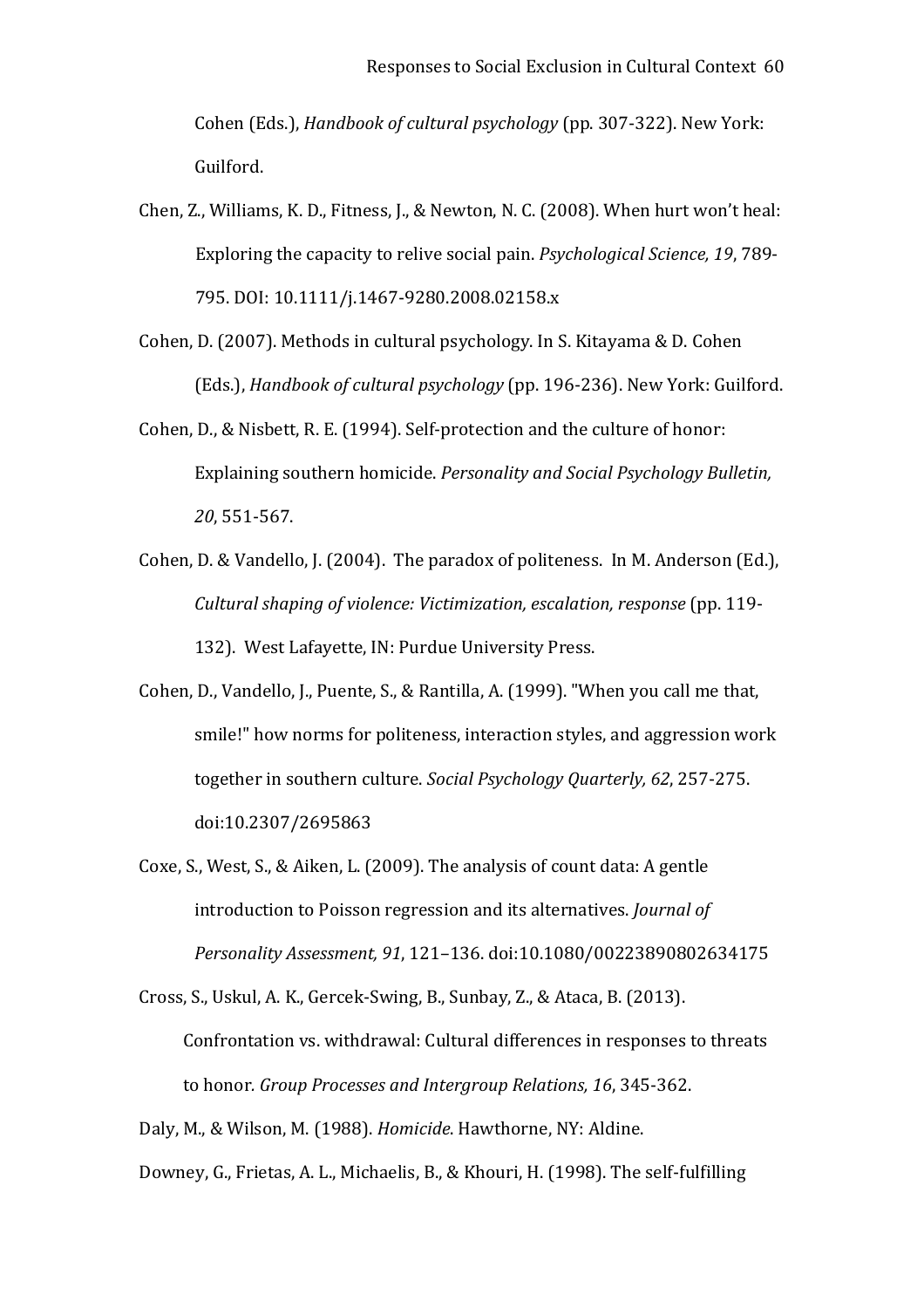prophecy in close relationships: rejection sensitivity and rejection by romantic partners. *Journal of Personality and Social Psychology, 75,* 545– 560.

- Edgerton, R. B. (1965). "Cultural" vs. "Ecological" factors in the expression of values, attitudes, and personality characteristics. *American Anthropologist, 67,* 442‐447.
- Edgerton, R. B. (1971). *The individual in cultural adaptation: A study of four East African societies*. Los Angeles: University of California Press.
- Eisenberger, N. I., Lieberman, M. D., & Williams, K. D. (2003). Does rejection hurt? An fMRI study of social exclusion. *Science, 302,* 290‐292. doi:10.1126/science.1089134
- Fiske, S. T., & Yamamoto, M. (2005). Coping with rejection: Core social motives, across cultures. In K. D. Williams, J. P. Forgas, & W. von Hippel (Eds.), *The social outcast: Ostracism, social exclusion, rejection, and bullying* (pp. 185‐ 198). New York: Psychology Press.
- Fontaine, J. R. J. (2011). A fourfold conceptual framework for cultural and crosscultural psychology: relativism, construct universalism, repertoire universalism and absolutism. In F. J. R. van de Vijver, A. Chasiotis, & S. M. Breugelmans (Eds.), *Fundamental Questions in Cross‐Cultural Psychology* (pp. 165‐189). Cambridge: Cambridge University Press.

Gardner, W. L., Pickett, C. L., & Brewer, M. B. (2000). Social exclusion and selective memory: How the need to belong influences memory for social events. *Personality and Social Psychology Bulletin, 26,* 486‐496. DOI: 10.1177/0146167200266007

Gaertner, L., & Iuzzini, J. (2005). Rejection and entitativity: A synergistic model of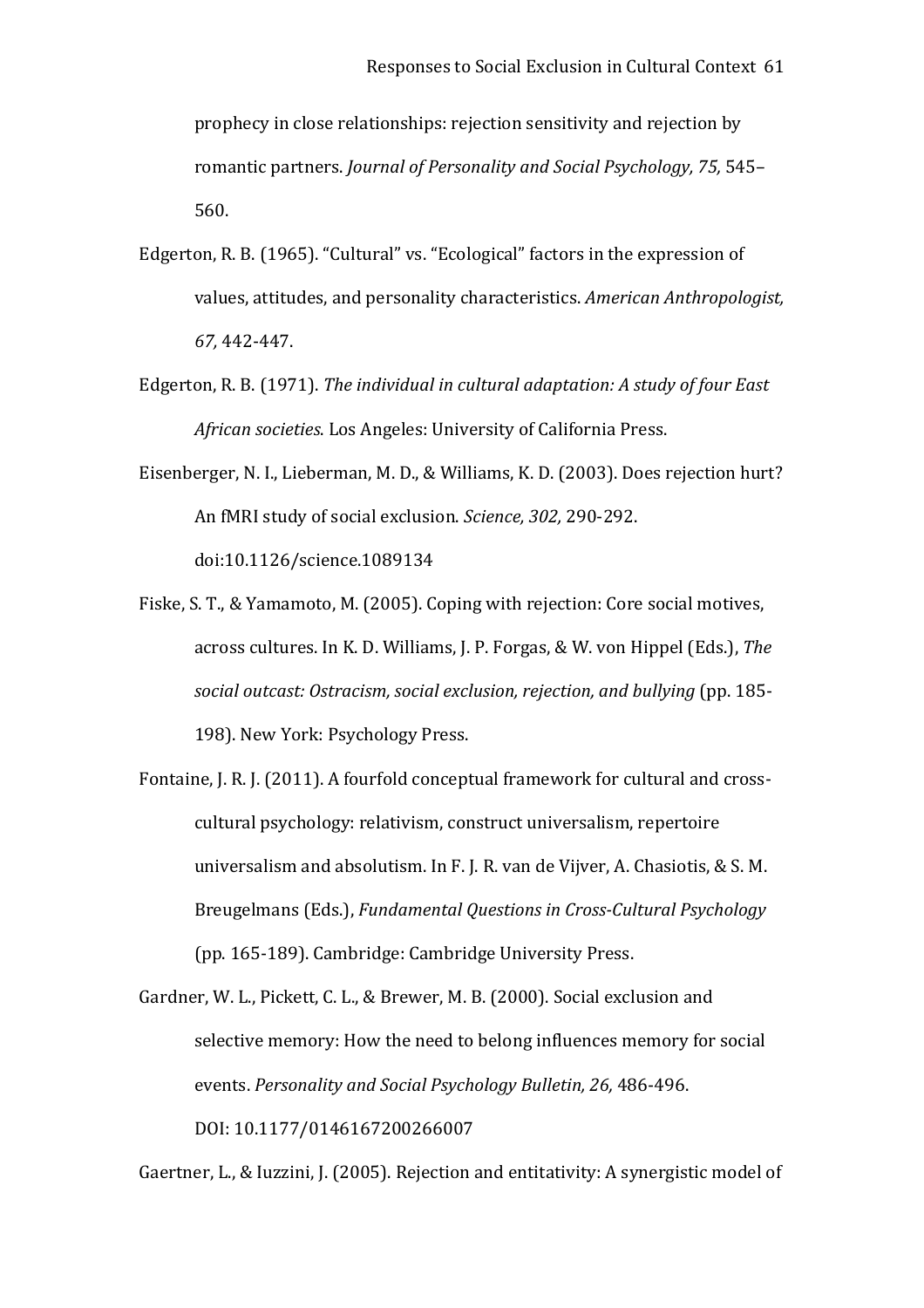mass violence. In K. D. Williams, J. P. Forgas, & W. von Hippel (Eds.), *The Social outcast: Ostracism, social Exclusion, rejection, and bullying* (pp. 307– 320). New York: Psychology Press.

- Global Employment Trends (2011). *The challenge of a jobs recovery.* International Labour Office. ‐ Geneva: ILO.
- Gonsalkorale, K., & Williams, K. D. (2007). The KKK won't let me play: Ostracism even by a despised outgroup hurts. *European Journal of Social Psychology*, *37*, 1176‐1186*.* doi:10.1002/ejsp.392
- Greenfield, P. M., Maynard, A. E., & Childs, C. P. (2003). Historical change, cultural learning, and cognitive representation in Zinacantec Maya children. *Cognitive Development, 18,* 455–487. doi:10.1016/j.cogdev.2003.09.004
- Hann, C. M. (1990). *Tea and the domestication of the Turkish State.* SOAS Modern Turkish Studies Programme Occasional Papers 1. Huntingdon: Eothen Press.
- Hayes, A. F. (2013). *Introduction to mediation, moderation, and conditional process analysis*. New York: Guilford Press.
- Henrich, J., Heine, S. J., & Norenzayan, A. (2010). The weirdest people in the world? *Behavioral and Brain Sciences, 33*, 61‐83. doi:10.1017/S0140525X0999152X
- Inglehart, R., & Baker, W. E. (2000). Modernization, cultural change, and the persistence of traditional values. *American Sociological Review, 65*, 19–51.
- Kağıtçıbaşı, Ç., & Ataca, B. (2005). Value of children and family change: A three decade portrait from Turkey. *Applied Psychology: International Review, 54*, 317‐337.

Keller, H. (2011). Autonomy and relatedness revisited: Cultural manifestations of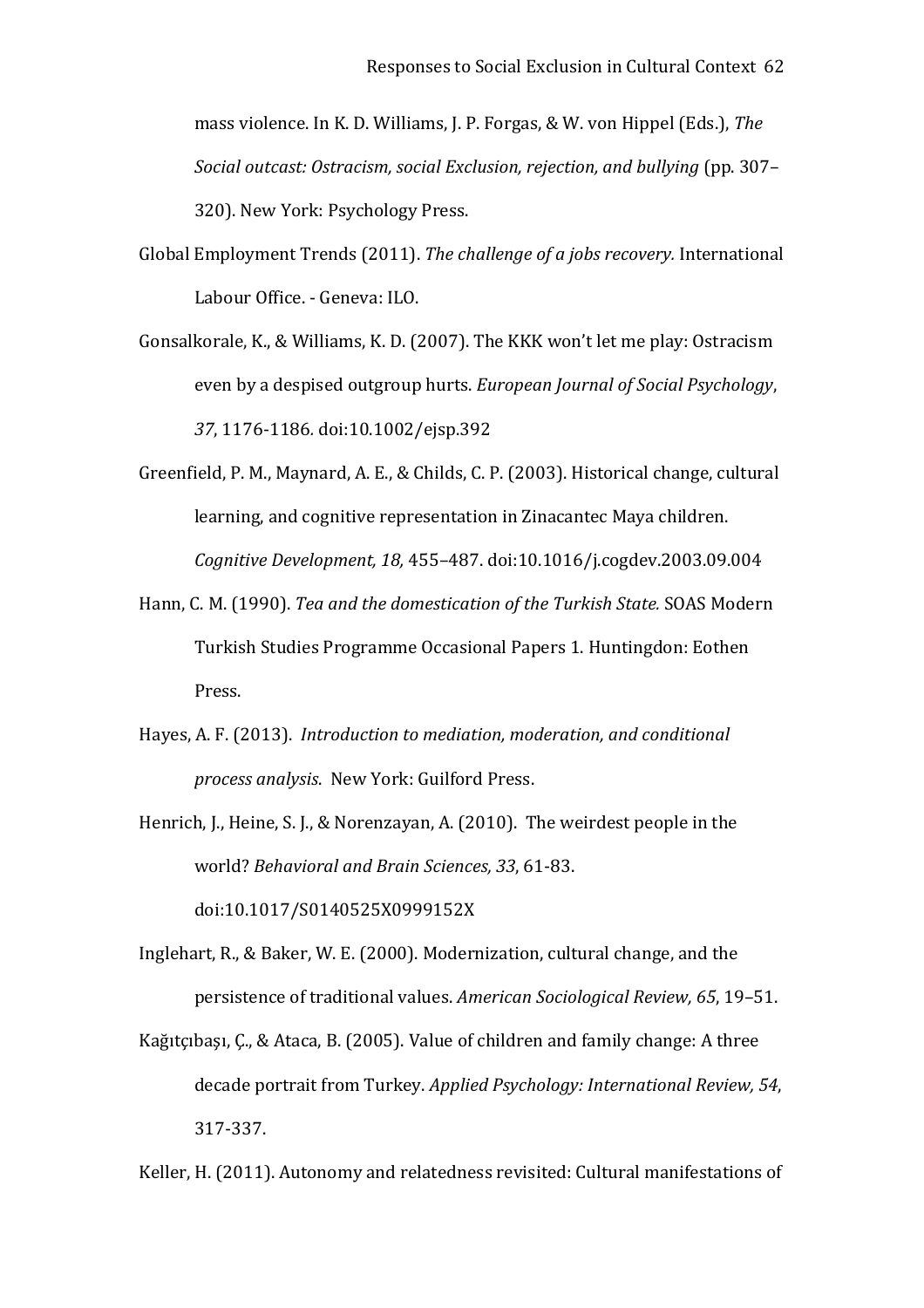universal human needs. *Child Development Perspectives, 6,* 12–18. doi:10.1111/j.1750‐8606.2011.00208.x

- Kerr, N. L., & Levine, J. L. (2008). The detection of social exclusion: Evolution and beyond. *Group Dynamics, 12*, 39‐52.
- Kitayama, S. & Uskul, A. K. (2011). Culture, mind, and the brain: Current evidence and future directions. *Annual Review of Psychology, 62*, 419‐449. doi: 10.1146/annurev‐psych‐120709‐145357
- Kroeber, A. L., & Kluckhohn, C. K. (1952). *Culture: A critical review of concepts and definitions*. New York: Random House.
- Lachman, M. E., & Weaver S. L. (1998). The sense of control as a moderator of social class differences in health and well‐being. *Journal of Personality and Social Psychology*, 74, 763‐773.
- Lakin, J. L., Chartrand, T. L., & Arkin, R. M. (2008). I am too just like you: Nonconscious mimicry as an automatic behavioral response to social exclusion. *Psychological Science, 19*, 816‐822.
- Loucky, J. P. (1976). Psychological consequences of cottage industry: a highland Guatemalan comparison. *Anthropology, 8*, 115–127.
- Maner, J. K., DeWall, C. N., Baumeister, R. F., & Schaller, M. (2007). Does social exclusion motivate interpersonal reconnection? Resolving the "porcupine problem." *Journal of Personality and Social Psychology, 92*, 42‐55. DOI: 10.1037/0022‐3514.92.1.42
- Markus, H. R., & Hamedani, M. G. (2007). Sociocultural psychology: The dynamic interdependence among self systems and social systems. In S. Kitayama & D. Cohen (Eds.), *Handbook of cultural psychology* (pp. 3‐39). New York: Guilford.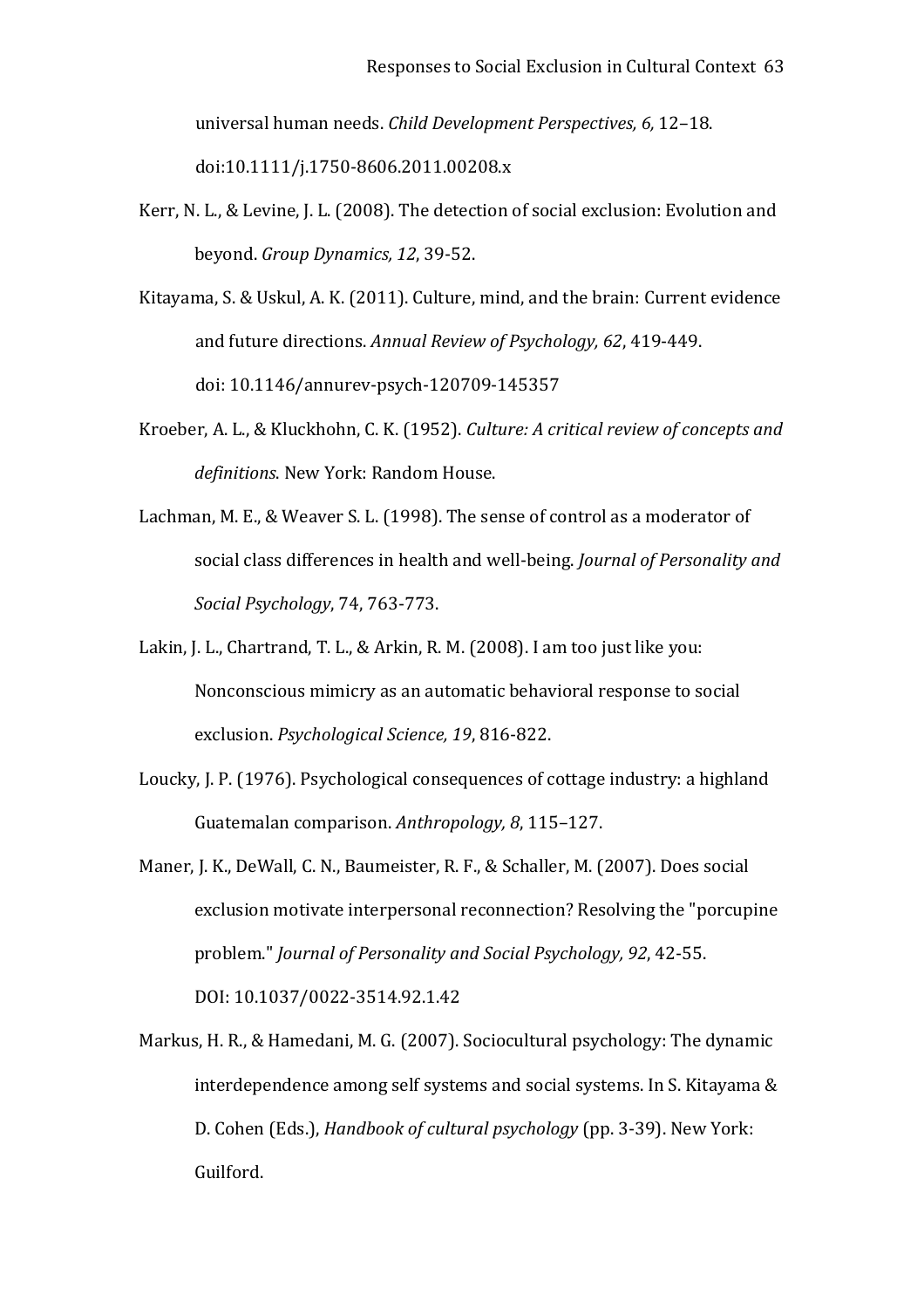MacDonald G., & Kingsbury R. (2006). Does physical pain augment anxious attachment*? Journal of Social and Personal Relationships, 23*, 291–304.

- Maynard, A. E., & Greenfield, P. M. (2003). Implicit cognitive development in cultural tools and children: Lessons from Mayan Mexico. *Cognitive Development, 18,* 489‐510. doi: 10.1016/j.cogdev.2003.09.005
- Nezlek, J. B., Wesselmann, E. D., Wheeler, L., & Williams, D. (2012). Ostracism in everyday life. *Group Dynamics: Theory, Research, and Practice, 91*, 91‐104. doi: 10.1037/a0028029
- Nisbett, R. E., & Cohen, D. (1996). *Culture of honor*. Boulder, CO: Westview Press.
- Oishi, S. (2010). The psychology of residential mobility: Implications for the self, social relationships, and well‐being. *Perspectives on Psychological Science, 5*, 5–21. doi: 10.1177/1745691609356781
- Over, H., & Uskul, A. K. (2013). *Culture moderates children's responses to ostracism situations*. Manuscript submitted for publication.
- Pickett, C. L., Gardner, W. L., & Knowles, M. (2004). Getting a cue: The need to belong and enhanced sensitivity to social cues. *Personality and Social Psychology Bulletin, 30*, 1095‐ 1107. doi: 10.1177/0146167203262085
- Plaut, V. C., Markus, H. R., & Lachman, M. E. (2002). Place matters: Consensual features and regional variation in American well‐being and self. *Journal of Personality and Social Psychology, 83,* 160‐184.
- Ren, D., Wesselmann, E. D., & Williams, K. D. (in press). Interdependent self‐ construal moderates coping with (but not the initial pain of) ostracism. *Asian Journal of Social Psychology.*

Roberts, S. & Dunbar, R. I. M. (2011). The costs of family and friends: an 18‐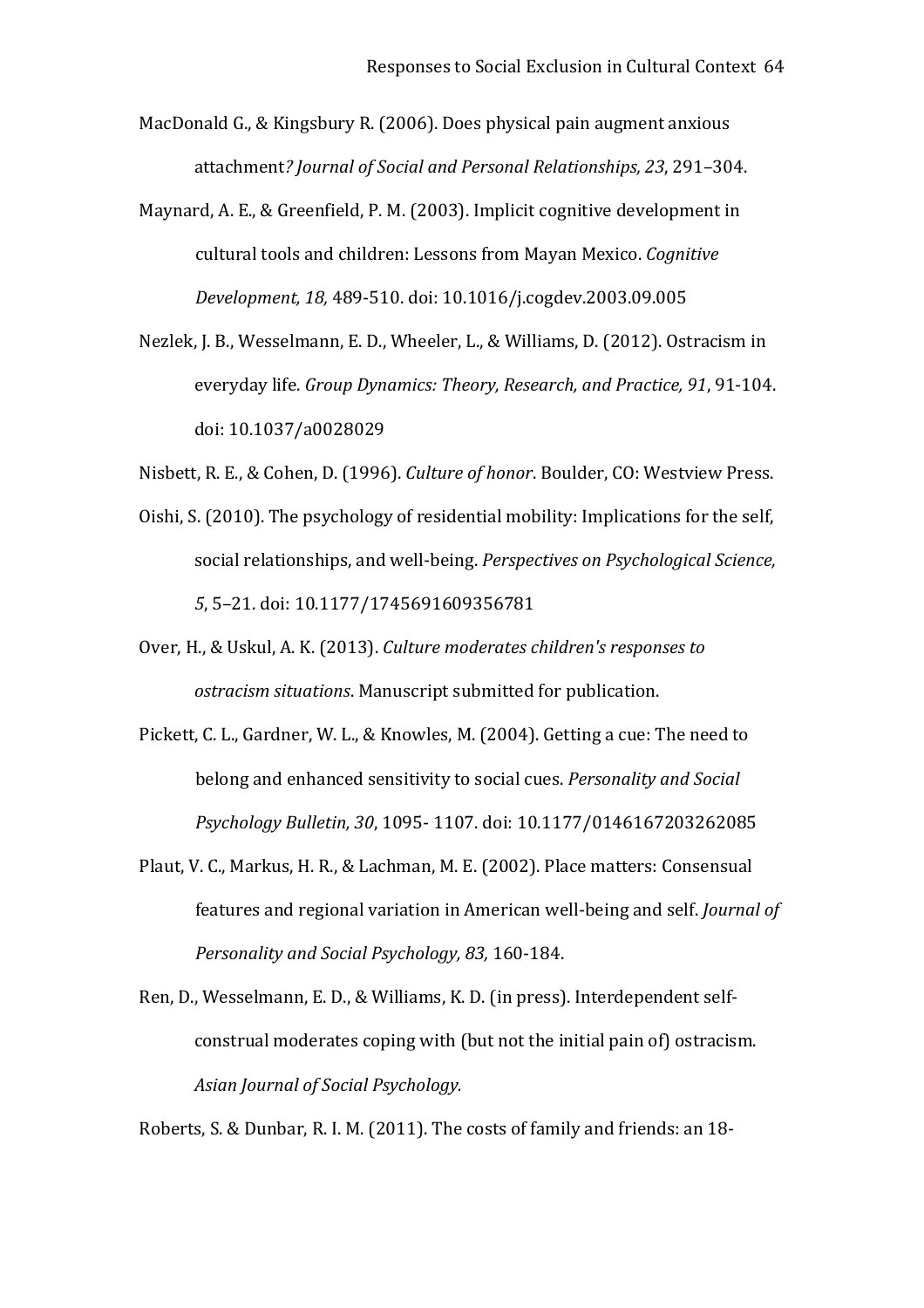month longitudinal study of relationship maintenance and decay. *Evolution and Human Behavior, 32*, 186‐197.

- Smart Richman, L. S., & Leary, M. R. (2009). Reactions to discrimination, stigmatization, ostracism, and other forms of interpersonal rejection: A multimotive model. *Psychological Review, 116*, 365‐383. doi: 10.1037/a0015250
- Smith, A., & Williams, K. D. (2004). R U There? Effects of ostracism by cell phone messages. *Group Dynamics: Theory, Research, and Practice, 8,* 291‐301.
- Snibbe, A. C., & Markus, H. R. (2005). You can't always get what you want: Educational attainment, agency, and choice. *Journal of Personality and Social Psychology, 88,* 703–720. doi: 10.1037/0022‐3514.88.4.703
- Sutcliffe, A., Dunbar, R. I. M., Binder, J. & Arrow, H. (2012). Relationships and the social brain: integrating psychological and evolutionary perspectives. *British Journal of Psychology, 103*, 149‐168.
- Stephens, N. M., Markus, H. R., & Townsend, S. S. M. (2007). Choice as an act of meaning: The case of social class. *Journal of Personality and Social Psychology*, *93*, 814–830. doi: 10.1037/0022‐3514.93.5.814
- Taylor, S. E., Klein, L. C., Lewis, B. P., Gruenewald, T. L., Gurung, R. A. R., Updegraff, J. A. (2000). Female responses to stress: tend and befriend, not fight or flight. *Psychological Review, 107*, 411–429.
- Triandis, H. C. (1989). The self and social behavior in different cultural contexts. *Psychological Review, 96*, 269–289.
- Twenge, J. M., Baumeister, R. F., Tice, D. M., & Stucke, T. S. (2001). If you can't join them, beat them: Effects of social exclusion on aggressive behaviors. *Journal of Personality and Social Psychology, 81*, 1058‐1069.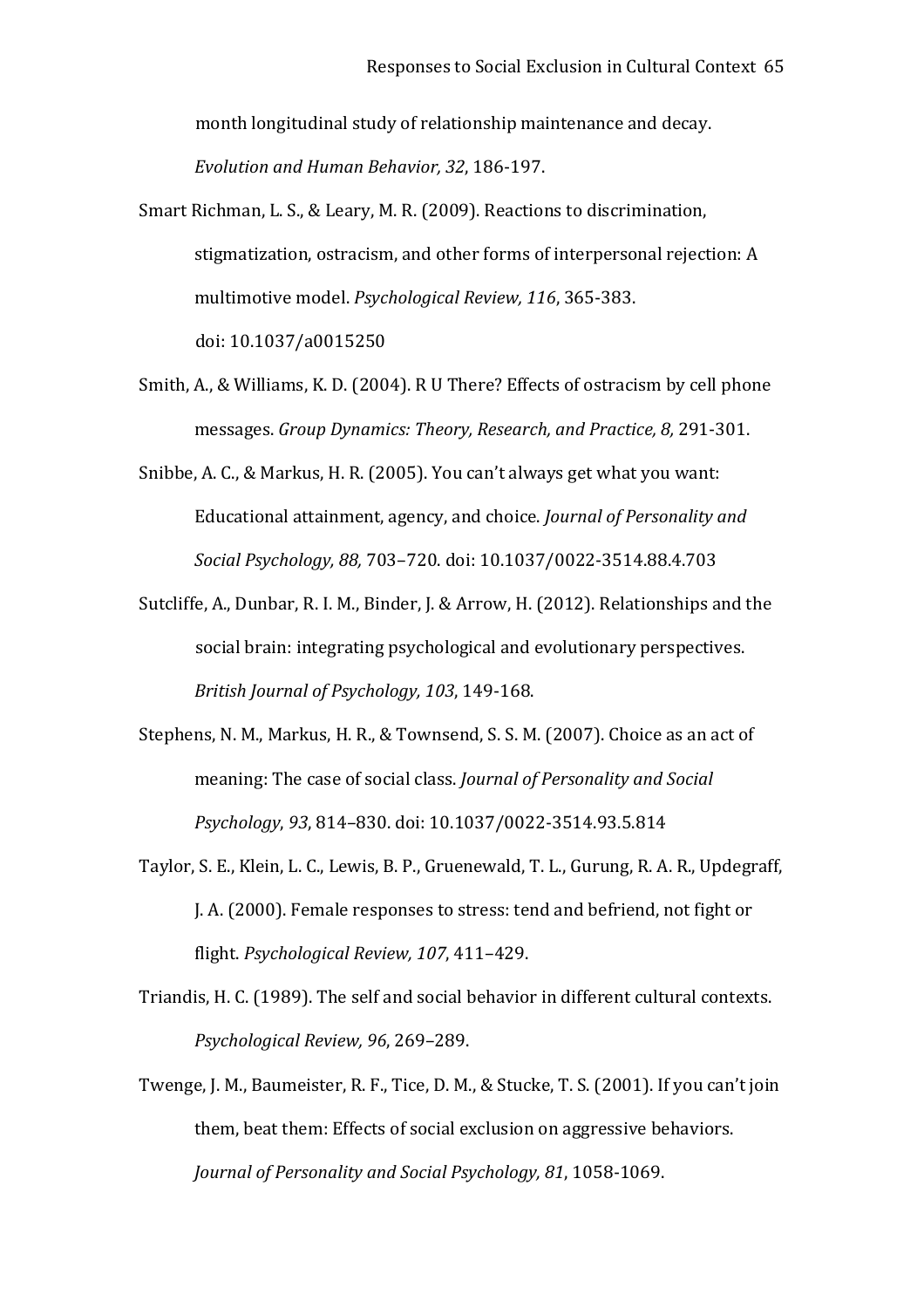doi: 10.1037/0022‐3514.81.6.1058

Twenge, J. M., Zhang, L., Catanese, K. R., Dolan‐Pascoe, B., Lyche, L. R., & Baumeister, R. F. (2007). Replenishing connectedness: Reminders of social activity reduce aggression after social exclusion. *British Journal of Social Psychology, 46*, 205‐224. doi: 10.1037/0022‐3514.92.1.56

Uskul, A. K., Cross, S., Gercek‐Swing, B., Sunbay, Z., & Ataca, B. (2012). Honor bound: The cultural construction of honor in Turkey and the Northern US. *Journal of Cross‐Cultural Psychology, 43,* 1131‐1151. doi: 10.1177/0022022111422258

Uskul, A. K., Kitayama, S. & Nisbett, R. N. (2008). Ecocultural basis of cognition: Farmers and fishermen are more holistic than herders. *Proceedings of the National Academy of Sciences of the USA, 105,* 8552‐8556. doi: 10.1073/pnas.0803874105

- Van Beest, I., & Williams, K. D. (2006). When inclusion costs and ostracism pays, ostracism still hurts. *Journal of Personality and Social Psychology, 91*, 918– 928. doi:10.1037/0022‐3514.91.5.918
- Yuki, M. (2003). Intergroup comparison versus intragroup relationships: A cross‐ cultural examination of social identity theory in North American and East Asian cultural contexts. *Social Psychology Quarterly*, *66*, 166‐183.

Yuki, M. & Schug, J. (2012). Relational mobility: A socio‐ecological approach to personal relationships. In O. Gillath, G. E. Adams, & A. D. Kunkel (Eds.), *Relationship science: Integrating evolutionary, neuroscience, and sociocultural approaches* (pp. 137‐152). Washington DC: American Psychological Association.

Warburton, W. A., Williams, K. D., & Cairns, D. R. (2006). When ostracism leads to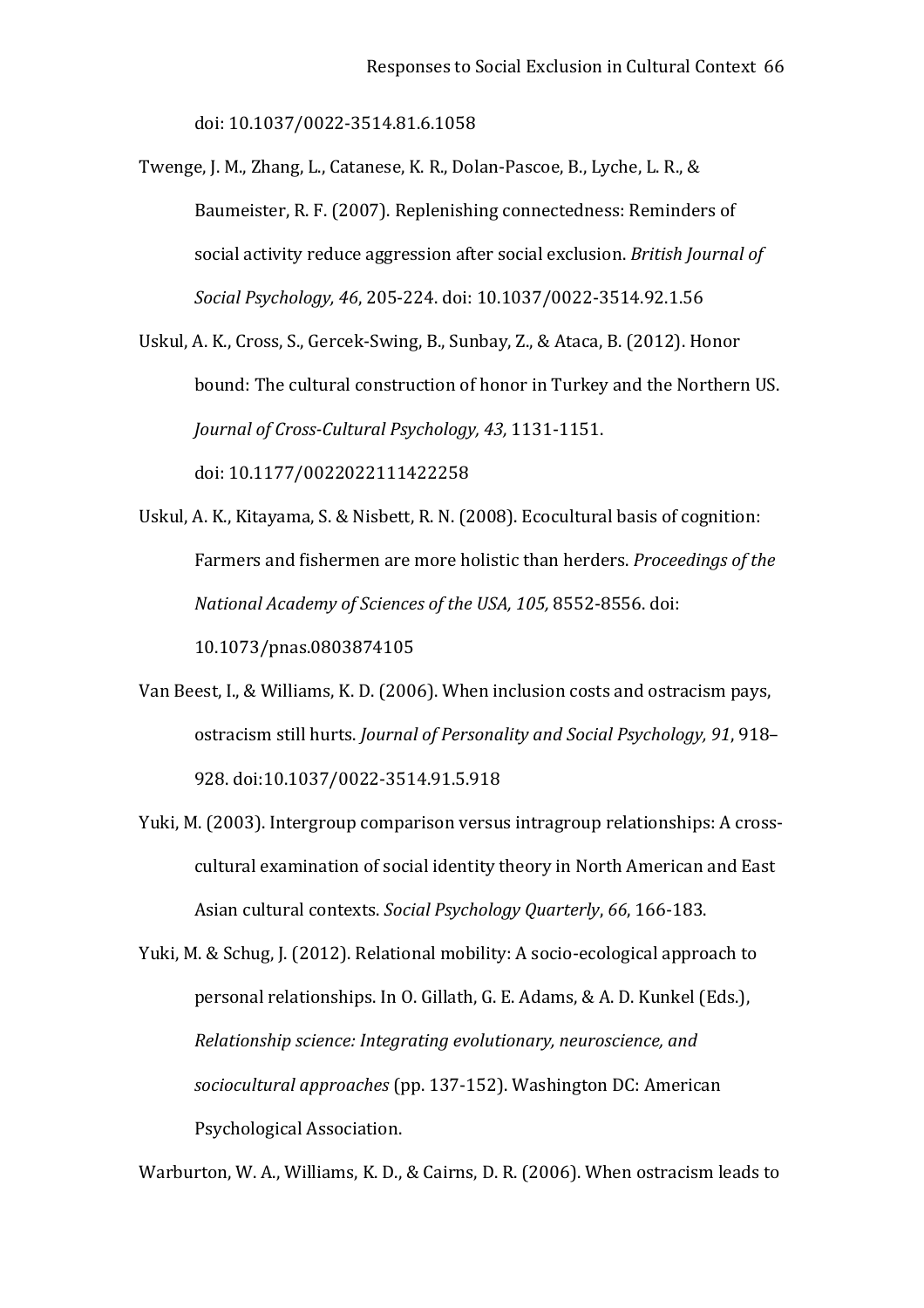aggression: The moderating effects of control deprivation. *Journal of Experimental Social Psychology, 42,* 213‐220.

- Whiting, B. B., & Edwards, C. P. (1988). *Children of different worlds: The formation of social behavior*. Cambridge, MA: Harvard University Press.
- Williams, K. D. (2007). Ostracism. *Annual Review of Psychology, 58,* 425‐452. doi: 10.1146/annurev.psych.58.110405.085641
- Williams, K. D., Cheung, C. K. T., & Choi, W*.* (2000). Cyber ostracism: Effects of being ignored over the Internet*. Journal of Personality and Social*  Psychology, 79, 748‐762. doi: 10.1037/0022‐3514.79.5.748
- Williams, K. D., & Sommer, K. L. (1997). Social ostracism by one's coworkers: Does rejection lead to loafing or compensation? *Personality and Social Psychology Bulletin, 23*, 693–706. doi: 10.1177/0146167297237003
- Williams, K. D., & Zadro, L. (2005). Ostracism: The indiscriminate early detection system. In K. D. Williams, J. P. Forgas, & W. von Hippel (Eds.), *The social outcast: Ostracism, social exclusion, rejection, and bullying* (pp. 19–34). New York: Psychology Press.
- Witkin, H. A., & Berry, J. W. (1975). Psychological differentiation in cross-cultural perspective. *Journal of Cross‐Cultural Psychology, 1*, 5‐87.
- Zadro, L., Boland, C., & Richardson, R. (2006). How long does it last? The persistence of the effects of ostracism in the socially anxious. *Journal of Experimental Social Psychology, 42,* 692‐697.
- Zadro, L., Williams, K. D., & Richardson, R. (2004). How low can you go? Ostracism by a computer lowers belonging, control, self‐esteem, and meaningful existence. *Journal of Experimental Social Psychology*, *40*, 560– 567.doi: 10.1016/j.jesp.2003.11.006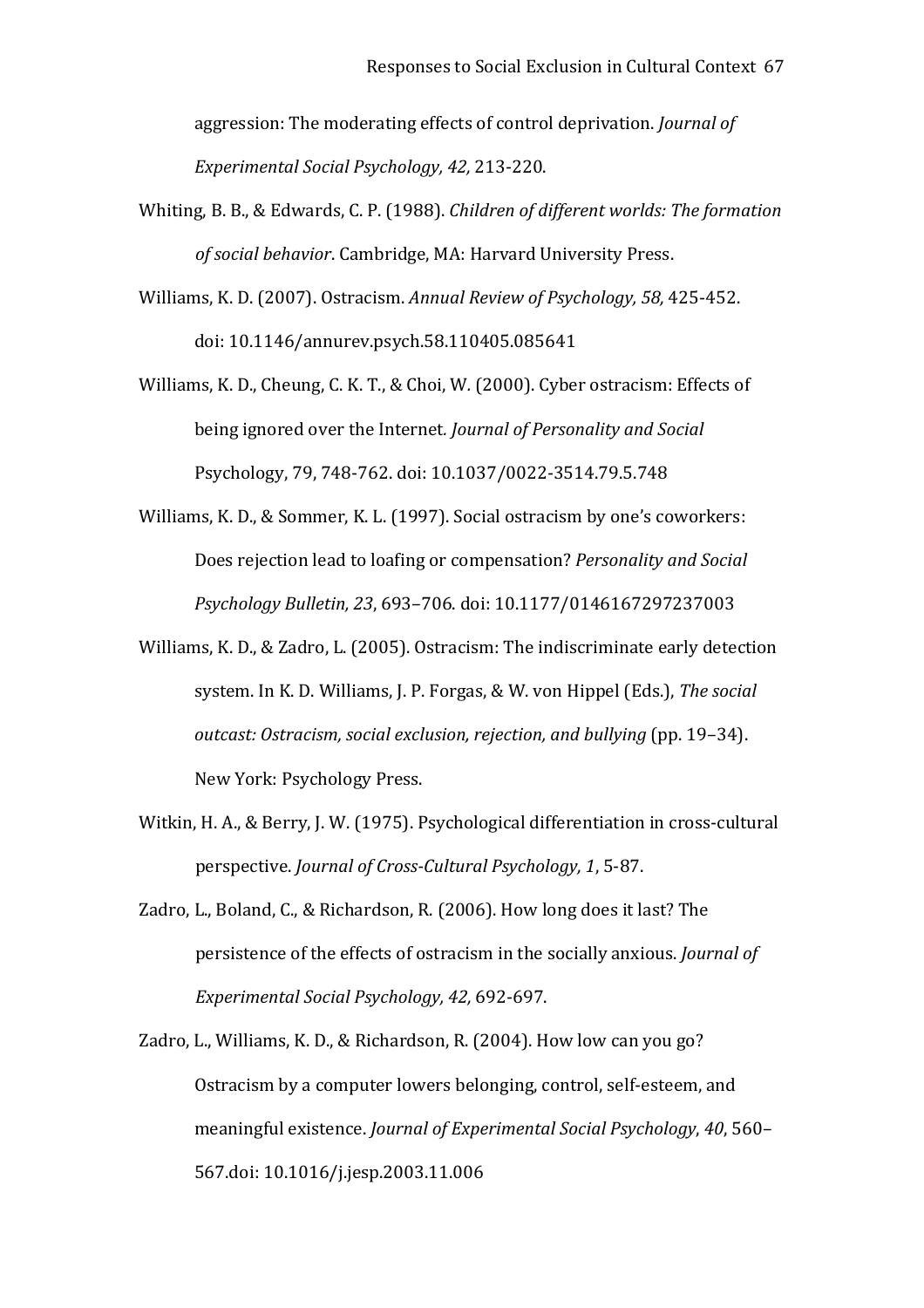## **Authors' note**

We thank the British Academy for supporting this research via a small grant (SG090790) and a MidCareer Fellowship (MD130004) awarded to Ayse K. Uskul and the AHRC Culture and the Mind project for giving us the opportunity to discuss the ideas that formed the basis for the current project. We also thank Ebru Tetik for her careful efforts in preparing the studies and organizing the field site, the interviewers who helped with data collection and coding, Roger Mundry and Mario Weick for statistical advice and Susan E. Cross for valuable comments on an earlier draft. Finally, we thank the two anonymous reviewers for making valuable suggestions and our action editor, Lowell Gaertner, for working with us to improve our manuscript. Uskul worked on most of this research while she was at the University of Essex.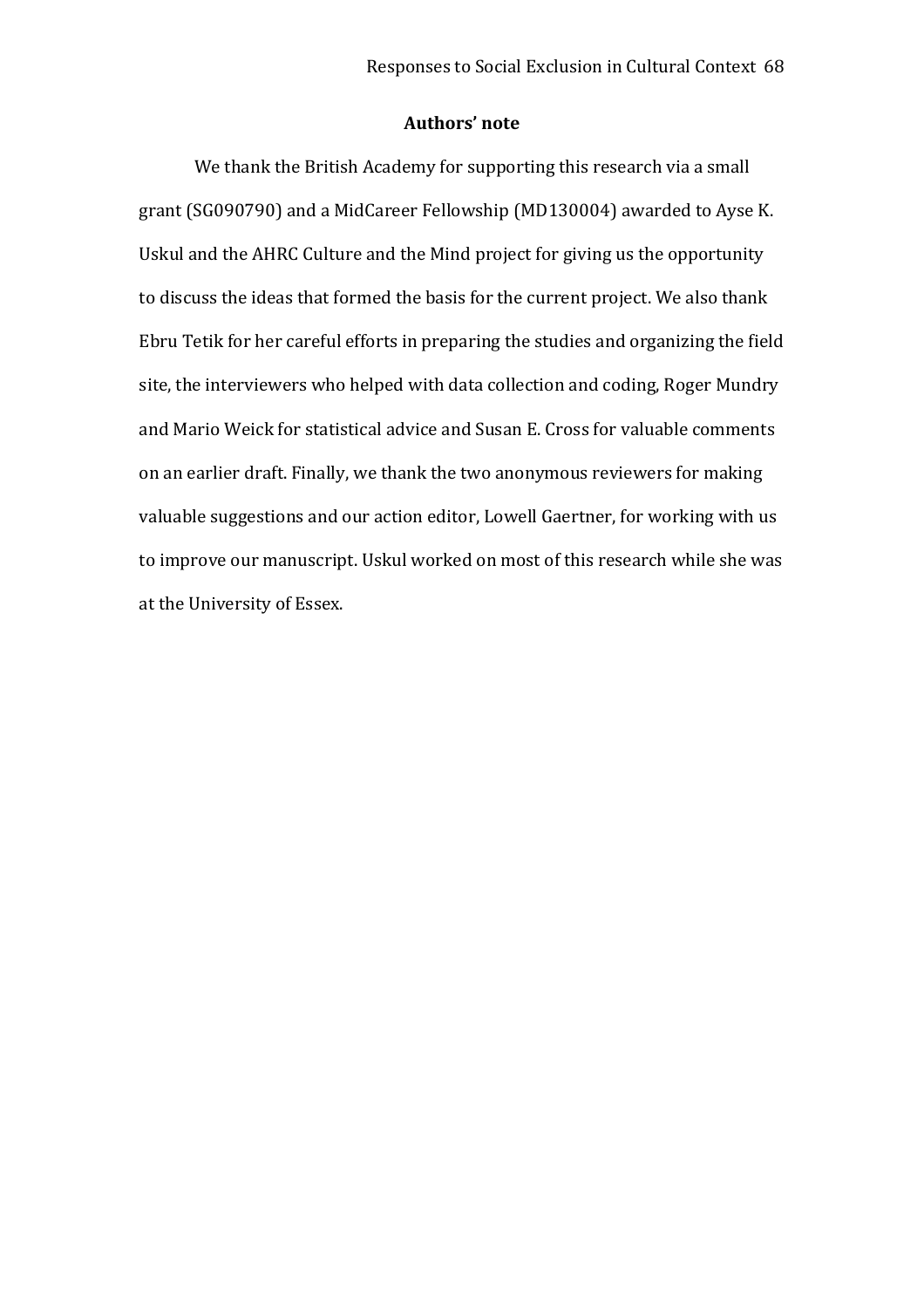#### **Footnotes**

<sup>1</sup> In this article, we use the terms ostracism and social exclusion interchangeably. <sup>2</sup>The information regarding the two communities summarized below is based primarily on field observations by the first author and expert views gathered from conversations held with officials at the provincial centers overseeing agricultural activities in the region (*Rize and Trabzon Gıda, Tarım ve Hayvancılık İl Müdürlükleri*) associated with the Ministry of Food, Agriculture, and Livestock. <sup>3</sup>We considered all possible paradigms used in the ostracism literature before starting with our studies and opted for the methods employed in the current studies (and using interviewers rather than unassisted data collection) on the basis of their suitability given our following observations in the field. Some locals in the villages where data were collected are illiterate or have very basic levels of literacy. Furthermore in this region Internet connection and hence Web literacy is very limited. Some villages (those who were high up on the mountains) even lacked mobile phone reception. Locals therefore heavily depend on oral and faceto face interactions than any other type of communication. We therefore decided against the cyberball paradigm in our studies on the basis that it would be very difficult to establish face validity. A final reason for deciding against using the cyberball paradigm in these communities was that the use of deception would be very difficult to explain, even with a careful debriefing. We have established trust-based relationships with the members of these communities and we suspected that use of deception might jeopardize these. Furthermore, we were also wary of potential ethical issues that the close other exclusion condition would create as the villagers form very close‐knit communities.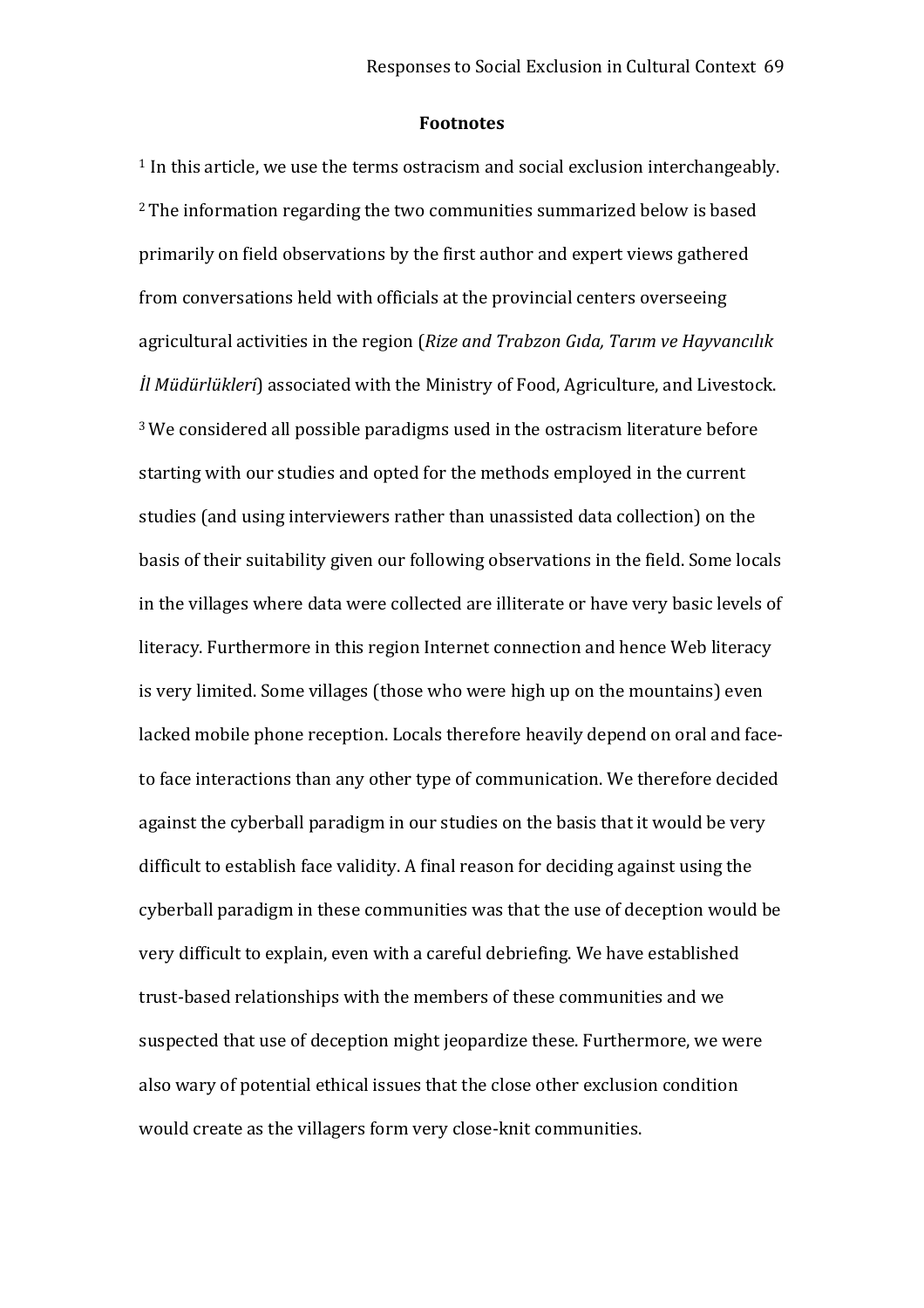<sup>4</sup> Interviewers attempted to ensure that participants were alone when tested. In most cases this was possible, however in some circumstances the presence of others could not be avoided. Interviewers noted whether the participant was alone or with others at the time of the study. In all studies, analyses were repeated with and without participants who completed the study in the presence of other people. The pattern of findings remained the same in all studies. <sup>5</sup> Participants for this study were recruited during the same time period, which makes their responses comparable given the time frame introduced in the context of these questions.

<sup>6</sup> We translated ostracism as 'dışlanma' in Turkish.

<sup>7</sup>Responses of seven participants could not be used because they failed to give a relevant answer; most of these participants refused to answer by saying that they would not know how to ostracize someone.

<sup>8</sup> Items assessing control were omitted from the analysis because they did not correlate significantly with each other.

<sup>9</sup> Please note that this analysis included only those participants who successfully recalled a close other *and* a stranger induced ostracism event and hence is conducted with a smaller sample size ( $n_{\text{farmers}} = 15$ ,  $n_{\text{herders}} = 12$ ) compared to the MANOVAs reported above. Thus it is likely that some of the differences did not reach conventional levels of significance due to small sample sizes and should be viewed as only suggestive for the pattern of group differences across close other and stranger exclusion conditions.

<sup>10</sup> The items used to measure self‐esteem and control did not correlate significantly with each other and hence were not included in the analysis.  $11$  Note that this question did not inquire about the frequency with which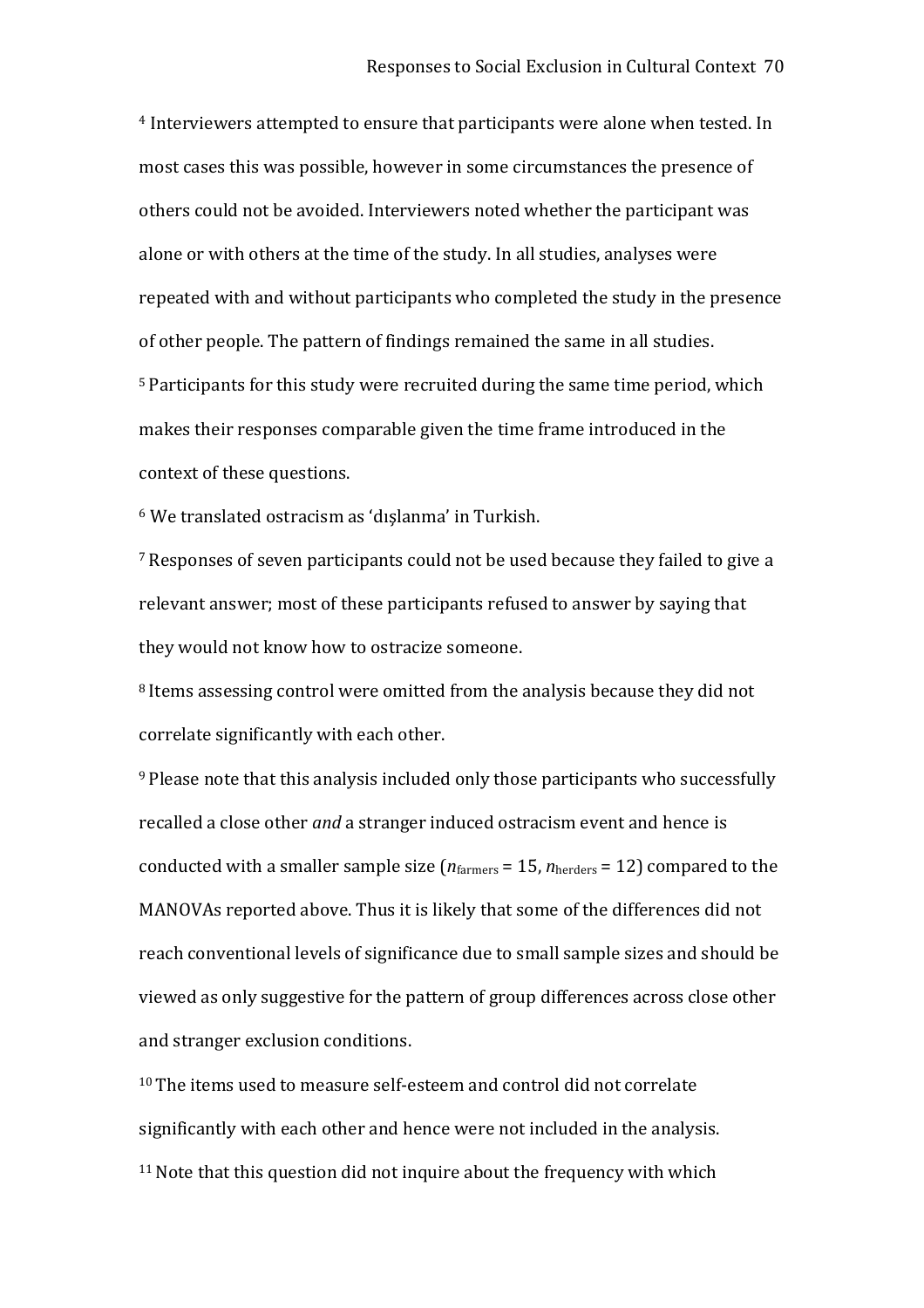participants thought these social exclusion events would take place.

<sup>12</sup> Parenthetical terms were not included in the original versions read to participants.

<sup>13</sup> According to the 2011 democracy scores published by The Democracy Ranking, Turkey scored 66th in 110 countries, with a score of 52.5 out of 100. See

http://www.democracyranking.org/downloads/Scores\_of\_the\_Democracy\_Rank ing\_2011‐A4.pdf

<sup>14</sup>We would like to thank Diane Sunar for providing this insight at the regional conference of the International Association for Cross‐Cultural Psychology held in Istanbul in 2011.

<sup>15</sup> We would like to thank the anonymous reviewer for asking us to elaborate on this point and suggesting potential accounts that might explain this discrepancy. <sup>16</sup>We would like to thank the two anonymous reviewers for making valuable suggestions and our action editor, Lowell Gaertner, for working with us to improve our manuscript.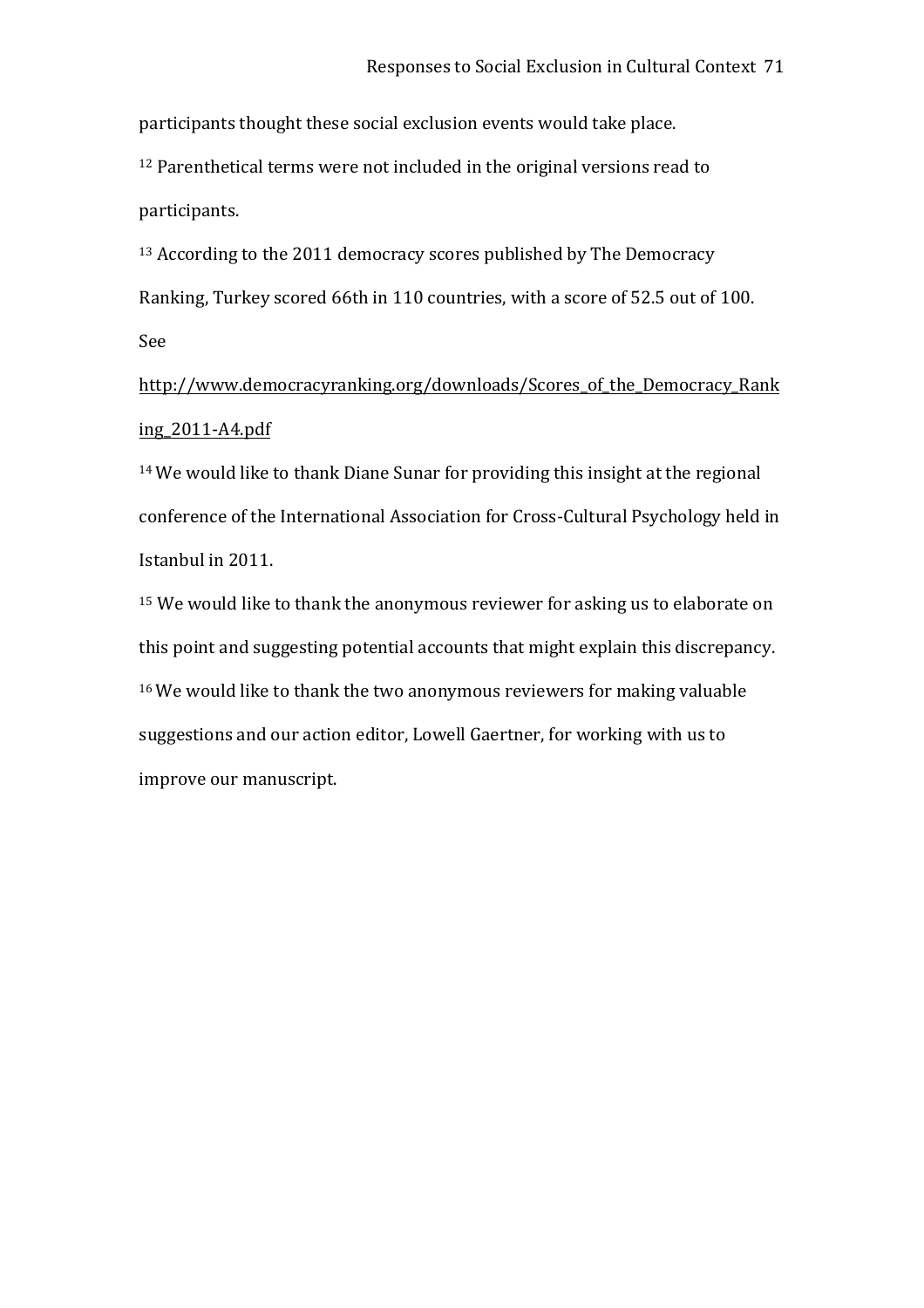*Mean Frequency Counts of the Number of Individuals Male and Female Famers and Herders Participants Interacted With Whom They Had Not Known Before (Q1) and Whom They Had Met Before But Did Not Know Closely (Q2)*

|                | Farmers |       | Herders |       |  |
|----------------|---------|-------|---------|-------|--|
|                | Men     | Women | Men     | Women |  |
| Q1             | 8.06    | 1.59  | 35.80   | 7.00  |  |
| Q <sub>2</sub> | 13.43   | 1.78  | 49.00   | 5.47  |  |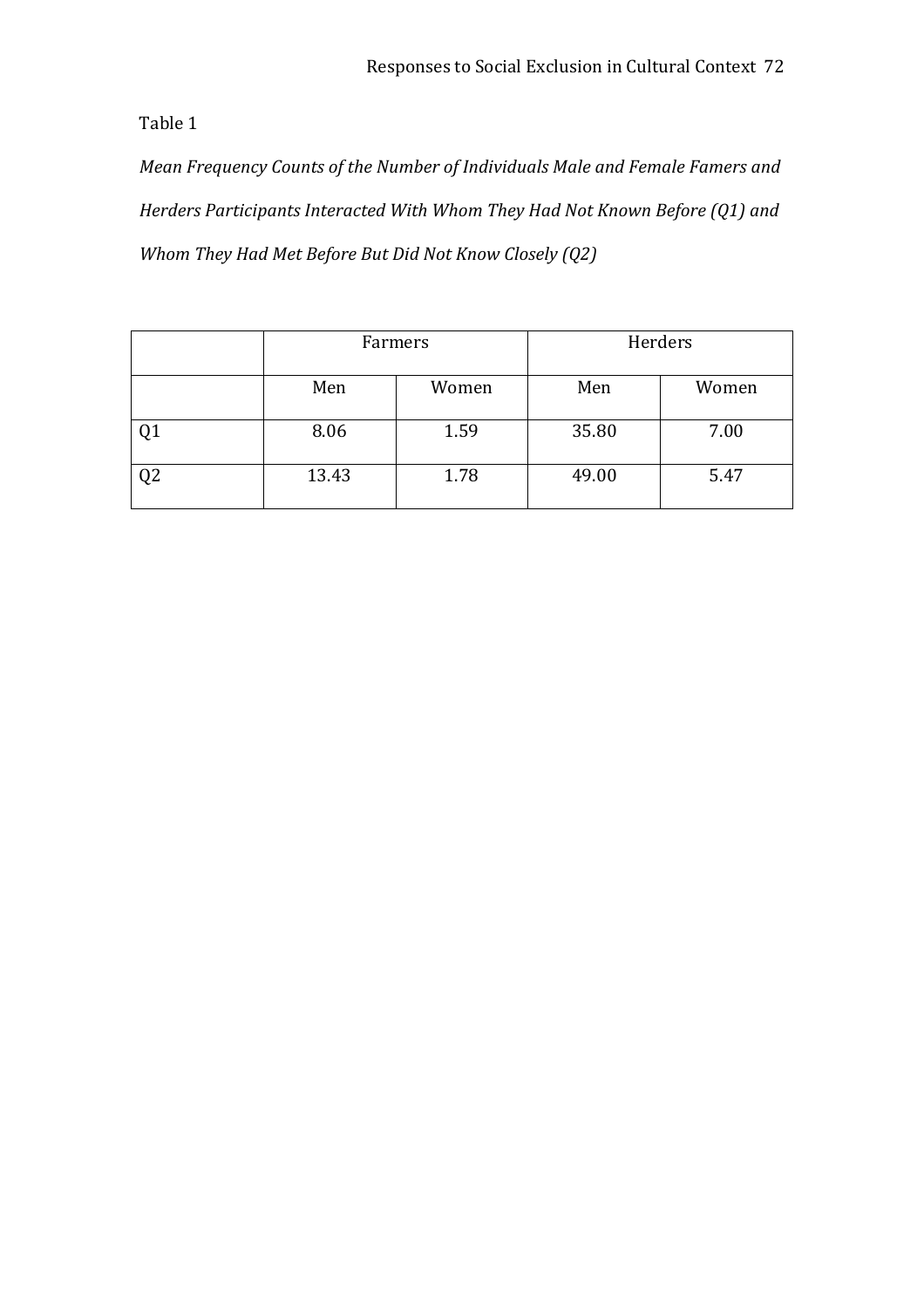*Means (and Standard Deviations) of Outcome Variables as a Function of Recall* 

*Task and Cultural Group (Study 2)*

|                                          | Condition                   |                              |                             |                |
|------------------------------------------|-----------------------------|------------------------------|-----------------------------|----------------|
|                                          | Close-Other<br>Ostracism    |                              | Stranger<br>Ostracism       |                |
|                                          | Farmers                     | Herders                      | Farmers                     | Herders        |
| Belonging needs                          | $3.08a$ (1.77)              | $3.87a$ (.81)                | $2.74b$ (1.33)              | $3.72b$ (1.22) |
| Correlation coefficients (r)             | $.79***$                    | $.59**$                      | $.86***$                    | $.61***$       |
| Meaningful existence needs               | 3.08c(1.55)                 | 3.63c(1.34)                  | $2.86d$ (1.57)              | $3.84d$ (1.06) |
| Correlation coefficients (r)             | $.80***$                    | $.80***$                     | $.73***$                    | $.68***$       |
| Self-esteem                              | $1.53$ <sup>e</sup> (.90)   | $1.65$ <sup>e</sup> $(.91)$  | $1.45$ <sup>f</sup> $(.89)$ | 1.66f(1.17)    |
| Correlation coefficients (r)             | $.43*$                      | $.66***$                     | .321                        | $.56**$        |
| Mood                                     | $4.00$ <sup>g</sup> $(.91)$ | $4.11$ <sup>g</sup> $(1.10)$ | $3.52h$ (.98)               | $4.31h$ (.81)  |
| Correlation coefficients $(r)$           | .30 <sup>2</sup>            | $.85***$                     | $.74***$                    | $.88***$       |
| $\alpha$ for all need satisfaction items | .79                         | .90                          | .86                         | .91            |

Note: Higher numbers indicate higher threat to belonging and meaningful

existence, lower self‐esteem, and higher negative mood.

$$
^{a} (d=.57),^{b} (d=.77),^{c} (d=.41),^{d} (d=.73),^{e} (d=.13),^{f} (d=.20),^{g} (d=.77),^{h} (d=.77)
$$

.11)

\*\*\* *p* < .001, \*\* *p* < .01, \* *p* < .05, <sup>1</sup> (*p* = .15), <sup>2</sup> (*p* = .17)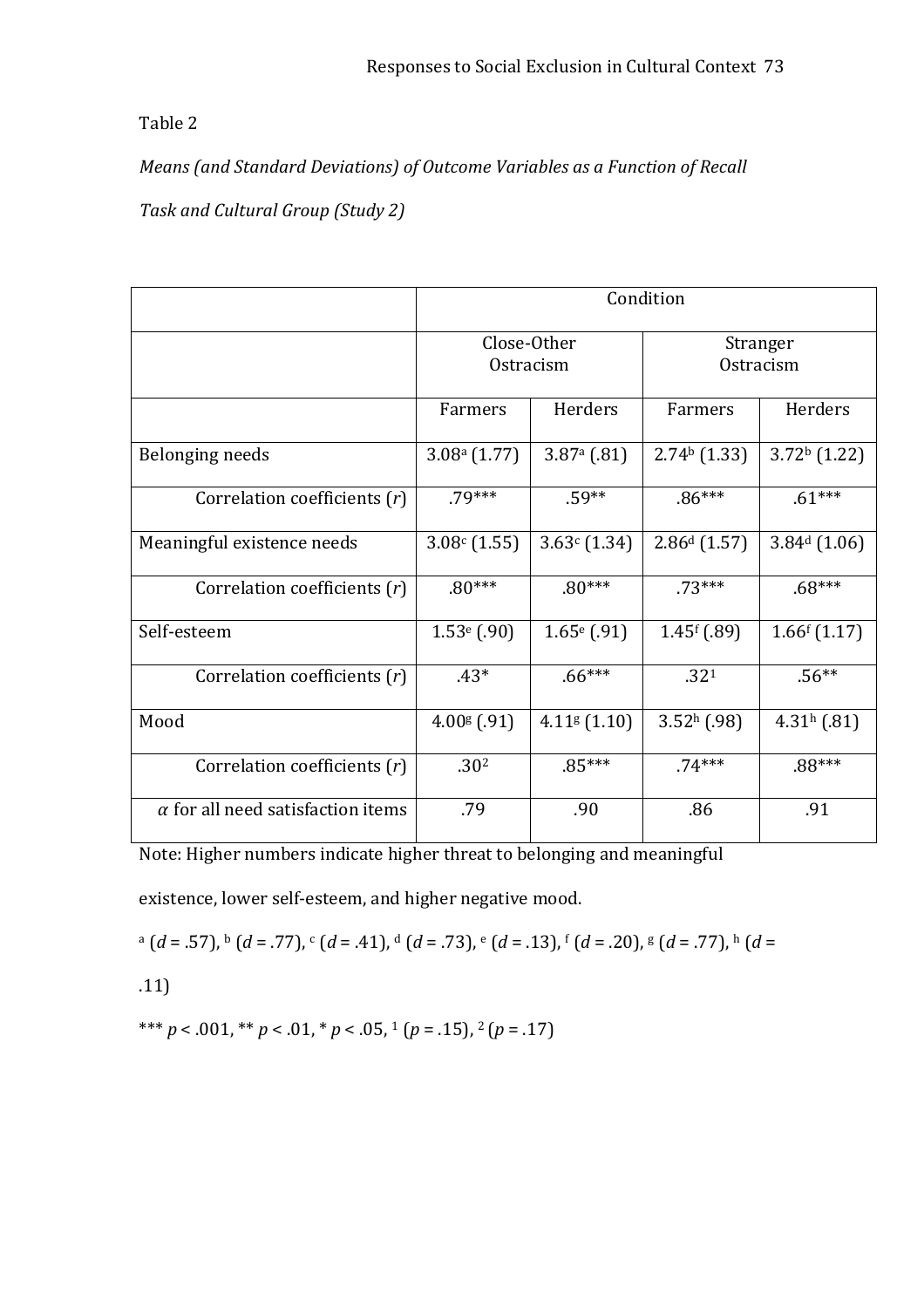*Means (and Standard Deviations) of Outcome Variables as a Function of Type of Ostracism and Cultural Group (Study 3)*

|                              | Vignette                   |                           |                             |                    |  |
|------------------------------|----------------------------|---------------------------|-----------------------------|--------------------|--|
|                              | Close-Other<br>Ostracism   |                           | Stranger<br>Ostracism       |                    |  |
|                              | Farmers                    | Herders                   | Farmers                     | Herders            |  |
| Belonging needs              | $3.78a$ (1.55)             | $3.61b$ (1.54)            | 1.70c(1.02)                 | $2.75d$ (1.15)     |  |
| Correlation coefficients (r) | $.79***$                   | $.72***$                  | $.85***$                    | $.75***$           |  |
| Meaningful existence needs   | $3.27$ <sup>e</sup> (1.65) | 2.91 <sup>f</sup> (1.58)  | $1.68$ <sup>g</sup> $(.95)$ | $2.51h$ (1.00)     |  |
| Correlation coefficients (r) | $.77***$                   | $.82***$                  | $.83***$                    | $.62***$           |  |
| Mood                         | $4.02$ <sup>i</sup> (1.39) | $3.32^{\mathrm{j}}(1.61)$ | $1.68k$ (.85)               | $2.40^{(0)}$ (.91) |  |
| Correlation coefficients (r) | $.76***$                   | $.69***$                  | $.75***$                    | $.42**$            |  |
| $\alpha$ for all 6 items     | .93                        | .92                       | .94                         | .90                |  |

Note: Higher numbers indicate higher threat to belonging and meaningful

existence and higher negative mood, \*\*\*  $p < .001$ , \*\*  $p < .01$ .

Cultural group comparisons across exclusion conditions:

$$
a vs. c (F (1, 86) = 52.52, p < .001, d = 1.56), b vs. d (F (1, 86) = 6.74, p = .01, d = .63),
$$

e vs. g 
$$
(F(1, 86) = 27.88, p < .001, d = 1.18)
$$
, f vs. h  $(F(1, 86) = 2.19, p = .14, d = .30)$ ,

$$
i \text{ vs. k} \left( F(1, 86) = 70.96, p < .001, d = 2.47 \right), i \text{ vs. } 1 \left( F(1, 86) = 12.04, p = .001, d = .72 \right)
$$

Cultural group comparisons within each exclusion condition:

$$
a vs. b (F(1, 86) < 1, p = .83, d = .011), c vs. d (F(1, 86) = 26.19, p < .001, d = .97),
$$

$$
e^{vs.f}(F(1,86) < 1, p = .65, d = .22),
$$
 
$$
g^{vs.h}(F(1,86) = 16.06, p < .001, d = .85),
$$

$$
^{vs. j} (F(1, 86) = 1.99, p = .16, d = .24), {^{kvs. 1} (F(1, 86) = 16.09, p = .001, d = .82)}
$$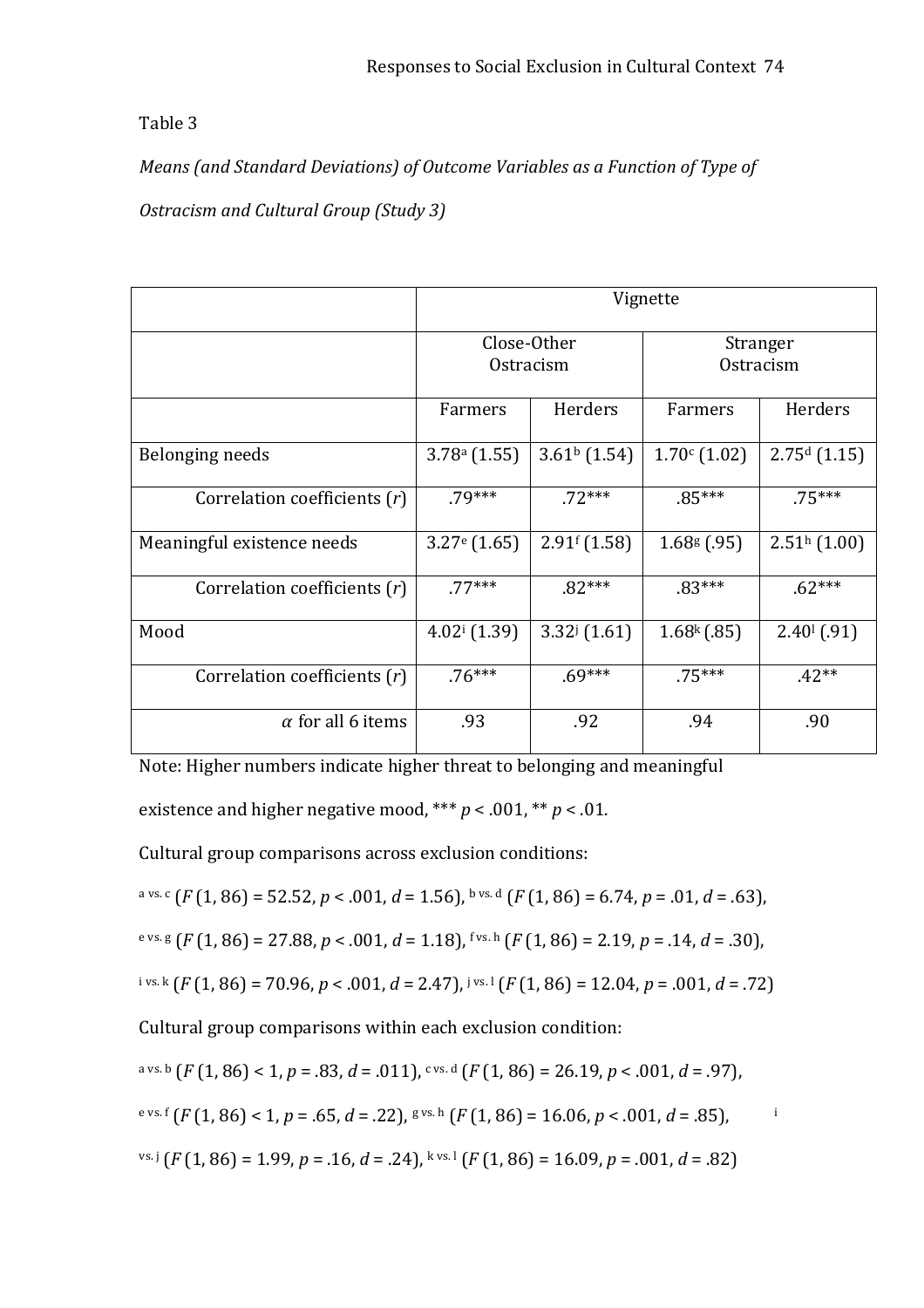*Distribution of Action Recommendations Per Type of Scenario and Cultural Group*

*(Study 4)*

|                           | Type of Scenario         |         |                       |         |  |
|---------------------------|--------------------------|---------|-----------------------|---------|--|
|                           | Close-other<br>Ostracism |         | Stranger<br>Ostracism |         |  |
| <b>Recommended Action</b> | Farmers                  | Herders | Farmers               | Herders |  |
| Withdrawal responses      | 17                       | 15      | 24                    | 18      |  |
| Affiliative responses     | 10                       | 14      | 7                     | 15      |  |
| Aggressive responses      | $\overline{2}$           | 3       | 2                     |         |  |